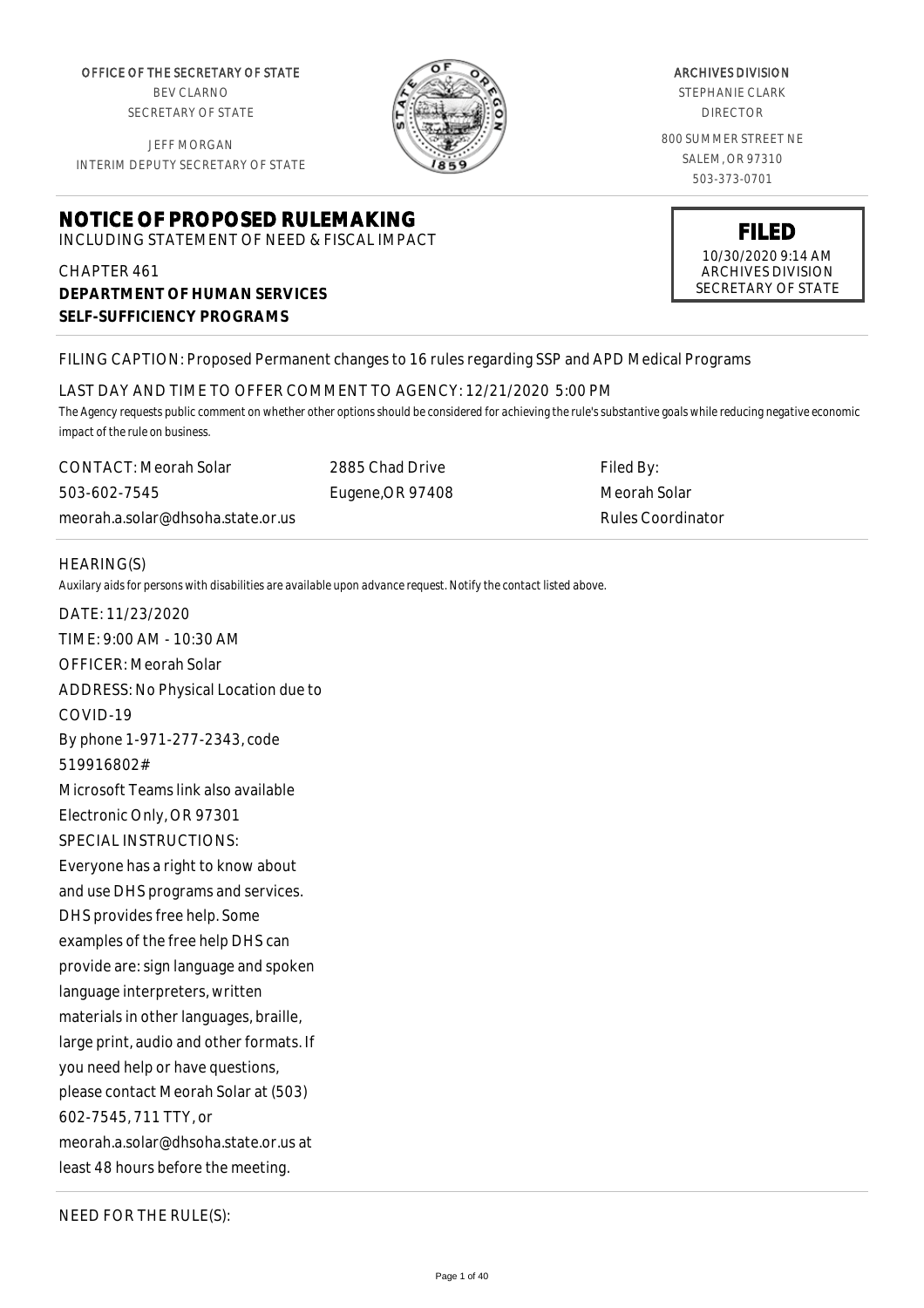OAR 461-110-0210 needs to be amended to add verbiage that makes the Department's intentions regarding how the household group is formed for individuals who are experiencing houselessness. This amendment will make the rule more clear.

OAR 461-135-0700 needs to be changed to add more specific verbiage to make clear the Department's intentions and current practice regarding eligibility for the GA program. These changes will assist in consistent and accurate understanding of the provisions by the public and Department staff.

OARs 461-135-0780, 461-145-0220, 461-155-0250, 461-155-0270, 461-160-0580 and 461-160-0620 need to be amended because the Department is required to adjust its eligibility standards as a result of these congressionally approved changes. These amendments keep Oregon in line with current federal standards for Department Medicaid programs and changes in the cost of living.

OAR 461-135-0832 needs to be changed because the definition of "domestic partner" in the rule has the same meaning but different wording as the statutory definition of "registered domestic partner." This leads to confusion since individuals can confuse the common term "domestic partner" with the meaning intended by the Department, which is the legal definition of "registered domestic partner." Replacing the phrase "domestic partner" in the rule with "registered domestic partner" will eliminate or reduce the confusion.

OARs 461-135-0835 and 461-135-0845 need to be amended to align the rules with a change to OAR 461-135-0832 which replaced the term "domestic partner" with "registered domestic partner" to reduce or eliminate confusion. This change is necessary to prevent the rule from precluding recovery under specific facts when the program has consistently pursued enforcement of a claim for assistance from the probate estate of a recipient's spouse.

OAR 461-145-0022 needs to be changed to correct a math error. This change aligns the rule text with current policy and makes permanent a temporary rule.

OAR 461-140-0296 needs to be changed to add an accidental omission of verbiage from the July 8, 2020 rule filing, which makes clear that certain types of annuities that list the first remainder beneficiary as the annuitant's child, must name the Department as the second remainder beneficiary for up to the total amount of medical assistance paid on behalf of the individual in order for the annuity to be treated as mentioned in that section of the rule. This change aligns the rule text with current policy and makes permanent a temporary rule.

OAR 461-155-0210 needs to be amended to make correct the policy about when a GA consumer is married to an individual not receiving OSIPM, but in the OSIPM household groupI. This change is being made to align the amount the Department issues with the amount the Department will be reimbursed. It also needs to be changed to correct the adjusted income calculation for certain two-person groups.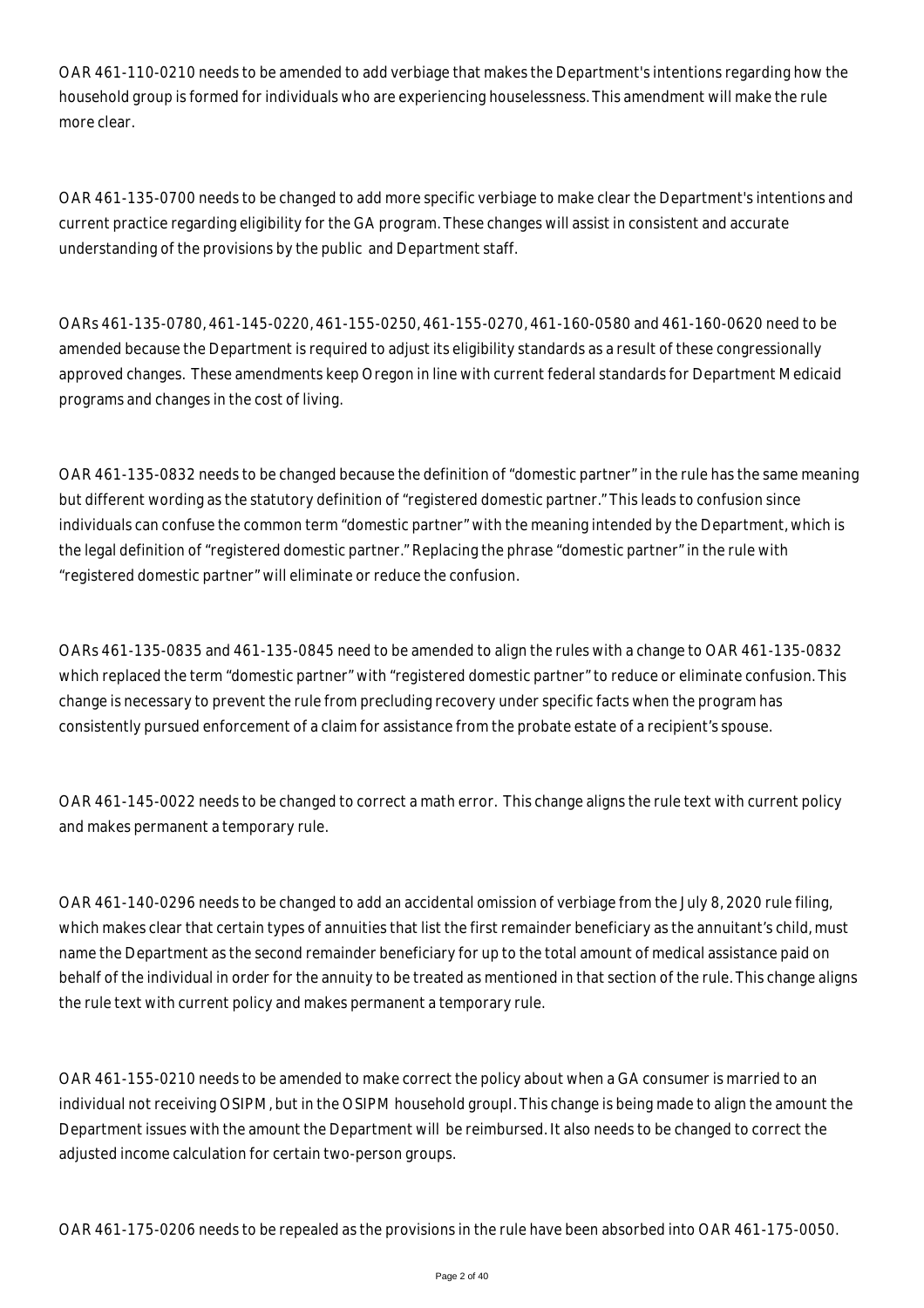OAR 461-180-0083 needs to be amended to align with ONE system functionality; consequently, MAGI and non-MAGI have agreed to align policy with the effective date ONE will utilize in this scenario. This rule change aligns non-MAGI policy with MAGI and ONE.

## DOCUMENTS RELIED UPON, AND WHERE THEY ARE AVAILABLE:

Federal standards will be available at the following sites when posted by the federal government: https://www.ssa.gov/pubs/EN-05-10526.pdf http://medicaid.gov/Federal-Policy-Guidance/Federal-Policy-Guidance.html https://www.medicaid.gov/medicaid/eligibility/spousal-impoverishment/index.html

SSA data retrieved from: AC Grant Review Actions as a Percentage of All AC Dispositions https://www.ssa.gov/appeals/DataSets/AC02\_AC\_GrantReview\_All\_Dispositions.html AC Remands as a Percentage of all AC Dispositions https://www.ssa.gov/appeals/DataSets/AC03\_AC\_Remands\_All\_Dispositions.html

# FISCAL AND ECONOMIC IMPACT:

The Department estimates that amending OARs 461-110-0210, 461-135-0700, 461-135-0832, 461-135-0835, 461- 135-0845, 461-140-0296, 461-145-0022, 461-155-0210, 461-175-0206 will have no fiscal impact on the Department, clients, the public, other state agencies, local government, and business, including small business. There is no cost of compliance for small businesses. No small businesses are subject to this rule.

The Department is unable to estimate the fiscal impact of amending OARs 461-135-0780, 461-145-0220, 461-155- 0250, 461-155-0270, 461-160-0580, and 461-160-0620 on the Department and on clients because the all 2021 cost of living increases will not be known until November. It is possible that a few clients will lose eligibility as a result. Some clients may be required to make increased payments as a result. It is also possible that individuals who would have previously been ineligible will become eligible. The Department estimates no fiscal impact on the public, other state agencies, local government, and business, including small business. There is no cost of compliance for small businesses. No small businesses are subject to this rule.

The Department estimates that amending OAR 461-180-0083 will have a negative fiscal impact on the Department as claims would be paid for periods that are currently uncovered. There is no way to calculate the fiscal impact as the Dept. has no method for tracking how many non-citizens are upgraded mid-month due to a change in non-citizen status or pregnancy. The cost of not aligning with ONE is still being determined. The Department estimates a positive fiscal impact on individuals who are not U.S. citizens and are receiving CAWEM as their expanded medical benefits would begin much sooner. Medical providers would be positively affected also, as they can bill OHA for services provided prior to the date the change was reported that they would potentially be forced to write off under the current rules. The Department estimates no fiscal impact on the public, other state agencies, local government, and business, including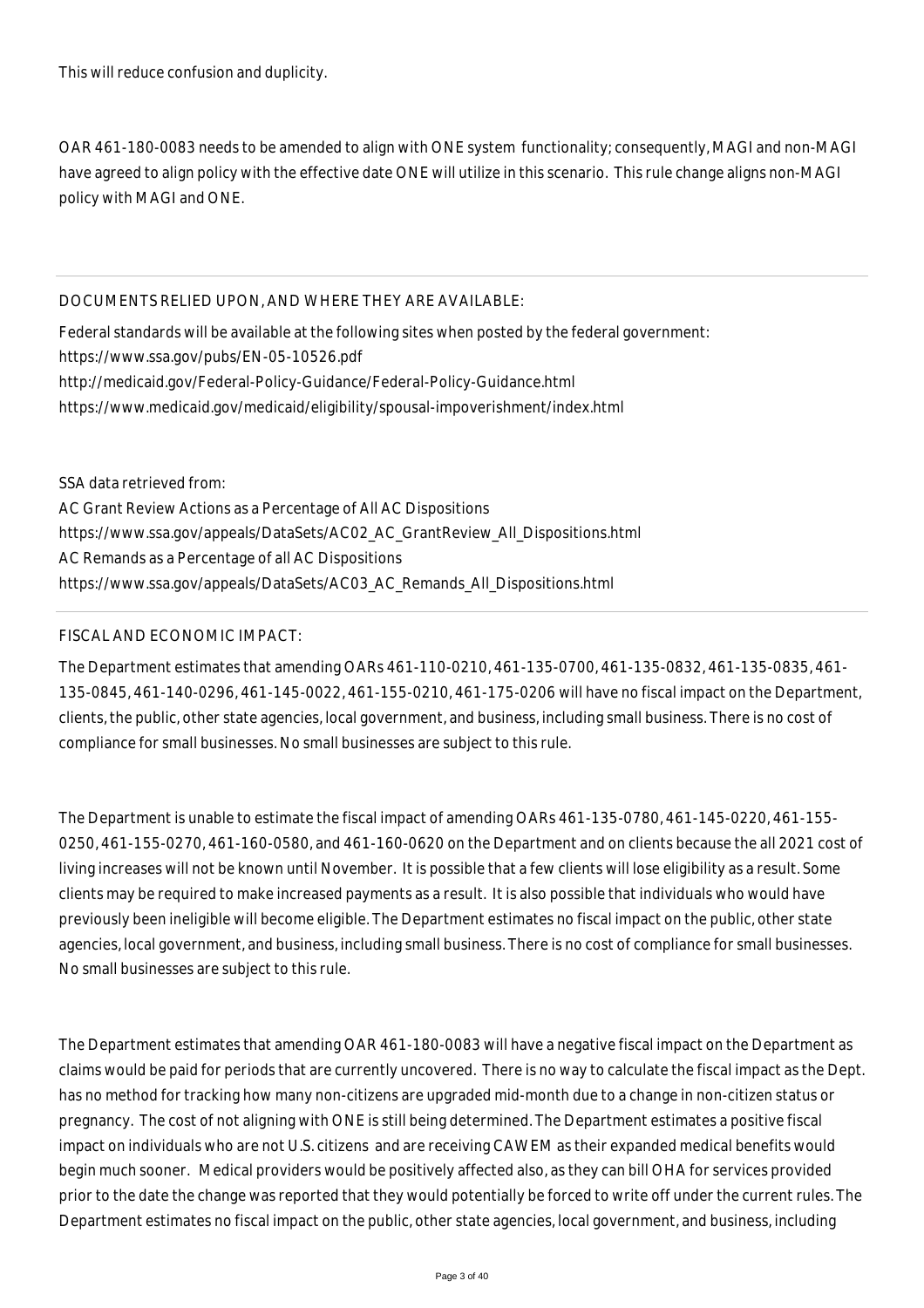#### COST OF COMPLIANCE:

*(1) Identify any state agencies, units of local government, and members of the public likely to be economically affected by the rule(s). (2) Effect on Small Businesses: (a) Estimate the number and type of small businesses subject to the rule(s); (b) Describe the expected reporting, recordkeeping and administrative activities and cost required to comply with the rule(s); (c) Estimate the cost of professional services, equipment supplies, labor and increased administration required to comply with the rule(s).*

See Fiscal and Economic Impact

#### DESCRIBE HOW SMALL BUSINESSES WERE INVOLVED IN THE DEVELOPMENT OF THESE RULE(S):

Small businesses were not involved in the development of these rules but are invited to provide input during the public comment period.

#### WAS AN ADMINISTRATIVE RULE ADVISORY COMMITTEE CONSULTED? NO IF NOT, WHY NOT?

A RAC was consulted for all rule changes, except for those involving routine federal annual adjustments, which are OARs 461-135-0780, 461-145-0220, 461-155-0250, 461-155-0270, 461-160-0580, and 461-160-0620

#### RULES PROPOSED:

461-110-0210, 461-135-0700, 461-135-0780, 461-135-0832, 461-135-0835, 461-135-0845, 461-140-0296, 461- 145-0022, 461-145-0220, 461-155-0210, 461-155-0250, 461-155-0270, 461-160-0580, 461-160-0620, 461-175- 0206, 461-180-0083

#### AMEND: 461-110-0210

RULE SUMMARY: OAR 461-110-0210 about household group, is being amended to make clear how the household group is formed for individuals that are experiencing houselessness. It is also being amended to add more respectful terminology for this population.

CHANGES TO RULE:

# 461-110-0210 Household Group ¶

(1) This rule describes who is included in the household group. The household group generally consists of the individuals who live together with or without the benefit of a dwelling. For homeless individuals, the household group consists of the individuals who consider themselves living together.¶

(2) For individuals who are homeless, the household group consists of the individuals who consider themselves living together. Individuals who are homeless who do not consider themselves living together are considered separate households.¶

 $(3)$  A separate dwelling is not recognized for the purpose of determining the members of a household group unless the living space has, separate from any other dwelling, an access to the outside that does not pass through another dwelling, a functional sleeping area, bathroom, and kitchen facility.¶

(34) Each individual in the household group who applies for benefits is an applicant. The household group and applicants form the basis for determining who is in the remaining eligibility groups.¶

(45) For all programs except the SNAP program, a separate household group is established for individuals who live in the same dwelling as another household group, if all the following subsections are true:¶

(a) There is a landlord-tenant relationship between the two household groups in which the tenant is billed by the landlord at fair market value (see OAR 461-001-0000) for housing.¶

(b) The tenant lives independently from the landlord.¶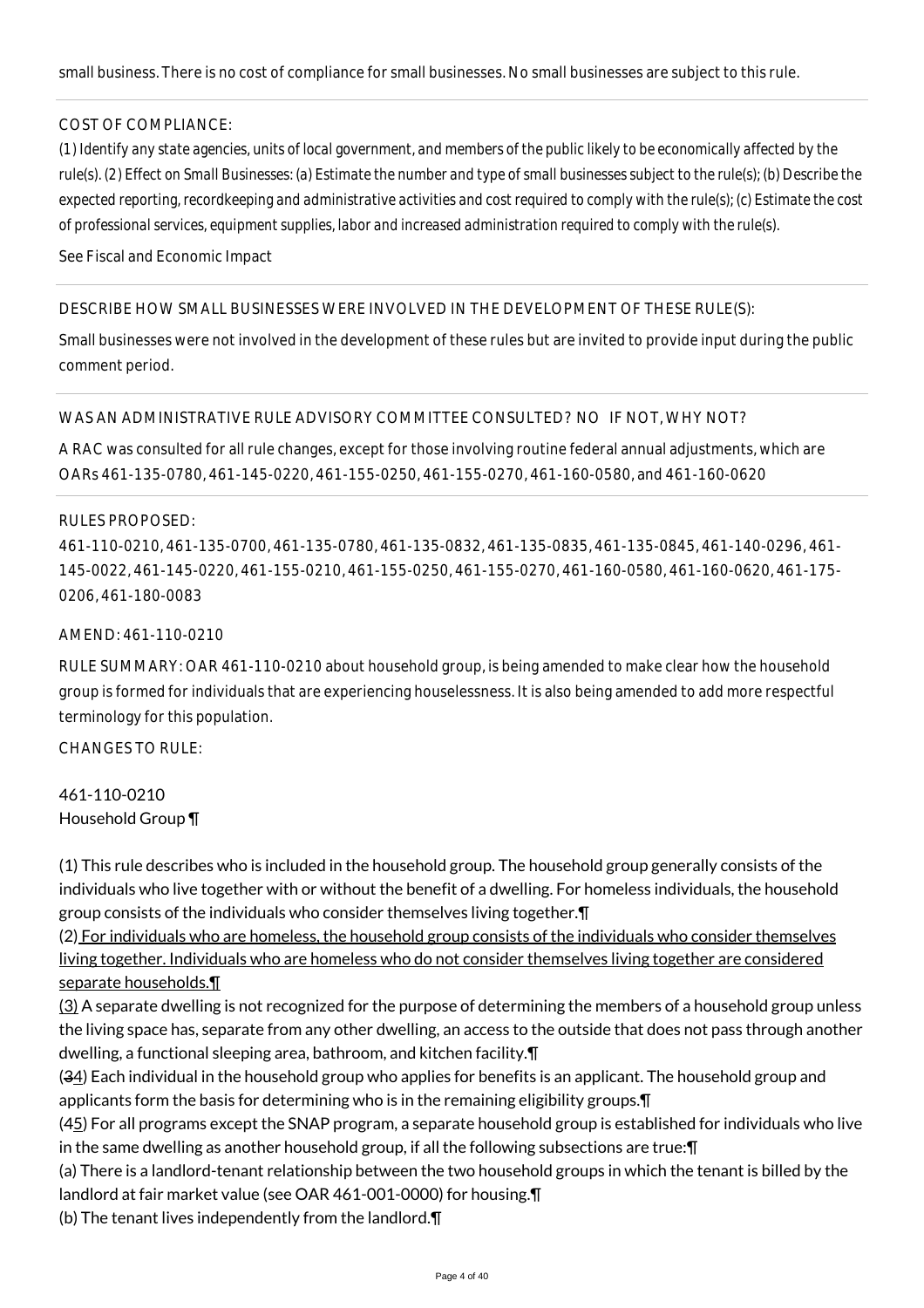(c) The tenant:¶

(A) Has and uses sleeping, bathroom, and kitchen facilities separate from the landlord; or¶

(B) Shares bathroom or kitchen facilities with the landlord, but the facilities are in a commercial establishment that provides room or board or both for compensation at fair market value.¶

(56) Individuals who live with more than one household group during a calendar month are members of the household group in which they spend more than half of their time, except as follows:¶

(a) In the ERDC program, if a child (see OAR 461-001-0000) lives with different caretakers during the month, the child is considered a member of both household groups.¶

(b) In the TANF program:¶

(A) If a parent (see OAR 461-001-0000) sleeps at least 30 percent of the time during the calendar month in the home of the dependent child (see OAR 461-001-0000), the parent is in the same household group as the dependent child.¶

(B) A dependent child is included in the household group with the caretaker relative (see OAR 461-001-0000), who usually has the major responsibility for care and control of the dependent child, if the dependent child lives with two household groups in the same calendar month for at least one of the following reasons:¶ (i) Education.¶

(ii) The usual caretaker relative is gone from the household for part of the month because of illness.¶

(iii) A family emergency.¶

(c) In the SNAP program:¶

(A) The individual is a member of the household group that provides the individual more than half of the individual's 21 weekly meals. If the individual is a child, the child is a member of the household group credited with providing the child more than half of the individual's 21 weekly meals. A household group is credited with providing breakfast and lunch for each day the child departs that group's home for school, even if the child eats no breakfast or lunch at that home.¶

(B) During the month in which a resident of a domestic violence shelter (see OAR 461-001-0000) enters the domestic violence shelter, the resident may be included both in the household group he or she left and in a household group in the domestic violence shelter.¶

(67) In the OSIPM program, individuals who are being evaluated under OAR 461-135-0745 or OAR 461-135- 0750, or who are residing in a 24-hour mental health residential care setting are a household group of one regardless of others living in the individual's dwelling or facility.¶

(78) Individuals absent from the household for 30 days or more are no longer part of the household group, except for the following:¶

(a) In all programs except the OSIPM and SNAP programs, an individual in an acute care medical facility remains in the household group unless the individual enters long-term care (see OAR 461-001-0000).¶

(b) In the ERDC and TANF programs:¶

(A) A caretaker relative who is absent for up to 90 days while in a residential alcohol or drug treatment facility is in the household group.¶

(B) A child who is absent for 30 days or more is in the household group if the child is:¶

(i) Absent for illness (unless the child is in a long-term care Title XIX facility), social service, or educational reasons;¶

(ii) In foster care, but expected to return to the household within the next 30 days.¶

(c) In the ERDC program, an individual in the household group who is:¶

(A) Absent because of education, training, or employment, including long-haul truck driving, fishing, or active duty in the U.S. armed forces;¶

(B) Absent to care for an emergent need of an individual related to illness, injury, or death; or¶

(C) Absent but reasonably anticipated to return within 90 days.¶

(d) In the TANF program, when a filing group (see OAR 461-110-0310 and 461-110-0330) includes more than one caretaker relative, a caretaker relative in the household group who is absent:¶

(A) Because of education, training, or employment - including absence while working or looking for work outside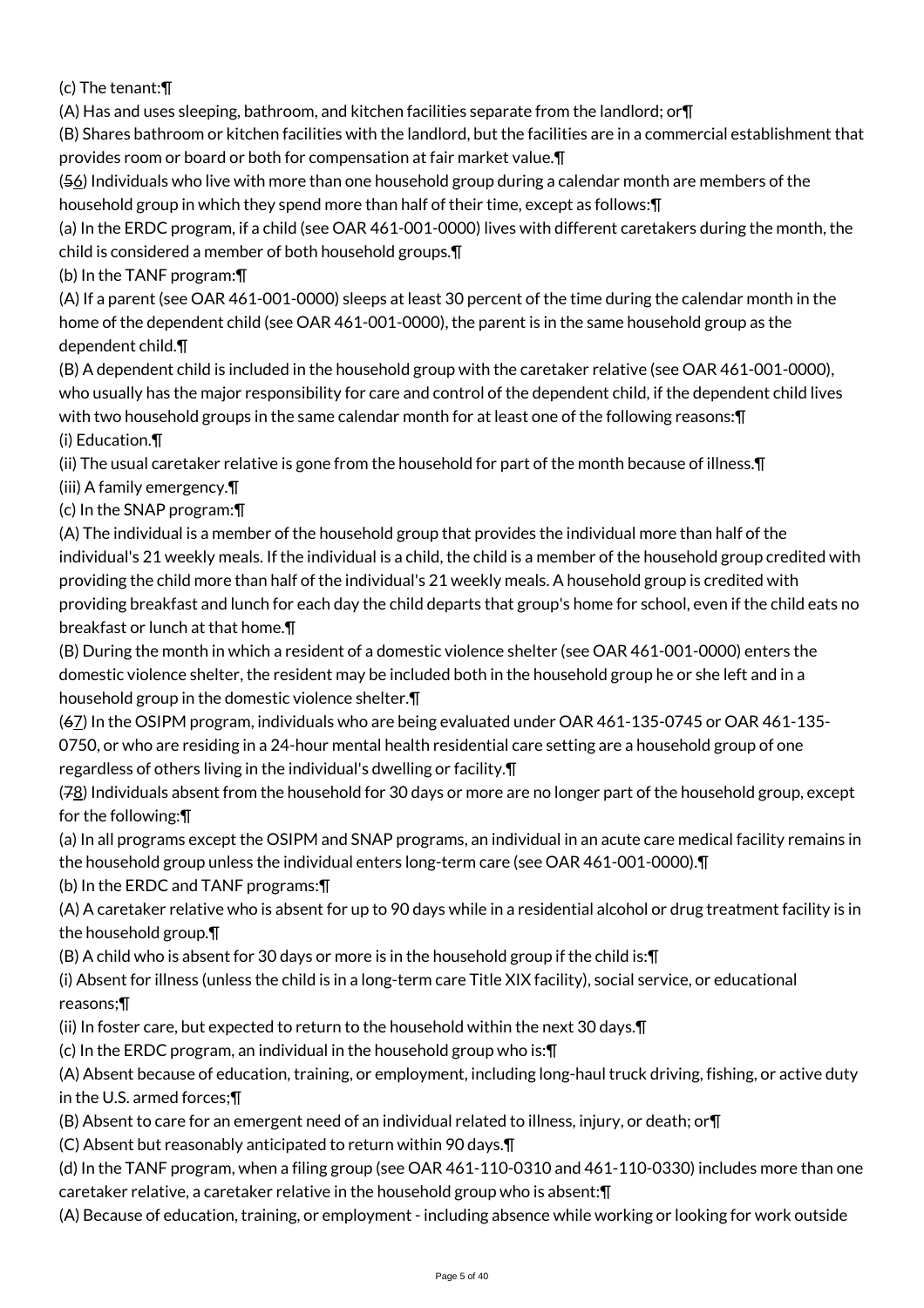the area of the residence of the caretaker relative, such as long-haul truck driving, fishing, or active duty in the U.S. armed forces; or¶

(B) For up to 60 days solely due to the regulations of a shelter for individuals who are homeless or domestic violence shelter or other circumstances beyond the individual's control but who would otherwise be included in the household group.¶

(e) In the REF and REFM programs, an individual in the household group who was absent:¶

(A) For up to 90 days while in a residential alcohol or drug treatment facility;¶

(B) To care for an emergent need of an individual related to illness, injury, or death;¶

(C) Because of education, training, or employment - including absence while working or looking for work outside the area of the individual's residence, such as long-haul truck driving, fishing, or active duty in the U.S. armed forces; or¶

(D) For up to 60 days solely due to the regulations of a shelter for individuals who are homeless or domestic violence shelter or other circumstances beyond the individual's control but who would otherwise be included in the household group.¶

(f) In the REF, REFM, and TANF programs, the Department may approve one or more 30-day extensions of this time period if the Department receives sufficient information to assure the Department that the absent individual will return within the extension period.¶

(89) In the OSIP-EPD and OSIPM-EPD programs, the household group consists only of the individual applying for or receiving benefits.

Statutory/Other Authority: ORS 329A.500, 409.050, 411.060, 411.070, 411.404, 411.706, 411.816, 412.006, 412.049, 413.085, 414.685

Statutes/Other Implemented: ORS 329A.500, 409.010, 409.050, 411.060, 411.070, 411.404, 411.704, 411.706, 411.816, 412.001, 412.006, 412.049, 413.085, 414.685, 414.839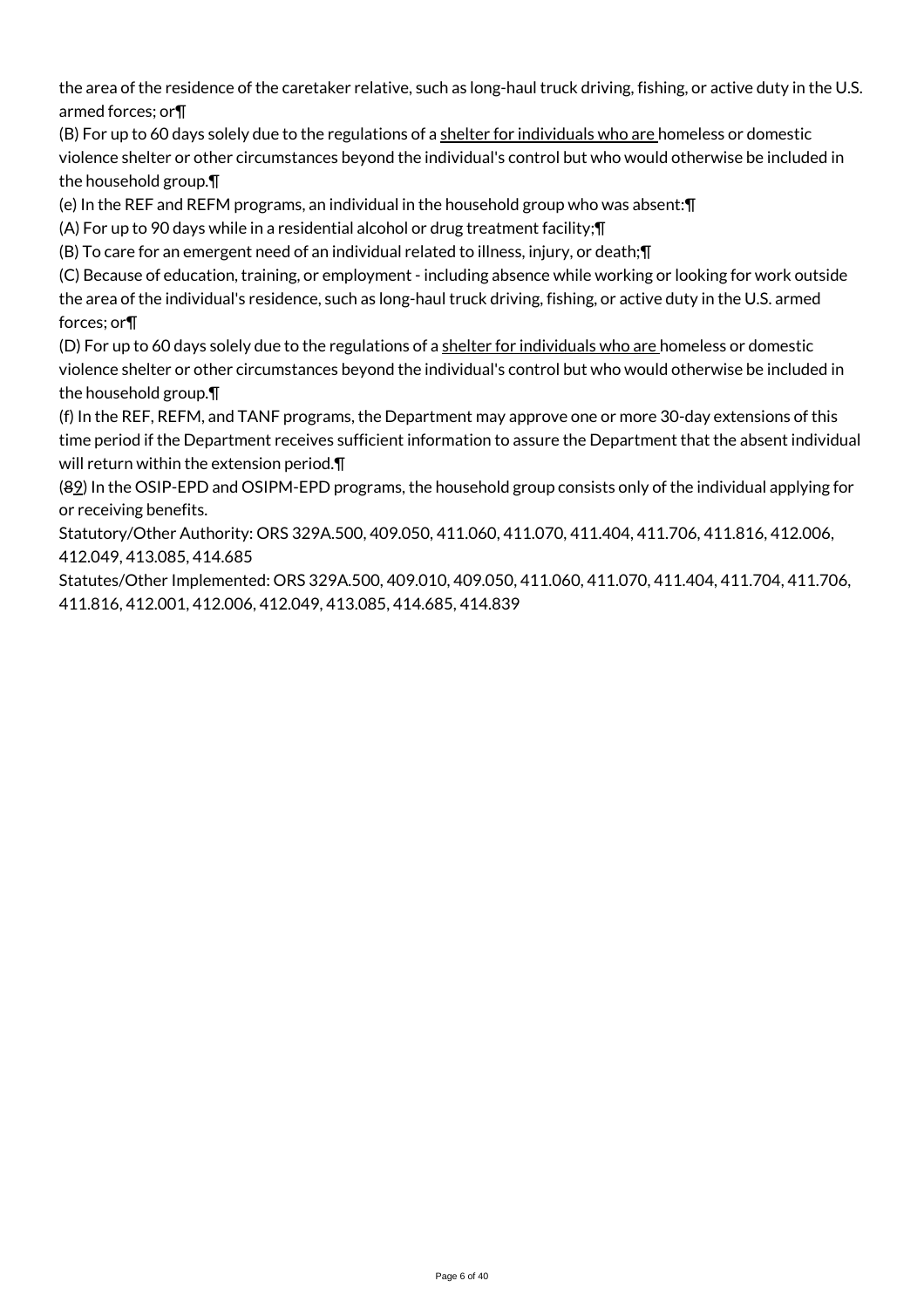## AMEND: 461-135-0700

RULE SUMMARY: OAR 461-135-0700 about Specific Requirements; GA, is being changed to change outdated terminology, clarify and expand what conditions need exist in order to be considered an individual who is homeless for the purposes of this rule. The rule is also being changed to change what steps must be taken in order for the Supplemental Security Income application and Interim Assistance Agreement process to be considered complete. It is also being changed to allow the Department to close GA after a final decision is issued by a Social Security Administration administrative law judge.

CHANGES TO RULE:

461-135-0700 Specific Requirements; GA ¶

(1) For purposes of this rule, referring to an individual as "homeless" means any of the following:  $\P$ 

(a) The individual does not have a fixed or regular nighttime residence;¶

(b) The individual will lose his or her own residence within 90 days due to evprovides the Department with verifica tion or the inability to pay rent or mortgagethat they are required to leave their place of residence within the upcoming 90 days; or¶

- (c) The individual's primary residence is one of the following:¶
- (A) A supervised shelter that provides temporary accommodations.¶
- (B) A halfway house or residence for individuals who may become institutionalized.¶

(C) A temporary accommodation in another individual's or family's residence for 90 days or less.¶

(D) A place not designed to be or ordinarily used as a place for individuals to sleep, such as a hallway, bus station, or similar place.¶

(E) A place lacking consistent and operational access to essential utilities.¶

(F) A temporary accommodation rented or leased by another person or entity, on behalf of the individual, for 90 or fewer days.¶

(2) To be eligible for GA, an individual must meet all of the following requirements:¶

- (a) The individual must be 18 years of age or older.¶
- (b) The individual must be an individual who is homeless (see section (1) of this rule).¶

(c) The individual may not be in the same OSIPM household group (see OAR 461-110-0210) with his or her child (see OAR 461-001-0000).¶

(d) The individual may not be receiving TANF benefits.¶

(e) The individual must be eligible for and receiving OSIPM with a basis of need established under OAR 461-125-  $0370(1)(c)$ . T

(f) The individual may not be in a nonstandard living arrangement (see OAR 461-001-0000) other than at home receiving in-home services (see OAR 411-030-0020).¶

(g) The individual must complete the application process for Supplemental Security Income (SSI); cooperate with the Department in applying to the Social Security Administration for SSI; appeal all denials of SSI made below the Appeal's Council level; and attend all appointments designated by the Department relating to obtaining SSI. The Department must also receive verification from the Social Security Administration that the individual's application for SSI benefits has been received.¶

(h) The individual must meet the non-financial, non-disability requirements for SSI.¶

(i) The individual must complete and sign an interim assistance agreement authorizing the Department to recover interim GA benefits paid to the client (or paid to providers on the client's behalf) from the initial SSI payment or initial post-eligibility payment. The Social Security Administration must also receive the interim assistance agreement. The following provisions are considered part of the interim assistance agreement: ¶

(A) Interim GA benefits include only those GA cash benefits paid during the period of time that the SSI benefit covers.¶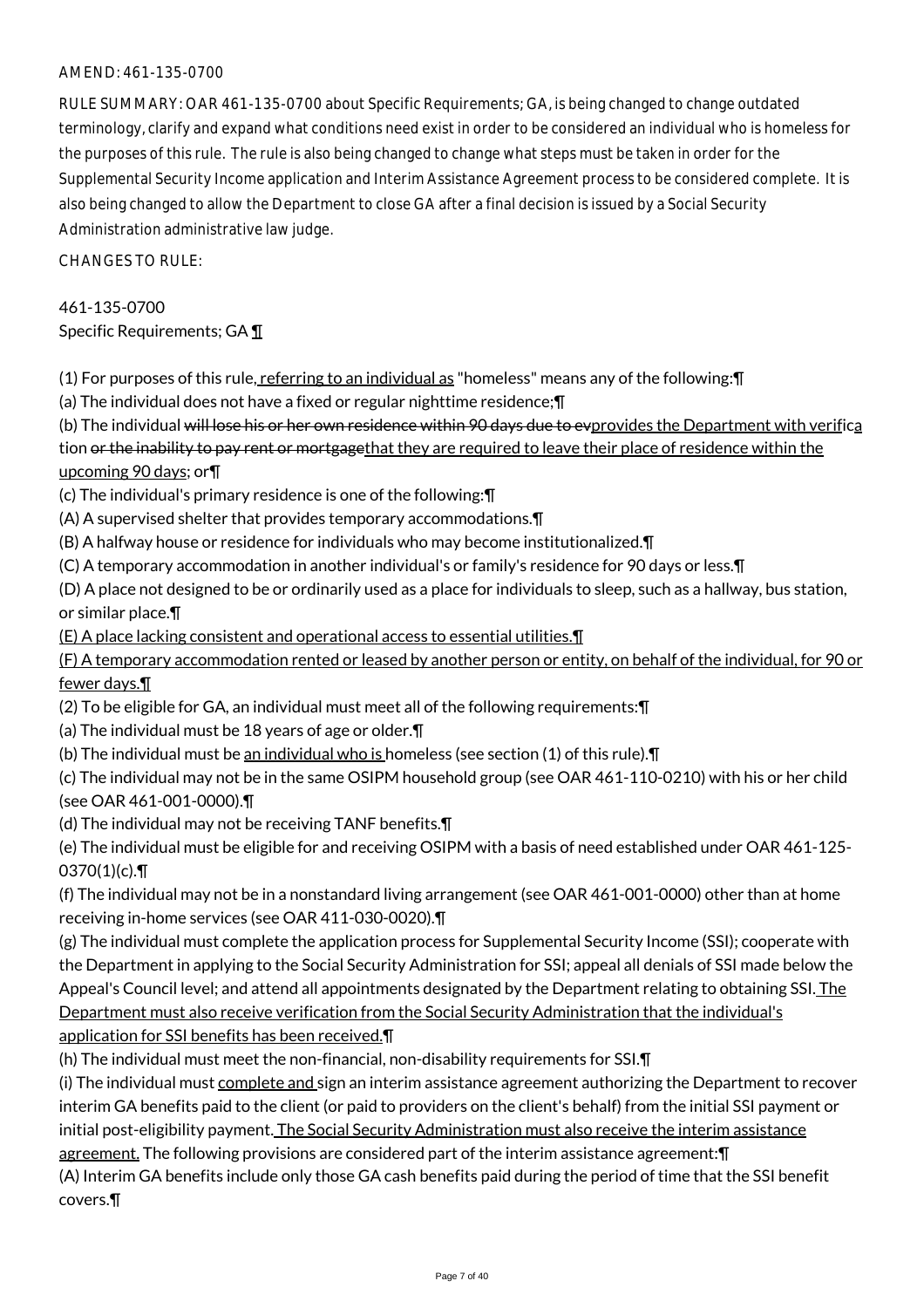(B) For any month in which SSI is prorated, the Department may recover only a prorated amount of the interim GA cash benefit.¶

(C) If the Department is unable to stop delivery of a GA benefit issued after the SSI payment is made, the GA payment will be included in the interim assistance to be reimbursed to the Department.¶ (3) Financial Eligibility.¶

(a) The OSIPM income and resource methodology are used to determine financial eligibility for the GA program.¶

(b) The GA benefit amount is determined according to OAR 461-155-0210 and 461-160-0500.¶

(4) If the Department determines that the individual no longer has an impairment that meets the criteria in OAR 461-125-0370, the individual is ineligible for GA.¶

(5) An individual found by the Social Security Administration (SSA) not to meet disability criteria at the initial, reconsideration, or hearing level may continue receiving GA benefits until all SSA administrative appeals are exhaustedthe disability claim is denied in a final decision by a Social Security Administration administrative law judge pursuant to 20 CFR 2416.1453.

Statutory/Other Authority: ORS 411.060

Statutes/Other Implemented: ORS 411.710, OL 2016, ch 93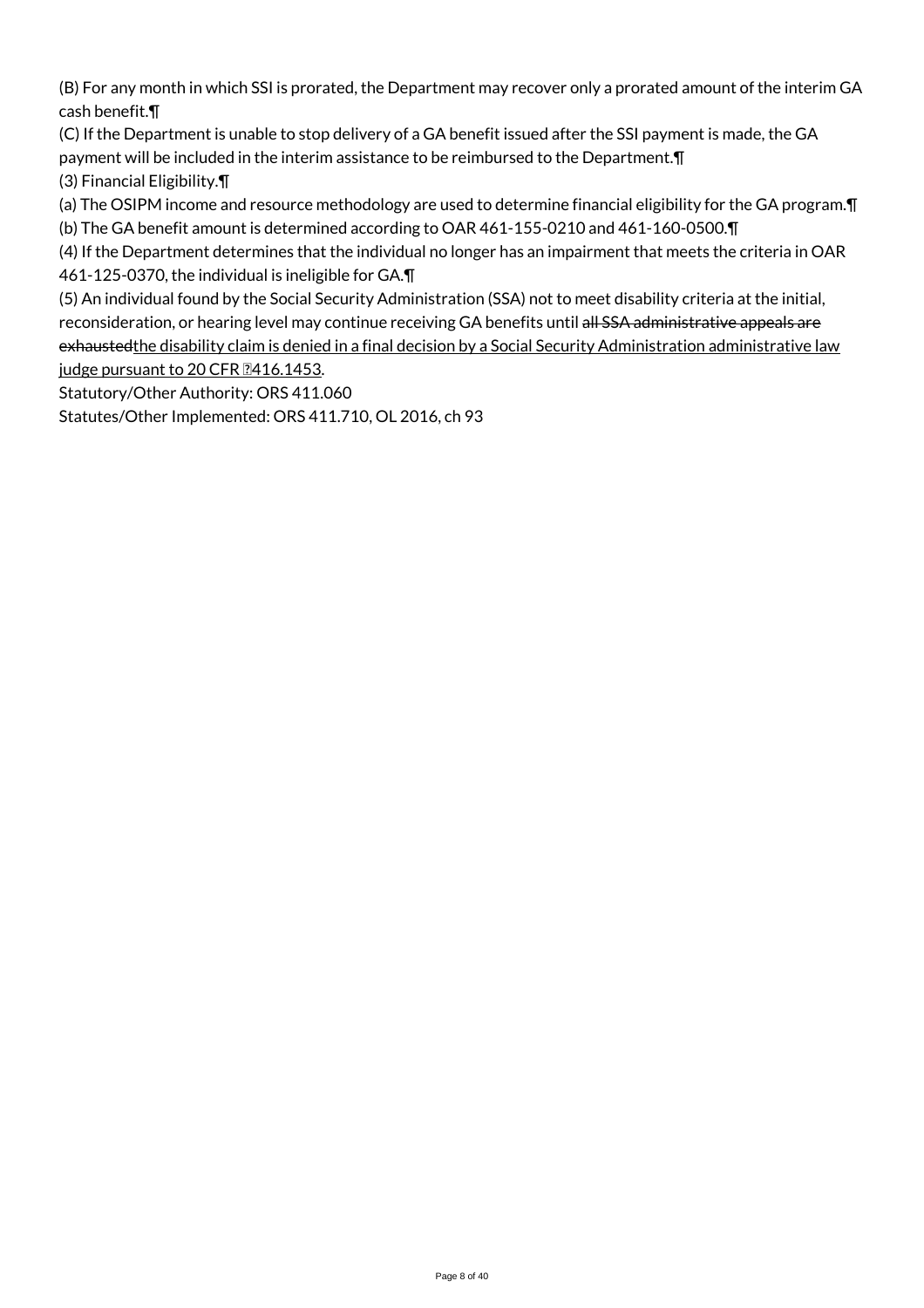#### AMEND: 461-135-0780

RULE SUMMARY: OAR 461-135-0780 about eligibility for Pickle Amendment clients in the OSIPM program is being amended to adjust these standards to reflect the annual federal cost of living adjustments that happen every January. These amendments keep Oregon in line with current federal standards for Department Medicaid programs and changes in the cost of living.

CHANGES TO RULE:

461-135-0780 Pickle Amendment Clients; OSIPM ¶

#### In the OSIPM program:¶

(1) The countable (see OAR 461-001-0000) SSB income of an individual is determined according to sections (2) to (4) of this rule if the individual meets all of the following requirements:¶

(a) Is receiving Social Security Benefits (SSB);¶

(b) Was eligible for and receiving SSI or state supplements but became ineligible for those payments after April 1977; and¶

(c) Would be eligible for SSI or state supplement if the SSB COLA increases paid under section 215(i) of the Social Security Act, after the last month the individual was both eligible for and received SSI or a supplement and was entitled to SSB, were deducted from current SSB.¶

(2) The SSB amount received by the individual when the individual became ineligible for SSI or OSIP is used as the individual's countable SSB income, for the purposes of the Pickle Amendment. If the spouse (see OAR 461-001- 0000) of the individual also had Social Security benefits at the time the individual lost SSI benefits, SSB amount at that time of the spouse is considered the countable income of the spouse. If the amount cannot be determined using the information provided by the SSA, it is calculated in accordance with section (3) of this rule.¶ (3) The Department determines the month in which the individual was entitled to SSB and received SSI in the same month. The Department uses the table in section (4) of this rule to find the percentage that applies to that month. The Department multiplies the present amount of the SSB of the individual by the applicable percentage. If the spouse of the individual also had SSB at the time the individual lost SSI benefits, the Department adjusts the SSB of the spouse using the same multiplier that was used for the individual's calculation under this section. This amount, rounded down to the next lower whole dollar, is the individual's countable SSB income.¶

(4) The following guide contains the calculations used to determine the SSB for prior years (the Department uses this table only if the prior year's amount using information provided by  $SSA$ ): <del>[see attached table]</del>  $\mathbb I$ If SSI was Last Received During Multiply Current SSB by¶

¶

| January 2020 - December 2020&&&&&&&&&&&& 987¶    |       |
|--------------------------------------------------|-------|
| January 2019 - December 2019&&&&&&&&&&&& 972¶    |       |
| January 2018 - December 2018&&&&&&&&&&&& .945¶   |       |
| January 2017 - December 2017&&&&&&&&&&&& .927¶   |       |
| January 2015 - December 2016&&&&&&&&&&&&&& .924¶ |       |
| January 2014 - December 2014&&&&&&&&& . 908¶     |       |
|                                                  |       |
|                                                  |       |
|                                                  |       |
|                                                  |       |
|                                                  | .785¶ |
|                                                  | .760¶ |
|                                                  | .730¶ |
|                                                  | .711¶ |
|                                                  |       |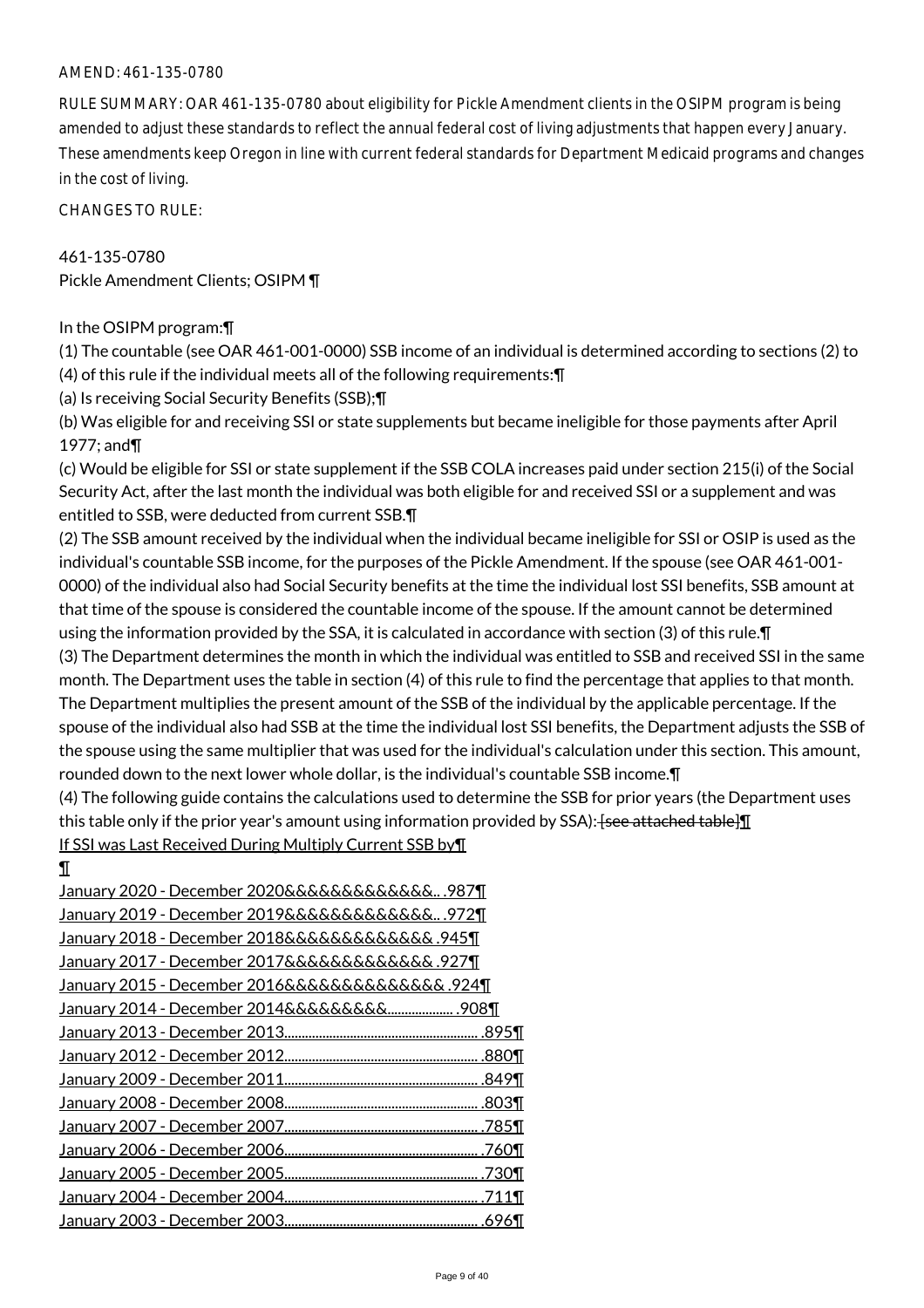Statutory/Other Authority: ORS 409.050, 411.060, 411.070, 411.083, 411.404, ORS 409.050, 413.085, 414.685 Statutes/Other Implemented: ORS 409.010, 411.060, 411.070, 411.083, 411.404, 411.704, 413.085, 414.685, 42 CFR 435.135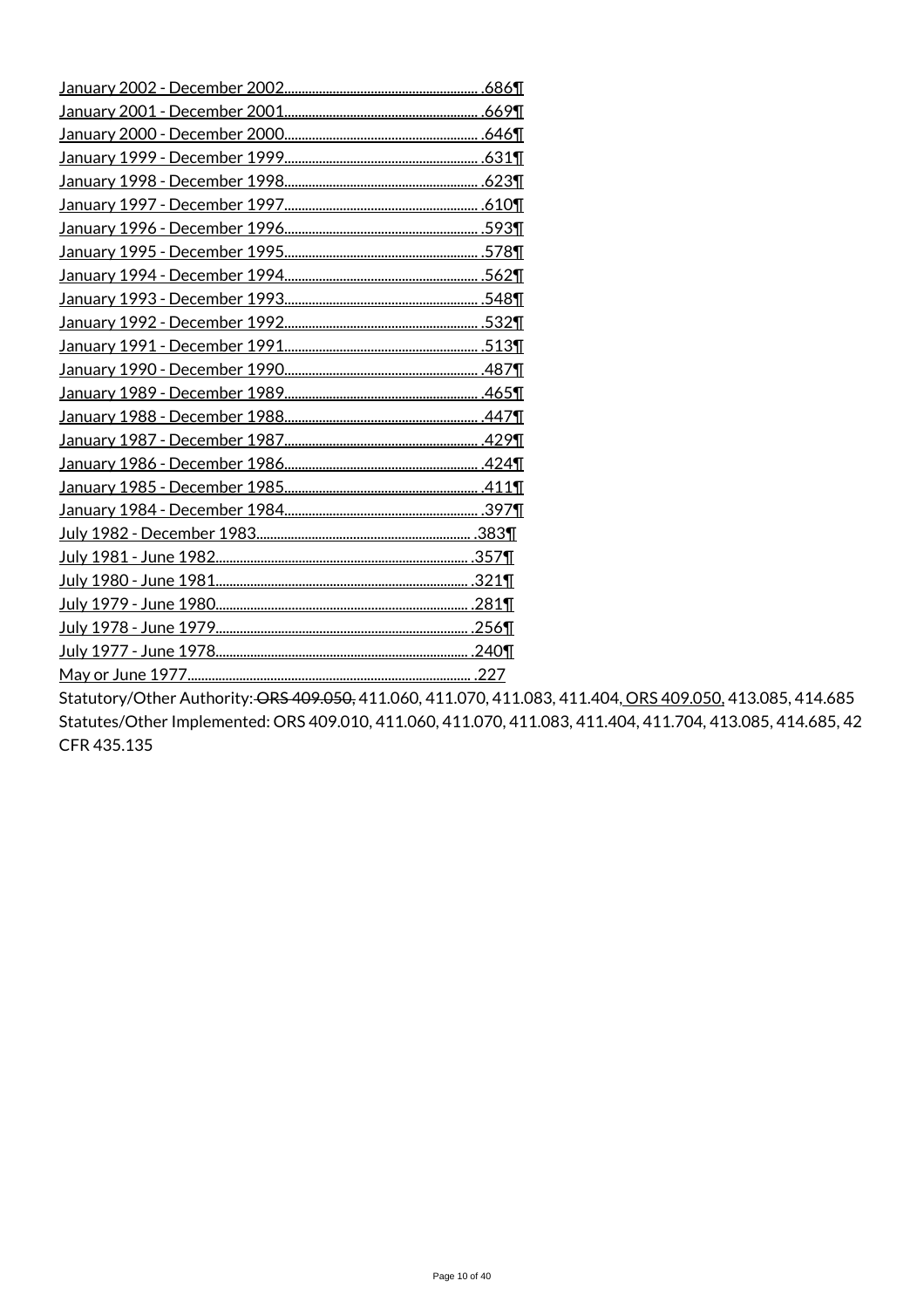#### AMEND: 461-135-0832

RULE SUMMARY: OAR 461-135-0832 about Estate Administration; Definitions, is being changed to delete the definition of "domestic partner" and add a definition for "registered domestic partner."

CHANGES TO RULE:

# 461-135-0832

Estate Administration; Definitions ¶

Effective July 18, 1995, for purposes of these rules (OAR 461-135-0832 to 461-135-0847) and ORS 93.268, 410.075, 411.620, 411.630, 411.694, 411.708, 411.795, 416.310, 416.340, and 416.350 the terms listed below have the meanings ascribed to them herein; provided, however, as used in these rules, any term has the same meaning as when used in a comparable context in the laws of the United States in effect on June 1, 1996, relating to the recovery of medical assistance paid by a state pursuant to 42 USC 1396 et. seq. relating to Grants to States for Medical Assistance Programs, unless a different meaning is clearly required or the term is specifically defined herein. The Department applies the definitions and procedures set forth in these rules to recoveries and claims made pursuant to ORS 411.708, 411.795, 416.310, 416.340, and 416.350.¶

(1) "Assets" means all income and resources of an individual, including any income or resources that an individual is entitled to at the time of death, including any income or resources to which the individual is entitled, but does not receive, because of action: by the individual; the individual's spouse (see OAR 461-001-0000); by a person, including a court or administrative body with legal authority to act in place of or on behalf of the individual; or by any person, including any court or administrative body, acting at the direction or upon the request of the individual.¶

(2) "Assign" means a person who acquires an interest in real or personal property or an asset pursuant to a written or oral assignment of such real or personal property or asset from a person with the legal right to assign it.¶ (3) "Assistance" means general assistance and public assistance as defined in ORS 411.010 and medical assistance as defined in ORS 414.025.¶

(4) "Bona fide purchaser for value" means any person who provides consideration, including money or property, to a seller or transferor of real property or personal property equal to the fair market value of the real or personal property sold or transferred.¶

(5) "Child under age 21" means the deceased recipient's natural or adopted son or daughter who is under 21 years of age throughout the time the Department seeks to enforce its claim.¶

(6) "Child with a disability" means the deceased recipient's natural or adopted son or daughter of any age, who meets SSI disability criteria throughout the time the Department seeks to enforce its claim, and who presents evidence to the Department substantiating the disability within two years after the Department initially asserts its claim.¶

(7) "Child with a visual impairment" means the deceased recipient's natural or adopted son or daughter, of any age, who, within two years after the Department initially asserts its claim, substantiates blindness throughout the time the Department seeks to enforce its claim by presenting evidence of:¶

(a) Vision of 20/200 or less in the better eye with a corrective lens;¶

(b) A limitation in vision field to an angle of 20 degrees or less; or¶

(c) Meeting any other SSI criteria for blindness.¶

(8) "Consideration furnished test" means the method by which the ownership of real or personal property is traced to its economic origin. The fractional share of the property considered owned by a co-owner shall be that fractional share to have originally belonged to or to be attributable to the monetary consideration furnished by the co-owner. The fractional share is based on the proportion the original ownership share or monetary consideration bore to the acquisition cost and, if applicable, capital additions for the property. The fractional share is not based on the dollar amount of contribution compared to the current market value of the property. For example, if one co-owner contributed \$2,500 and the other \$7,500 to the purchase price of a \$10,000 property in 1960; in 1995, the property is appraised at \$50,000. The co-owner who contributed \$2,500 is considered to own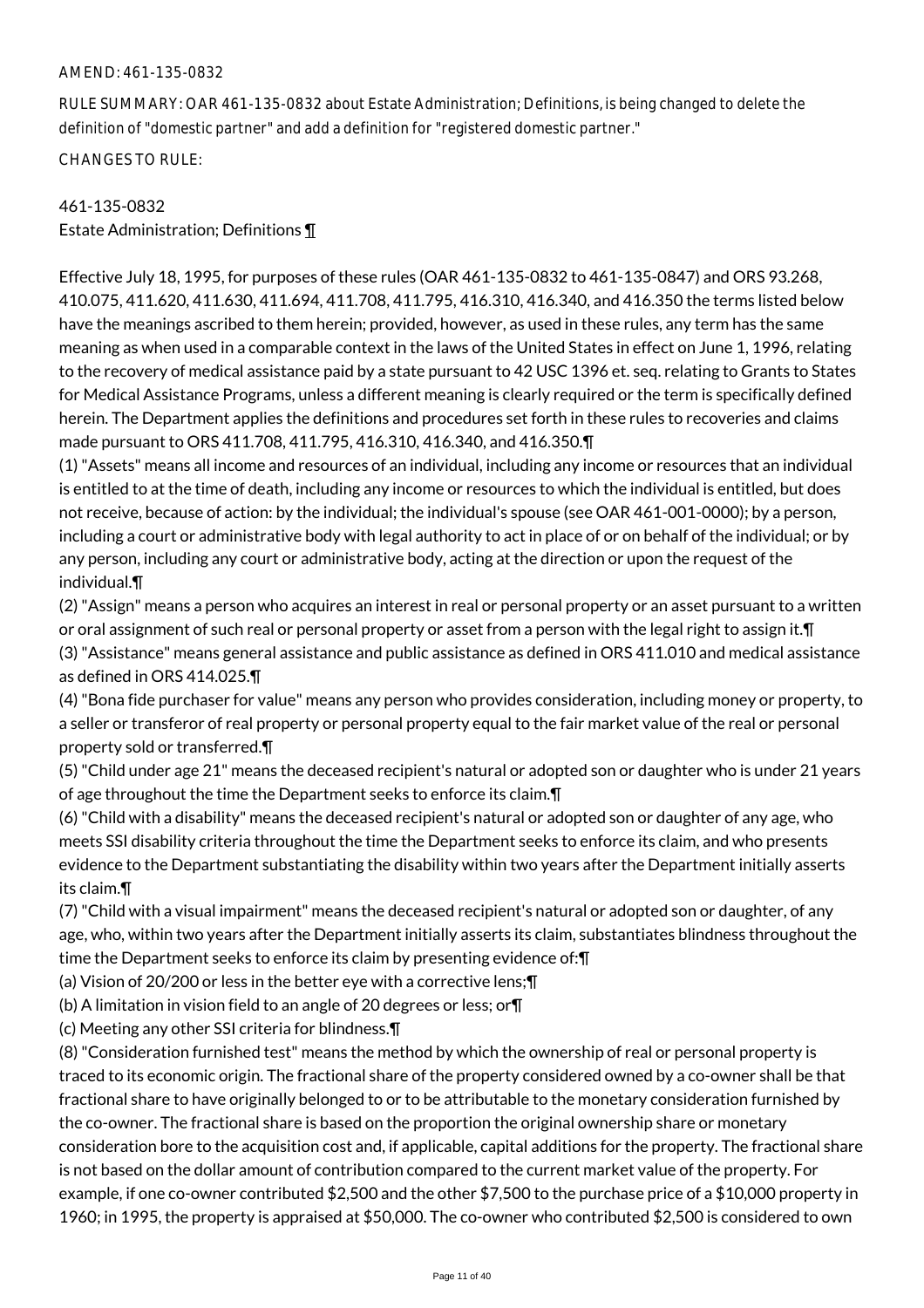# 25% of the property in 1995.¶

(9) "Convincing evidence" includes, but is not limited to:¶

- (a) Recorded documents of title.¶
- (b) Unrecorded documents of title executed contemporaneously with the transaction or transfer at issue.¶
- (c) Tax statements or returns.¶

(d) Records of banking, financial or other similar institutions.¶

(e) Written receipts, bills of sale or other writings or documents executed contemporaneously with the transaction or transfer at issue.¶

(f) Such other reliable, probative evidence, including oral, of a similar nature and authenticity that accurately reflects the true facts of the transaction or transfer at issue.¶

(10) "Date of request" means the date an individual or someone authorized on behalf of the individual contacts the Department or uses another appropriate method to request benefits (see OAR 461-115-0150). The request may be oral or in writing. It starts the application process.¶

(11) "Department" means the Department of Human Services, the Oregon Health Authority, or both.¶

(12) "Domestic partner" means an individual joined in a domestic partnership as defined in ORS 106.310.¶

(13) "Estate" means with respect to the collection of payments made for medical assistance provided on or after July 18, 1995 all real property, personal property, or other assets, wherever located, in which a recipient had any legal title or ownership or beneficial interest at the time of death, including real property, personal property, or other assets conveyed by the recipient to, subsequently acquired by, or traceable to, a person, including the recipient's spouse and any successor-in-interest to the recipient's spouse, through:¶

# (a) Tenancy by the entirety;¶

(b) Joint tenancy;¶

- (c) Tenancy in common;¶
- (d) Not as tenants in common, but with the right of survivorship;¶
- (e) Life estate;¶
- (f) Transfer on death deed;¶
- (g) Living trust;¶
- (h) Annuity purchased on or after April 1, 2001; or¶
- (i) Other similar arrangement.¶

(143) "General Assistance" means "general assistance" as defined in ORS 411.010.¶

(154) "Heir" means any individual, including the surviving spouse, who is entitled under intestate succession to the real property, personal property, and assets of a decedent who died wholly or partially intestate.¶

(165) "Interest" means any form of legal, beneficial, equitable or ownership interest.¶

 $(176)$  "Interspousal transfer" means any transfer, or chain of transfers, that effectively transfers title or control of an asset, or an interest in an asset, from one spouse to another, including: direct transfers between spouses,

transfers from one or both spouses to a trust, and transfers from one trust to another trust.¶

(187) "Intestate" means one who dies without leaving a valid will, or the circumstance of dying without leaving a valid will, effectively disposing of all of a decedent's estate.¶

(198) "Intestate succession" means succession to real property, personal property or assets of a decedent who dies intestate or partially intestate.¶

(2019) "Joint tenancy" means ownership of property held under circumstances that entitle one or more owners to the whole of the property on the death of the other owner(s), including, but not limited to, joint tenants with right of survivorship and tenants by the entirety.¶

(210) "Legal title" means legal ownership by a person.¶

(221) "Life estate" means an interest in real or personal property that terminates upon the death of a measuring life.¶

(232) "Living trust" means a revocable or irrevocable inter vivos trust funded with assets to which the recipient is legally entitled.¶

(243) "Medical Assistance" (MA) is defined in ORS 414.025 and incorporated by this reference.¶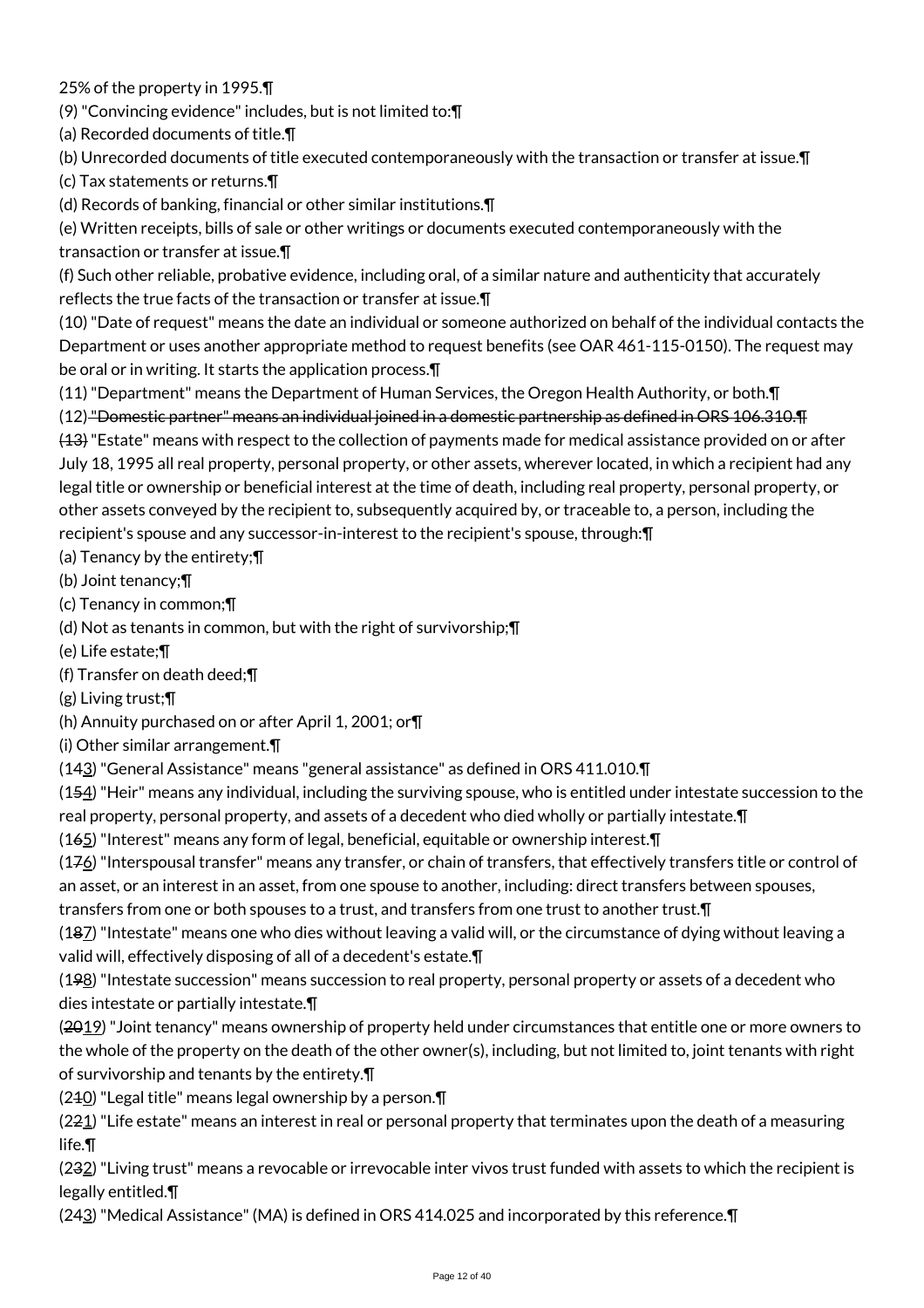(254) "Medical institution" means a facility that provides care and services equivalent to those received in a nursing facility. "Medical institution" does not apply to home and community-based care (see OAR 461-001- 0030), in-home services, adult foster home (AFH) care, residential care facility (RCF) services, or assisted living facility (ALF) care.¶

(265) "Medicare cost sharing" means medical assistance funds used to pay Medicare premiums, coinsurance, copayments and deductibles.¶

(276) "Ownership documents" mean any applicable documents, certificates or written evidence of title or ownership such as, but not limited to, recorded deeds, stock certificates, certificates of title, bills of sale, or other similar documents evidencing ownership or legal title held by a person.¶

(287) "Permanently institutionalized" means an individual, regardless of age, who, at the time of his or her death, had resided in a nursing facility, intermediate care facility for the mentally retarded, or other medical institution, for 180 days or more.¶

(298) "Person" means any individual, corporation, association, firm, partnership, trust, estate or other form of entity.¶

(3029) "Personal property" means all tangible and intangible personal property wherever located, including, but not limited to, chattels and movables, boats, vehicles, furniture, personal effects, livestock, tools, farming implements, cash, currency, negotiable papers, securities, contracts, and contract rights.

(310) "Probate estate" means all real property, personal property, or other assets included in a decedent's estate as it is defined by applicable state probate law.¶

(321) "Real property" means all land wherever situated, including improvements and fixtures thereon, and every estate, Interest, and right, whether legal or equitable, therein including, but not limited to, fee simple, terms for years, life estates, leasehold interests, condominiums or time share properties. "Real property" includes property conveyed by the individual to, subsequently acquired by, or traceable to, a person, including the individual's surviving spouse and any successor-in-interest to the individual's surviving spouse, if the "real property" may be included in the individual's, or the individual's surviving spouse's, estate, as defined in this rule.¶ (332) "Recipient of property" means:¶

(a) Any survivor, heir, assign, devisee under a will, beneficiary of a trust, transferee or other person to whom real property, personal property or other assets pass upon the death of the decedent either by law, intestate succession, contract, will, trust instrument or otherwise; and¶

(b) Any subsequent transferee of such real property, personal property, or asset, or proceeds from the sale thereof, through any form of conveyance, that is not a bona fide purchaser for value.¶

(33) "Registered Domestic Partner" means an individual joined in a domestic partnership as defined in ORS 106.310.¶

(34) "Survivor" means any person who, as a co-tenant, is automatically entitled to an expanded share of real or personal property upon the death of a fellow co-tenant.¶

(35) "Survivorship" means an interest in real or personal property that expires upon the death of an individual whereby the Interest of the individual's co-owners automatically expands to the same extent without necessity for any act of transfer or distribution.¶

(36) "Tenancy in common" means ownership of real or personal property by an individual together with one or more other persons which ownership interest shall not pass by survivorship upon the death of the individual.¶ (37) "Time of death" means the instant of death, the time and date of which shall be established in the place of the decedent's residence; in no case shall time of death be construed to mean a time after which an interest in real or personal property or other assets may:¶

(a) Pass by survivorship or other operation of law due to the death of the decedent; or¶

(b) Terminate by reason of the decedent's death.¶

(38) "Transfer on death deed" has the meaning set out in ORS 93.949.¶

(39) "Value" means the fair market value. Fair market value is the price at which real or personal property would change hands between a willing buyer and a willing seller. In the event the real or personal property was not reported to the Department by the deceased Medicaid recipient, the "value" would be established based on its fair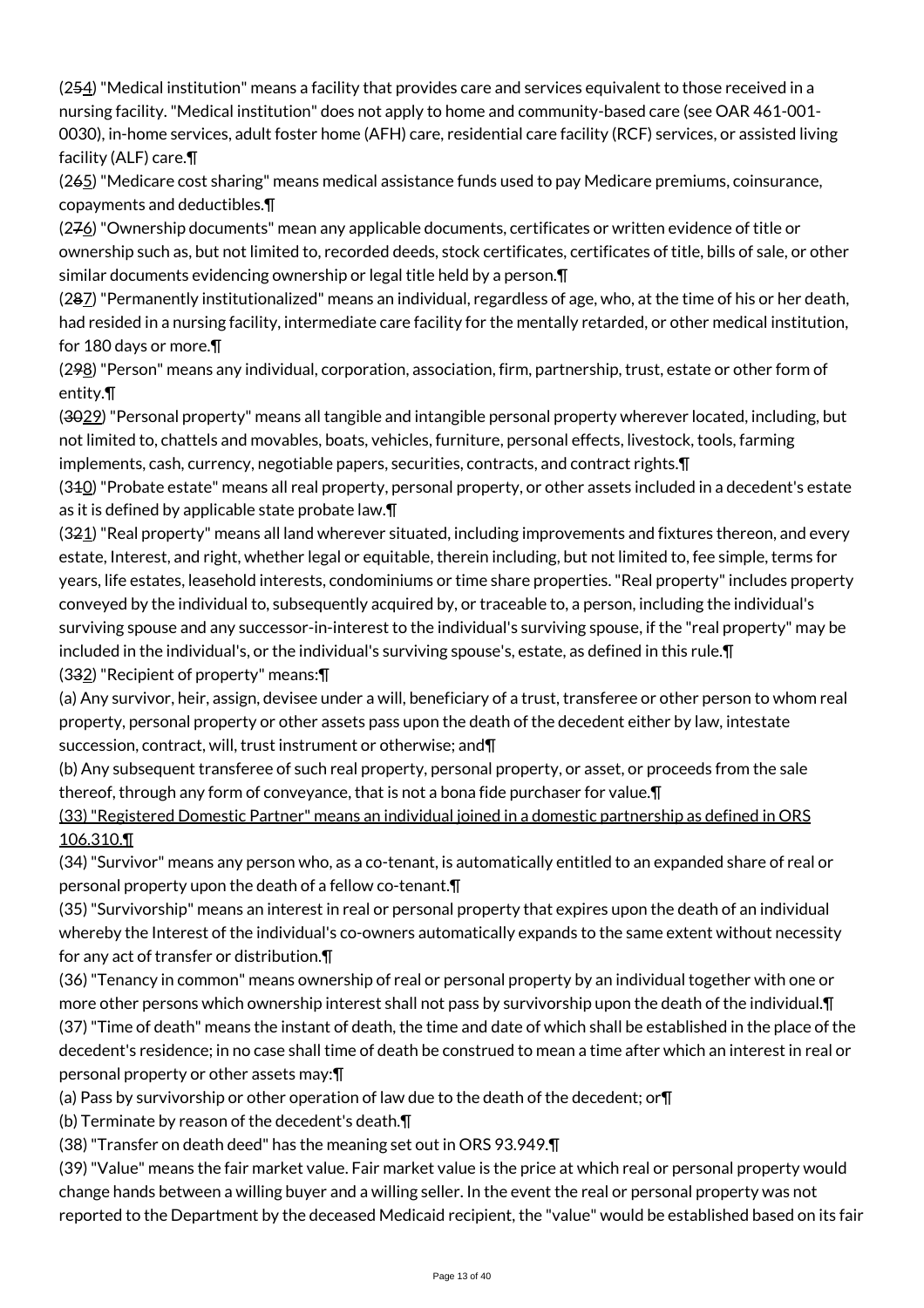market value at the time of discovery.

Statutory/Other Authority: ORS 410.075, 411.060, 411.070, 413.042, 416.340, 416.350, 2013 OL 14 Sec. 10 Statutes/Other Implemented: ORS 93.969, 410.070, 410.075, 411.010, 411.060, 411.708, 411.795, 416.310, 416.340, 416.350, 2013 OL 14 Sec. 10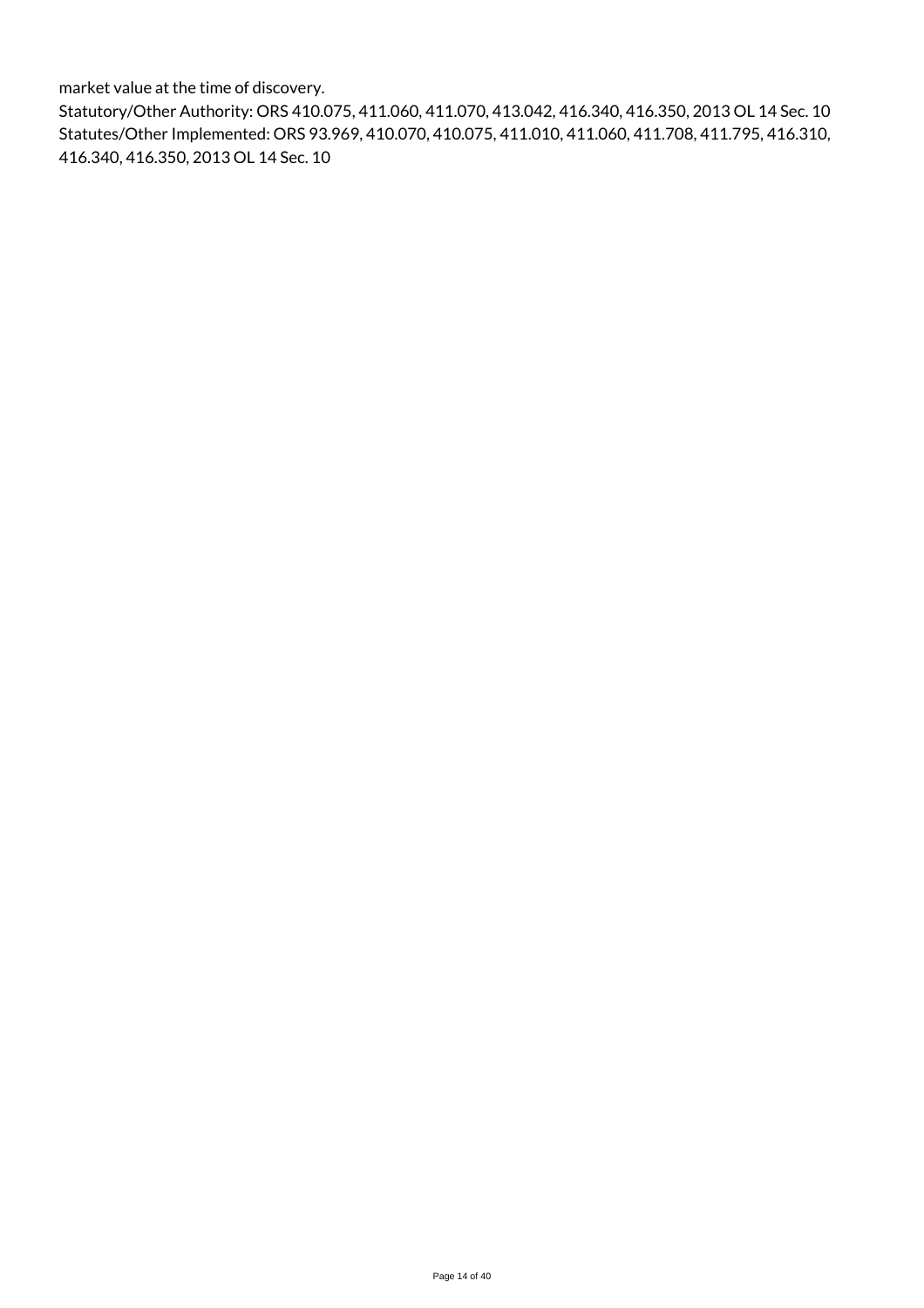#### AMEND: 461-135-0835

RULE SUMMARY: OAR 461-135-0835 about Limits on Estate Claims, is being amended to update terminology and to make clear provisions regarding when and until how long certain claims are deferred in the General Assistance, OSIP, and Medical Assistance programs.

CHANGES TO RULE:

461-135-0835 Limits on Estate Claims ¶

(1) The Estate Administration Unit is designated and authorized to administer the estate recovery program for the Oregon Health Authority and the Department of Human Services, and to present and file claims for payment. The Manager and Assistant Manager of the Estate Administration Unit, Estate Administrators, Assistant Estate Administrators, and Accounts Receivable Specialist are authorized to present, file, and resolve claims for the Estate Administration Unit. The Manager or Assistant Manager may designate other individuals to present, file, or resolve claims. This rule sets out some of these claims.¶

(2) For the OSIP program (see OAR 461-101-0010):¶

(a) The amount of any payments or benefits, including an overpayment (see OAR 461-195-0501), are a claim against the probate estate (see OAR 461-135-0832) of any deceased recipient.¶

(b) The claim for correctly paid payments or benefits under OSIP are deferred until the death of the spouse (see OAR 461-001-0000) or registered domestic partner (see OAR 461-135-0832), if any, of the deceased recipient.¶ (c) If the deceased recipient has no probate estate, the enforcement of the claim has been deferred, or there are insufficient resources in the probate estate to pay the claim in full, the probate estate of the spouse or registered domestic partner of the deceased recipient, if any, is charged for any payments or benefits paid under OSIP to the deceased recipient, the spouse, or registered domestic partner.¶

(d) The A claim for correctly paid payments or benefits under OSIP may not be enforced if the deceased recipient is survived by ais deferred until the time that there is no child under age 21 (see OAR 461-135-0832), a child with a disability (see OAR 461-135-0832), or a-child with a visual impairment (see OAR 461-135-0832)<del>; and the child</del> survives to the closing of the probate estate.¶

(e) Transfers of real or personal property without adequate consideration, by recipients of payments or benefits under OSIP, are voidable and may be set aside under ORS 411.620.¶

(f) Except when there is a surviving spouse or registered domestic partner, or a surviving child under age 21, a child with a disability, or a child with a visual impairment, the amount of any payments or benefits provided is a claim against the estate (see OAR 461-135-0832) in any conservatorship proceedings and may be paid pursuant to ORS 125.495.¶

(3) For General Assistance (see OAR 461-135-0832):¶

(a) The amounts of any payments or benefits, including overpayments, are a claim against the probate estate of any deceased recipient. The amount includes the state's monthly contribution, paid prior to January 1, 2014, to the federal government for the recipient's Medicare Part D prescription drug coverage. Effective July 1, 2016, any correctly paid benefits under Oregon Laws 2016, chapter 93, section 1 are excluded, except than an overpayment of benefits under Oregon Laws 2016, chapter 93, section 1 is included in a claim against the probate estate.¶ (b) The claim for correctly paid payments or benefits under the General Assistance program is deferred until the death of the spouse or registered domestic partner, if any, of the deceased recipient. T

(c) If the deceased recipient has no probate estate, the enforcement of the claim has been deferred, or there are insufficient resources in the probate estate to pay the claim in full, then the probate estate of the spouse or registered domestic partner of the deceased recipient, if any, is charged for any payments or benefits to the deceased recipient, the spouse, or registered domestic partner.¶

(d) The A claim for correctly paid payments or benefits under the General Assistance program may not be enforced if the deceased recipient is survived by ais deferred until the time that there is no child under age 21, a child with a disability, or a child with a visual impairment<del>; and the child survives to the closing of the probate estate</del>. I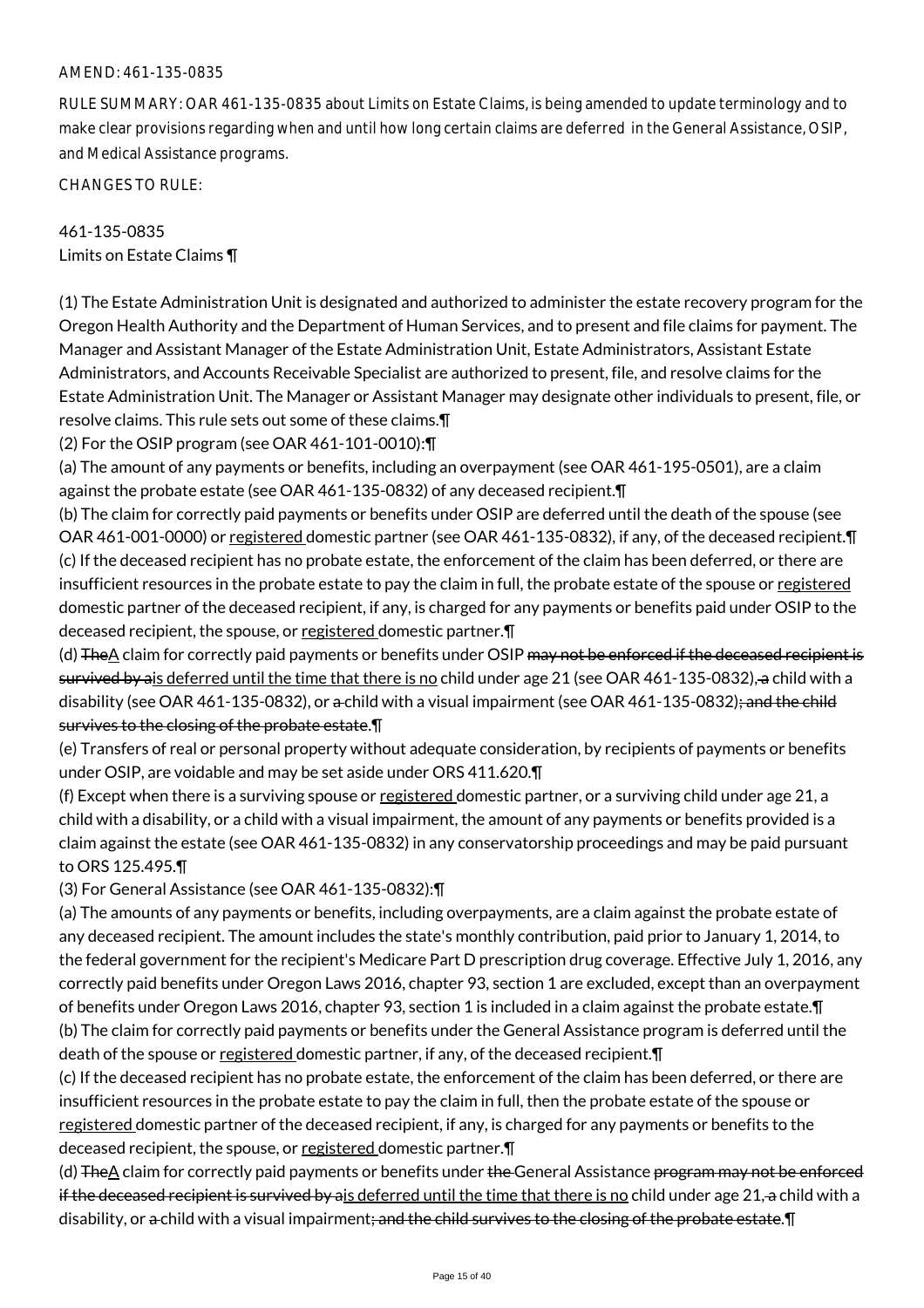(e) Except when there is a surviving spouse or registered domestic partner, or a surviving child under age 21, a child with a disability, or child with a visual impairment, the amount of any assistance paid is a claim against the estate in any conservatorship proceedings and may be paid pursuant to ORS 125.495.¶

(4) For Medical Assistance (MA, as defined in OAR 461-135-0832):¶

(a) In determining the extent of the estate resources subject to the claim of the Department for correctly paid benefits, except as provided in subsection (b) of this section, the Department must disregard resources in an amount equal to the value (see OAR 461-135-0832) of resources excluded in the most recent eligibility determination under OAR 461-160-0855, based on payments received under a qualified partnership policy (see OAR 461-001-0000). The disregard of resources specific to the estate recovery claim applies to MA benefits received after the effective date of the MA eligibility determination in which a qualified partnership policy was considered and approved. The amount of any MA incurred in a prior MA eligibility period where qualified partnership policy benefits were not considered is not subject to the estate resource disregard.¶ (b) There is no disregard of resources under subsection (a) of this section if the recipient, or the spouse of the recipient, at any time transferred the value of the qualified partnership policy excluded resource amount to another individual for less than fair market value prior to the death of the recipient or the recipient's spouse, or exhausted the disregarded resource amount by purchasing things of value to the recipient or the recipient's spouse while either was living.¶

(c) The amount of any incorrectly paid payments or benefits, excluding an administrative error overpayment, are a claim, against the probate estate of any deceased recipient.¶

(d) The claim for correctly paid payments or benefits under MA is deferred until the death of the surviving spouse, if any, of the deceased recipient. After the death of a surviving spouse, the deferred claim of the deceased recipient is a claim against the following assets (see OAR 461-135-0832) or their proceeds in the estate of the spouse. The Department has a claim against the estate of the spouse for medical assistance (see OAR 461-135- 0832) paid to the recipient, but only to the extent that the spouse received property or other assets from the recipient through any of the following:¶

(A) Probate.¶

(B) Operation of law.¶

(e) The A claim for correctly paid payments or benefits under MA may not be enforced if the deceased recipient is survived by ais deferred until the time that there is no child under age 21, a child with a disability, or a child with a visual impairment.¶

(f) An MA claim in an estate includes:¶

(A) The amount of any payments or benefits paid prior to October 1, 1993 to or on behalf of a recipient 65 years of age or older are a claim against the probate estate of any deceased recipient.¶

(B) The amount of any payments or benefits, paid on or after October 1, 1993 and prior to July 18, 1995, to or on behalf of a recipient 55 years of age or older are a claim against the probate estate of any deceased recipient.¶ (C) The amount of any payments or benefits, paid on or after July 18, 1995 and prior to October 1, 2013, to or on behalf of a recipient 55 years of age or older are a claim against the estate of any deceased recipient. All correctly made payments on or after January 1, 2010 for Medicare cost sharing (see OAR 461-135-0832) are excluded from a claim.¶

(D) The amount of any payments or benefits, paid October 1, 2013 or later, to or on behalf of a recipient 55 years of age or older, during the time the Department was paying any of the cost of care of the individual in a nursing facility, home and community based care (see OAR 461-001-0030), or in home services through the State Plan Personal Care Services (see OAR 411-034-0010), are a claim against the estate of any deceased recipient. All correctly made payments on or after January 1, 2010 for Medicare cost sharing are excluded from a claim.¶ (5) The amount paid, for a recipient age 55 or older, after December 31, 2013, to the federal government for the recipient's Medicare Part D prescription drug coverage is a claim against the estate of the deceased recipient.¶ (6) For trusts under OAR 461-145-0540(10), upon termination of the trust or upon the death of the original beneficiary the trust pays to the State or States from such remaining amounts in the trust an amount equal to the total amount of medical assistance paid on behalf of the original beneficiary. The State or States must be listed as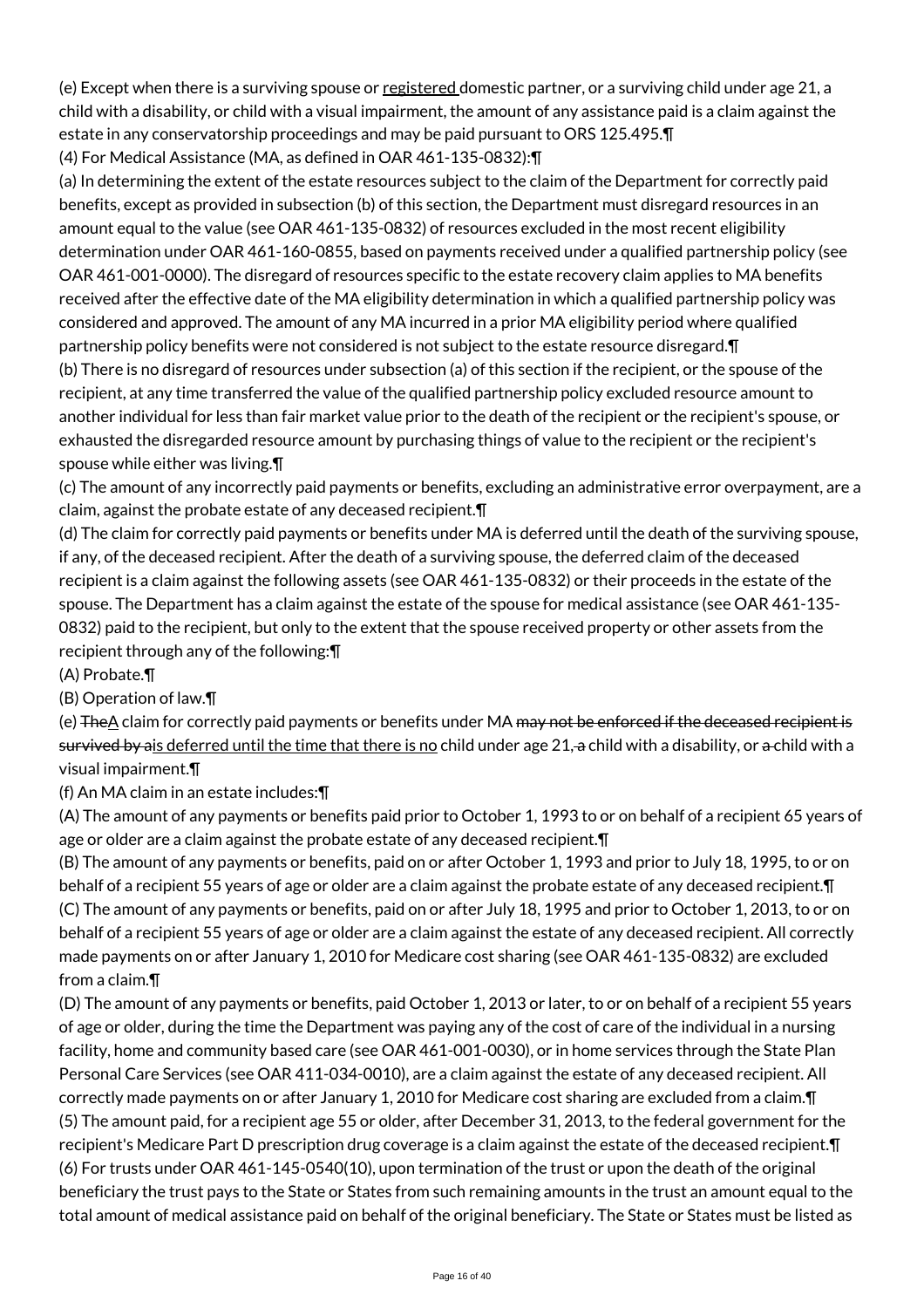the first payee or payees and first remainder beneficiary or beneficiaries, and have priority over payment of other debts and administrative expenses, and other beneficiaries, except as allowed in subsection (a) of this section. Subsections (4)(d) and(4)(e) of this rule do not apply to this section.¶

(a) Allowable administrative expenses payable before any State include:¶

(A) Taxes due from the trust, excluding taxes due from the beneficiary, to the State or States or federal government because of the death of the beneficiary; and¶

(B) Reasonable fees for administration of the trust estate such as an accounting of the trust to a court, completion and filing of documents, or other required actions associated with termination and wrapping up of the trust.

Trustee fees or conservator fees, not both, are limited to the month of the original beneficiary's death and the prior month.¶

(i) For a person that is a trustee, but not a conservator, trustee fees after the month of death, if claimed, must be reasonable and approved by the by the Department prior to payment.¶

(ii) For a person that is a conservator and trustee, conservator fees after the month of death, if claimed, must be approved by the court, after the Department is given notice and opportunity to object.¶

(b) Upon the death of the original beneficiary, the following expenses and payments are examples of some of the types not permitted prior to reimbursement of the State or States for medical assistance:¶

(A) Taxes due from the estate of the beneficiary other than those arising from inclusion of the trust in the estate;¶ (B) Payment of debts owed to third parties;¶

(C) Trustee or conservator fees, except as allowed by subsection (a) of this section;¶

(D) Funeral expenses; and¶

(E) Payments to residual beneficiaries.

Statutory/Other Authority: ORS 411.060, 411.070, 411.404, 413.042, 413.085, 416.340, ORS 409.050, 416.350, 414.685

Statutes/Other Implemented: ORS 93.969, 125.495, 411.404, 411.620, 411.630, 411.708, 411.795, 413.085, 416.310, 416.350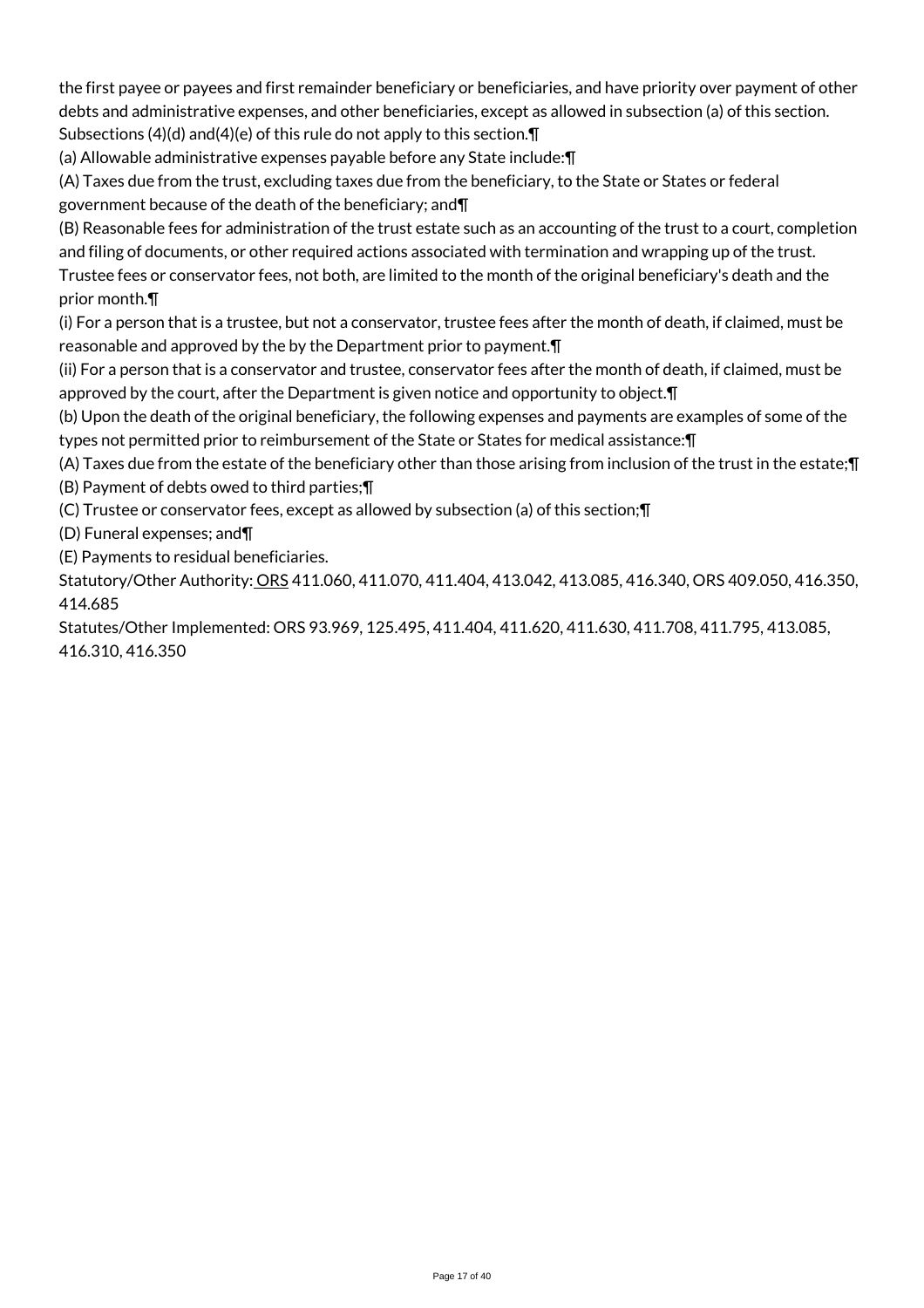#### AMEND: 461-135-0845

RULE SUMMARY: OAR 461-135-0845 about Valuation of Life Estate, Transfer on Death Deeds, Reversionary Interest and Property, is being amended to update a defined term that has been changed.

CHANGES TO RULE:

## 461-135-0845

Valuation of Life Estate, Reversionary Interest, and Property ¶

(1) In this rule, "spouse" or "spouses":¶

(a) For federally-funded programs, has the meaning defined in OAR 461-001-0000,¶

(b) For programs not federally-funded, has the meaning defined in OAR 461-001-0000 but also includes a registered domestic partner (see OAR 461-135-0832).¶

(2) Effective July 18, 1995, the value (see OAR 461-135-0832) of a life estate (see OAR 461-135-0832) or other interest (see OAR 461-135-0832) in real property (see OAR 461-135-0832), personal property (see OAR 461- 135-0832),or other assets (see OAR 461-135-0832) measured by or valued with respect to a life span, including that of the relevant recipient of assistance (see OAR 461-135-0832), is established by reference to the life estate valuation tables in this section and is valued as of the time of death (see OAR 461-135-0832) of the recipient of assistance irrespective of the actual life span of the measuring life. [Table not included. See ED. NOTE.]¶ (3) Excluding accounts under section (4) of this rule or property under section (6) of this rule, for assistance recovery purposes, the interest of a person (see OAR 461-135-0832) in real property, personal property, or other assets held in joint tenancy (see OAR 461-135-0832) (including transfers with right of survivorship covered by ORS 93.180), tenancy in common (see OAR 461-135-0832), or other form of concurrent ownership with one or more other persons with right of survivorship (see OAR 461-135-0832), other than a spouse, is presumed to be the fractional share held by the person. The fractional share of a person is presumed to be the share reflected in the ownership documents (see OAR 461-135-0832). Such presumption may be rebutted under the consideration furnished test (see OAR 461-135-0832) using convincing evidence (see OAR 461-135-0832) of the actual consideration contributed by another co-owner of the property or assets. In the absence of any stated fractional share on the ownership documents, each co-owner is presumed to have an equal fractional share of ownership of the whole, unless rebutted by the consideration furnished test using convincing evidence.¶

(4) For medical assistance (see OAR 461-135-0832) recovery purposes, the interest of a recipient in multi-party accounts with an insured institution or credit union is presumed to be one-hundred percent, and the account's value shall be determined at time of death. The presumption may be rebutted by the consideration furnished test using convincing evidence.¶

(5) With respect to real property, personal property, or assets held jointly by spouses, as tenants in common, tenants by the entirety, or other concurrent ownership, the interest of a person in such property or assets is conclusively deemed to be one-half; provided, however, that in the event the ownership documents expressly set forth a different fractional share of ownership, and such fractional share is lawful in the appropriate jurisdiction, then the interest of a person is presumed to be the fractional share set forth in such ownership documents. Such presumption may be rebutted using convincing evidence. The consideration furnished test does not apply to this section of the rule.¶

(6) With respect to real property, personal property, or other assets conveyed by a transfer on death deed or other similar arrangement, including, but not limited to, payable on death accounts with financial institutions; the interest of the transferor is presumed to be one-hundred percent, except that if there is more than one transferor their respective interests are determined in accordance with sections (3), (4), and (5) of this rule.¶ (7) The value of real property is determined by establishing the value of the property to the satisfaction of the department (see OAR 461-135-0832). The burden of proof for establishing the value of the real property to the satisfaction of the department lies with the person or, after the time of death of the person, with the person's representative, and may be established by any methodology, including an appraisal performed by an appraiser certified or licensed in the applicable jurisdiction, that the department determines most accurately reflects the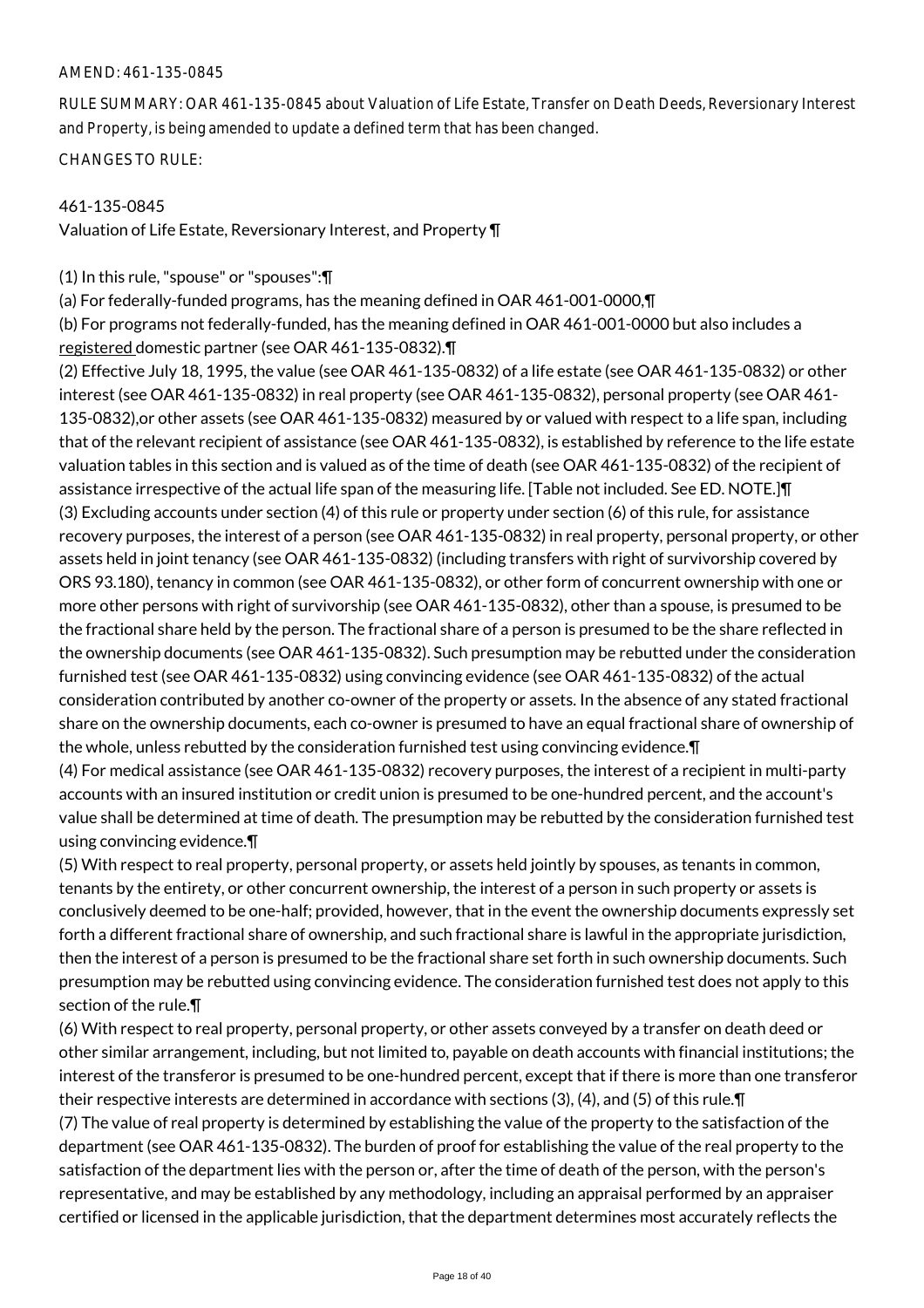value of the real property. The sum of liens or other encumbrances, if any, attached to the real property established using convincing evidence, is subtracted from the value of the real property to determine a net value of the real property.¶

(8) The value of personal property consisting of shares of stock or other securities traded on an exchange is evidenced by the average of the bid and ask prices. If such bid and ask prices are unavailable for certain stocks or securities, the value may be established by a written estimate from the corporation or other entity issuing such shares or securities of the value, or if such estimate is unobtainable, an estimate from a broker, trader or other person with knowledge in the field. The sum of liens or other encumbrances established using convincing evidence, is subtracted from the value of such stock or securities to determine a net value of the personal property consisting of stock or other securities.¶

(9) Subject to section (8) of this rule, the value of tangible personal property, including, but not limited to, livestock, furniture, vehicles and other tangible items may be established:¶

(a) By a written estimate from a person knowledgeable in the field of appraising such items of personal property; or¶

(b) From published sources such as catalogs of antiques or collectibles, blue books or other convincing evidence that accurately establishes the value of the property.¶

(10) The sum of liens or other encumbrances, if any, attached to such property in section (9), established using convincing evidence, is subtracted from the value of the tangible personal property to determine a net value of the tangible personal property. ¶

(11) The value of intangible personal property not otherwise provided for in this rule, is established by a written estimate from a person knowledgeable in the field of appraising such items of intangible personal property. The sum of liens or other encumbrances, if any, attached to such property, established using convincing evidence, is subtracted from the value of the intangible personal property to determine a net value of the intangible personal property. ¶

(12) Notwithstanding anything to the contrary in this rule, any real property, personal property, or other assets in a probate estate is valued in accordance with the probate code of the jurisdiction of the probate proceeding.¶ (13) Notwithstanding anything to the contrary in this rule, if a claim under OAR 461-135-0835 is deferred until a

recipient's spouse dies; the value of any real property, personal property or other assets, subject to the deferred claim, is established as follows:¶

(a) For real property, personal property, or other assets in the probate estate of the deceased spouse; the value is the current value at the time of probate; or¶

(b) For real property, personal property, or other assets not in the probate estate of the deceased spouse; the value is determined on the later of the date of the claim or the sale of the real property, personal property, or other assets.¶

(14) The amount of a claim of the department that is recoverable from a person other than the recipient of assistance is calculated through the following steps:¶

(a) Step One: Determine the value of the real property, personal property, or other assets received by the person from the recipient of assistance. ¶

(b) Step Two: Deduct from the value the amount of any liens or encumbrances. ¶

(c) Step Three: Multiply the result by the fraction or percentage that constitutes the interest received from the recipient of assistance.

Statutory/Other Authority: ORS 411.060, 416.350, 413.085, 414.685, ORS 409.050, 413.042 Statutes/Other Implemented: ORS 416.340, 416.350, 411.708, 411.795, 416.310, 413.085, 414.685, 106.300 to 106.340, ORS 93.969

RULE ATTACHMENTS DO NOT SHOW CHANGES. PLEASE CONTACT AGENCY REGARDING CHANGES.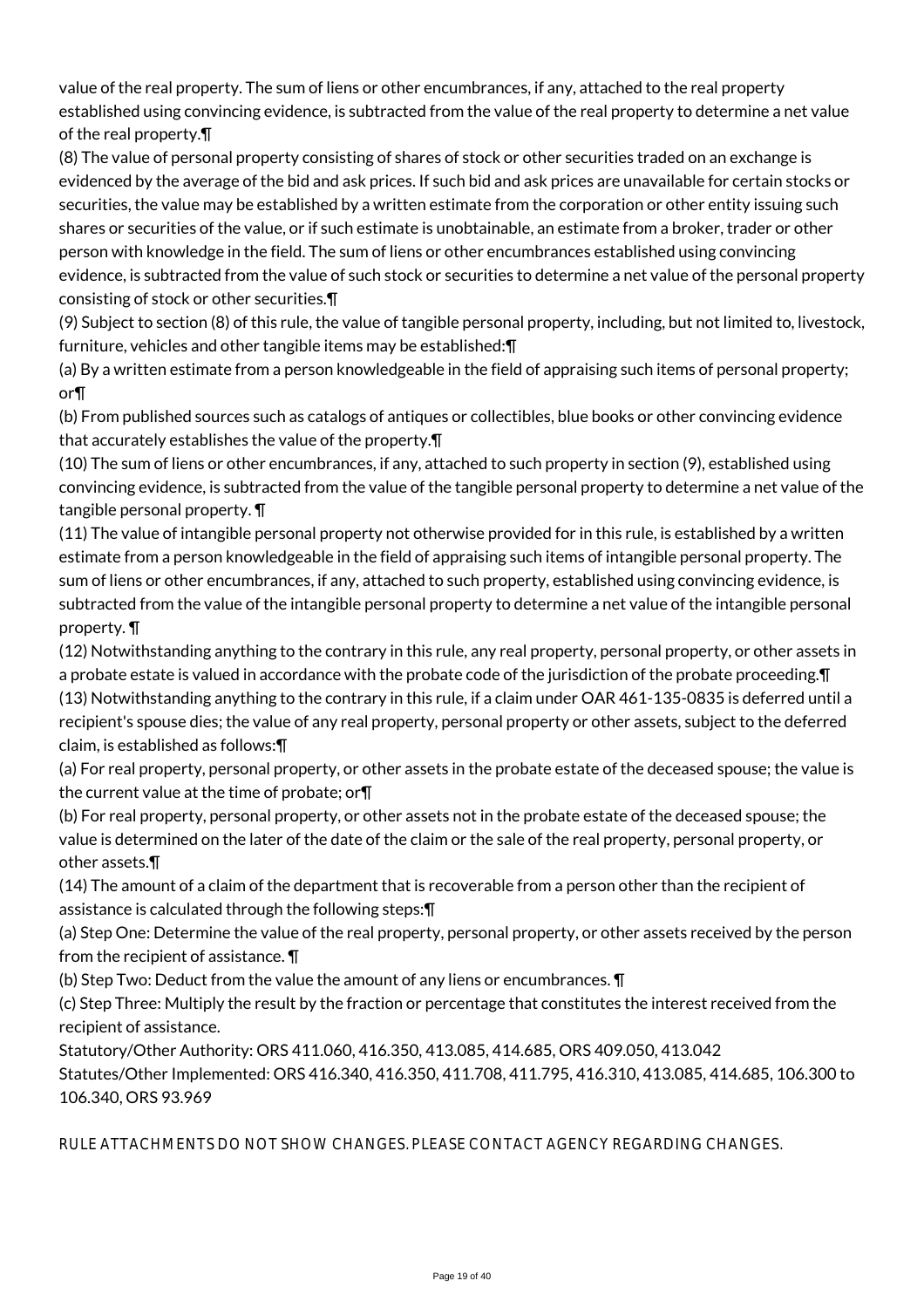(2)

| Age            | <b>Life Estate</b> | Remainder |
|----------------|--------------------|-----------|
| 0              | .97188             | .02812    |
| $\mathbf{1}$   | .98988             | .01012    |
| $\sqrt{2}$     | .99017             | .00983    |
| 3              | .99008             | .00992    |
| $\overline{4}$ | .98981             | .01019    |
| 5              | .98938             | .01062    |
| 6              | .98884             | .01116    |
| 7              | .98822             | .01178    |
| 8              | .98748             | .01252    |
| 9              | .98663             | .01337    |
| 10             | .98565             | .01435    |
| 11             | .98453             | .01547    |
| 12             | .98329             | .01671    |
| 13             | .98198             | .01802    |
| 14             | .98066             | .01934    |
| 15             | .97937             | .02063    |
| 16             | .97815             | .02185    |
| 17             | .97700             | .02300    |
| 18             | .97590             | .02410    |
| 19             | .97480             | .02520    |
| 20             | 97365              | .02635    |
| 21             | .97245             | .02755    |
| 22             | .97120             | .02880    |
| 23             | .96986             | .03014    |
| 24             | .96841             | .03159    |
| 25             | .96678             | .03322    |
| 26             | .96495             | .03505    |
|                |                    |           |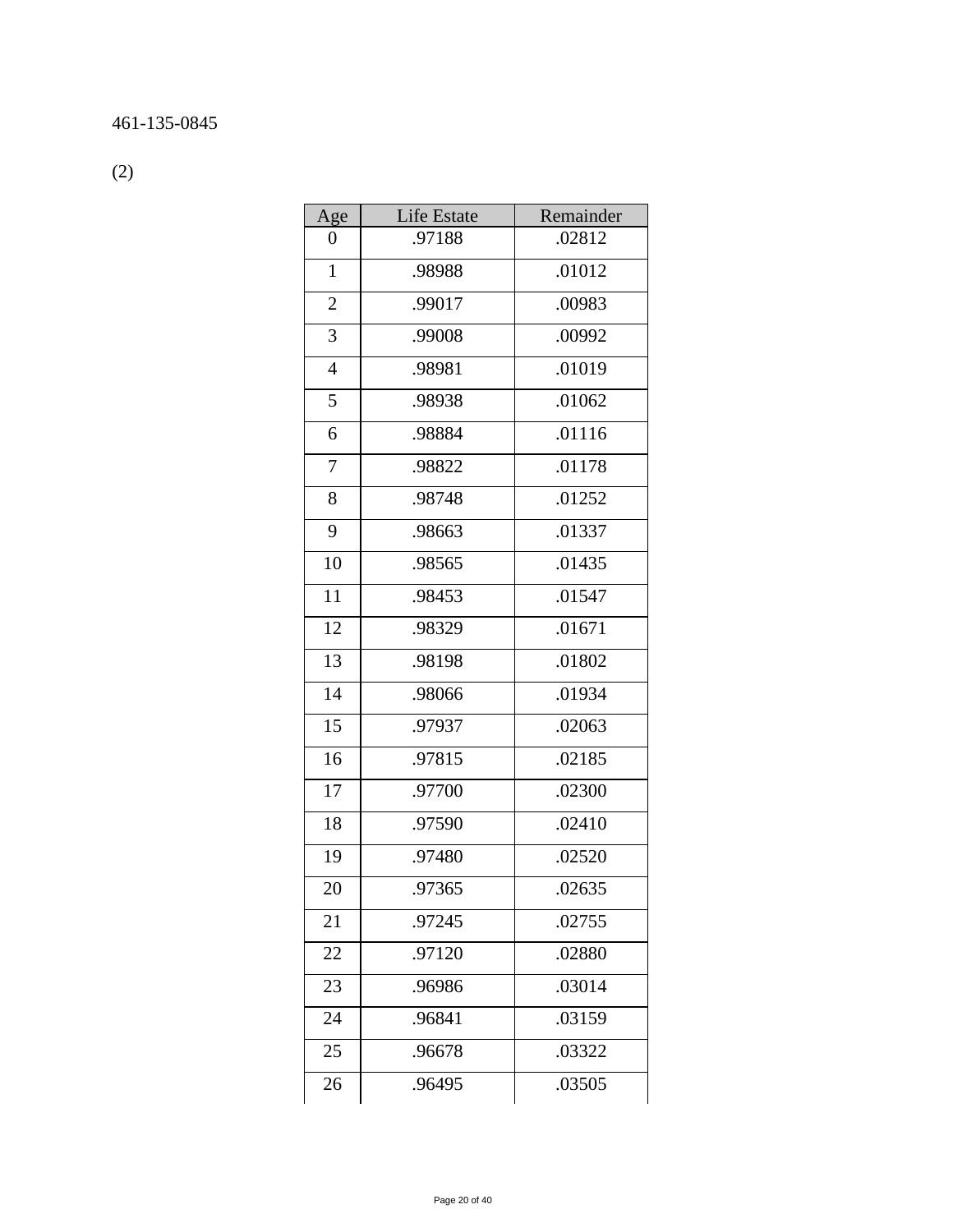| Age             | Life Estate | Remainder |
|-----------------|-------------|-----------|
| 27              | .96290      | .03710    |
| 28              | .96062      | .03938    |
| 29              | .95813      | .04187    |
| 30              | .95543      | .04457    |
| 31              | .95254      | .04746    |
| 32              | .94942      | .05058    |
| 33              | .94608      | .05392    |
| 34              | .94250      | .05750    |
| 35              | .93868      | .06132    |
| 36              | .93460      | .06540    |
| 37              | .93026      | .06974    |
| 38              | .92567      | .07433    |
| 39              | .92083      | .07917    |
| 40              | .91571      | .08429    |
| 41              | .91030      | .08970    |
| 42              | .90457      | .09543    |
| $\overline{4}3$ | .89855      | .10145    |
| 44              | .89221      | .10779    |
| 45              | .88558      | .11442    |
| 46              | .87863      | .12137    |
| 47              | .87137      | .12863    |
| 48              | .86374      | .13626    |
| 49              | .85578      | .14422    |
| 50              | .84743      | .15257    |
| 51              | .83874      | .16126    |
| 52              | .82969      | .17031    |
| 53              | .82028      | .17972    |
| 54              | .81054      | .18946    |
| 55              | .80046      | .19954    |
| 56              | .79006      | .20994    |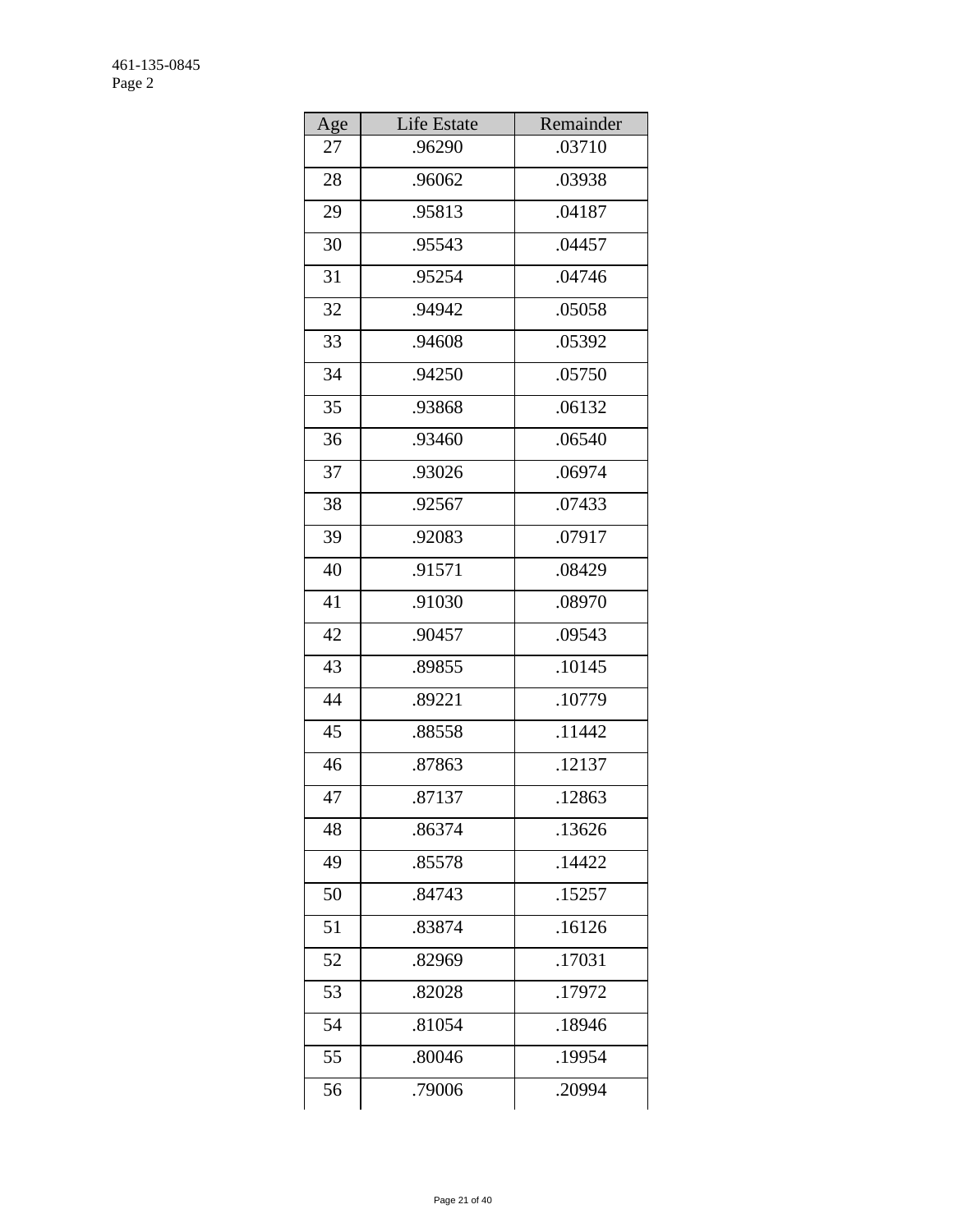| Age | Life Estate | Remainder |
|-----|-------------|-----------|
| 57  | .77931      | .22069    |
| 58  | .76822      | .23178    |
| 59  | .75675      | .24325    |
| 60  | .74491      | .25509    |
| 61  | .73267      | .26733    |
| 62  | .72002      | .27998    |
| 63  | .70696      | .29304    |
| 64  | .69352      | .30648    |
| 65  | .67970      | .32030    |
| 66  | .66551      | .33449    |
| 67  | .65098      | .34902    |
| 68  | .63610      | .36390    |
| 69  | .62086      | .37914    |
| 70  | .60522      | .39478    |
| 71  | .58914      | .41086    |
| 72  | .57261      | .42739    |
| 73  | .55571      | .44429    |
| 74  | .53862      | .46138    |
| 75  | .52149      | .47851    |
| 76  | .50441      | .49559    |
| 77  | .48742      | .51258    |
| 78  | .47049      | .52951    |
| 79  | .45357      | .54643    |
| 80  | .43659      | .56341    |
| 81  | .41967      | .58033    |
| 82  | .40295      | .59705    |
| 83  | .38642      | .61358    |
| 84  | .36998      | .63002    |
| 85  | .35359      | .64641    |
| 86  | .33764      | .66236    |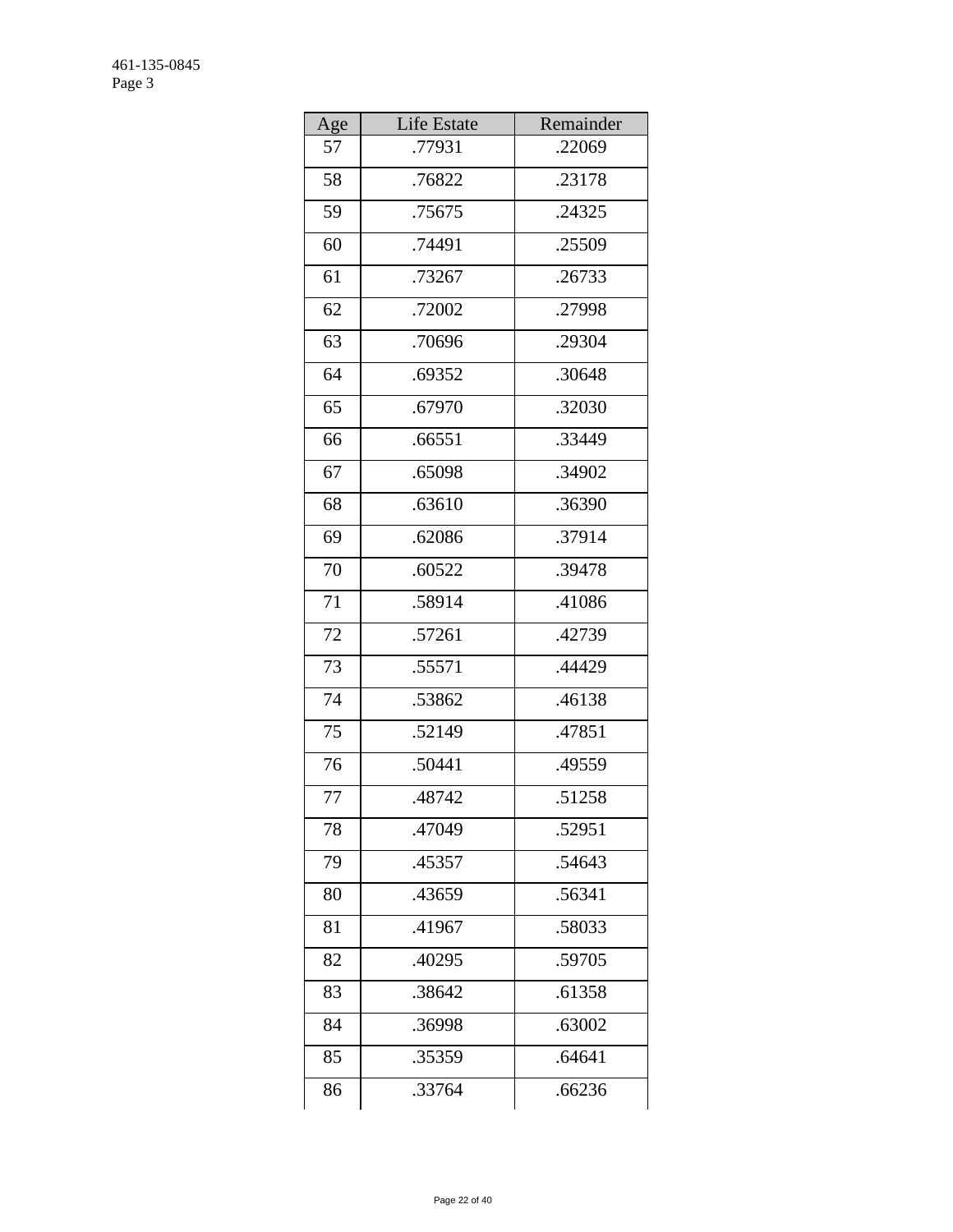| Age | Life Estate | Remainder |
|-----|-------------|-----------|
| 87  | .32262      | .67738    |
| 88  | .30859      | .69141    |
| 89  | .29526      | .70474    |
| 90  | .28221      | .71779    |
| 91  | .26955      | .73045    |
| 92  | .25771      | .74229    |
| 93  | .24692      | .75308    |
| 94  | .23728      | .76272    |
| 95  | .22887      | .77113    |
| 96  | .22181      | .77819    |
| 97  | .21550      | .78450    |
| 98  | .21000      | .79000    |
| 99  | .20486      | .79514    |
| 100 | .19975      | .80025    |
| 101 | .19532      | .80468    |
| 102 | .19054      | .80946    |
| 103 | .18437      | .81563    |
| 104 | .17856      | .82144    |
| 105 | .16962      | .83038    |
| 106 | .15488      | .84512    |
| 107 | .13409      | .86591    |
| 108 | .10068      | .89932    |
| 109 | .04545      | .95455    |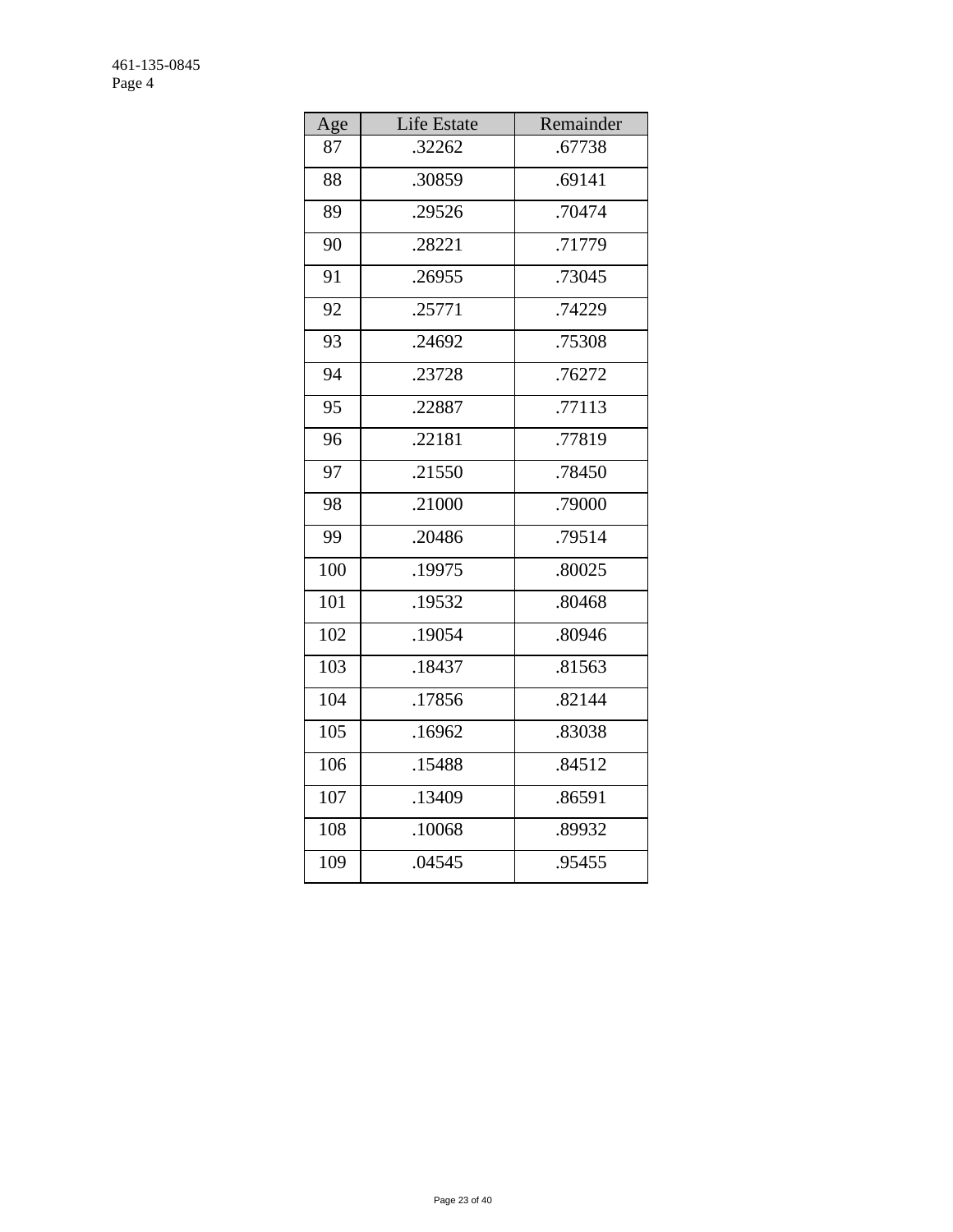## AMEND: 461-140-0296

RULE SUMMARY: OAR 461-140-0296 about Length of Disqualification Due to an Asset Transfer; OSIP and OSIPM is being changed to permanently correct the number "one" to "zero."

CHANGES TO RULE:

## 461-140-0296

Length of Disqualification Due to an Asset Transfer; OSIP and OSIPM ¶

(1) This rule applies to individuals in the OSIP and OSIPM programs who live in a nonstandard living arrangement (see OAR 461-001-0000) and is retroactively effective July 6, 2020.¶

(2) A financial group (see OAR 461-110-0530) containing a member disqualified due to the transfer of an asset is disqualified from receiving benefits. The length of a disqualification period resulting from the transfer is the number of months equal to the uncompensated value (see OAR 461-140-0250) for the transfer divided by the following dollar amount:¶

(a) If the initial month (see OAR 461-001-0000) is prior to October 1, 1998-\$2,595.¶

(b) If the initial month is on or after October 1, 1998 and prior to October 1, 2000-\$3,320.¶

(c) If the initial month is on or after October 1, 2000 and prior to October 1, 2002-\$3,750.¶

(d) If the initial month is on or after October 1, 2002 and prior to October 1, 2004-\$4,300.¶

(e) If the initial month is on or after October 1, 2004 and prior to October 1, 2006-\$4,700.¶

(f) If the initial month is on or after October 1, 2006 and prior to October 1, 2008-\$5,360.¶

(g) If the initial month is on or after October 1, 2008 and prior to October 1, 2010-\$6,494.¶

(h) If the initial month is on or after October 1, 2010 and prior to October 1, 2016-\$7,663.¶

(i) If the initial month is on or after October 1, 2016 and prior to October 1, 2018--\$8,425.¶

(j) If the initial month is on or after October 1, 2018 and prior to October 1, 2020 ---\$8,784,¶

(k) If the initial month is on or after October 1, 2020---\$9,551.¶

(3) For transfers by an individual and the spouse of an individual that occurred before July 1, 2006:¶

(a) Add together the uncompensated value of all transfers made in one calendar month and treat this total as one transfer.¶

(b) If the uncompensated value of the transfer is less than the applicable dollar amount identified in subsections  $(2)(a)$  to  $(2)(k)$  of this rule, there is no disqualification. $\P$ 

(c) If there are multiple transfers in amounts equal to or greater than the applicable dollar amount identified in subsections (2)(a) to (2)(k) of this rule, each disqualification period is calculated separately. $\P$ 

(d) The number of months resulting from the calculation in section (2) of this rule is rounded down to the next whole number.¶

(e) Except as provided in subsection (3)(f) of this rule, the first month of the disqualification is the month the asset was transferred.¶

(f) If disqualification periods calculated in accordance with this rule overlap, the periods are applied sequentially so that no two penalty periods overlap.¶

(g) If both spouses of a couple are in a nonstandard living arrangement, part of the disqualification is apportioned to each of them. If one member of the couple is serving a disqualification when the other member of the couple begins living in a nonstandard living arrangement, any remaining disqualification is apportioned equally to each member of the couple. If one spouse is unable to serve the resulting disqualification period for any reason, the remaining disqualification applicable to both spouses must be served by the remaining spouse.¶

(4) For transfers by an individual and the spouse of an individual that occurred on or after July 1, 2006 and for income cap trusts under OAR 461-145-0540(10)(c) that accumulate funds in excess of the applicable dollar amount identified in subsections (2)(a) to (2)(k) of this rule:¶

(a) If there are multiple transfers by the individual and the spouse of the individual, including any transfer less than the applicable dollar amount identified in subsections (2)(a) to (2)(k) of this rule, the value of all transfers are added together before dividing by the applicable dollar amount identified in subsections (2)(a) to (2)(k) of this rule.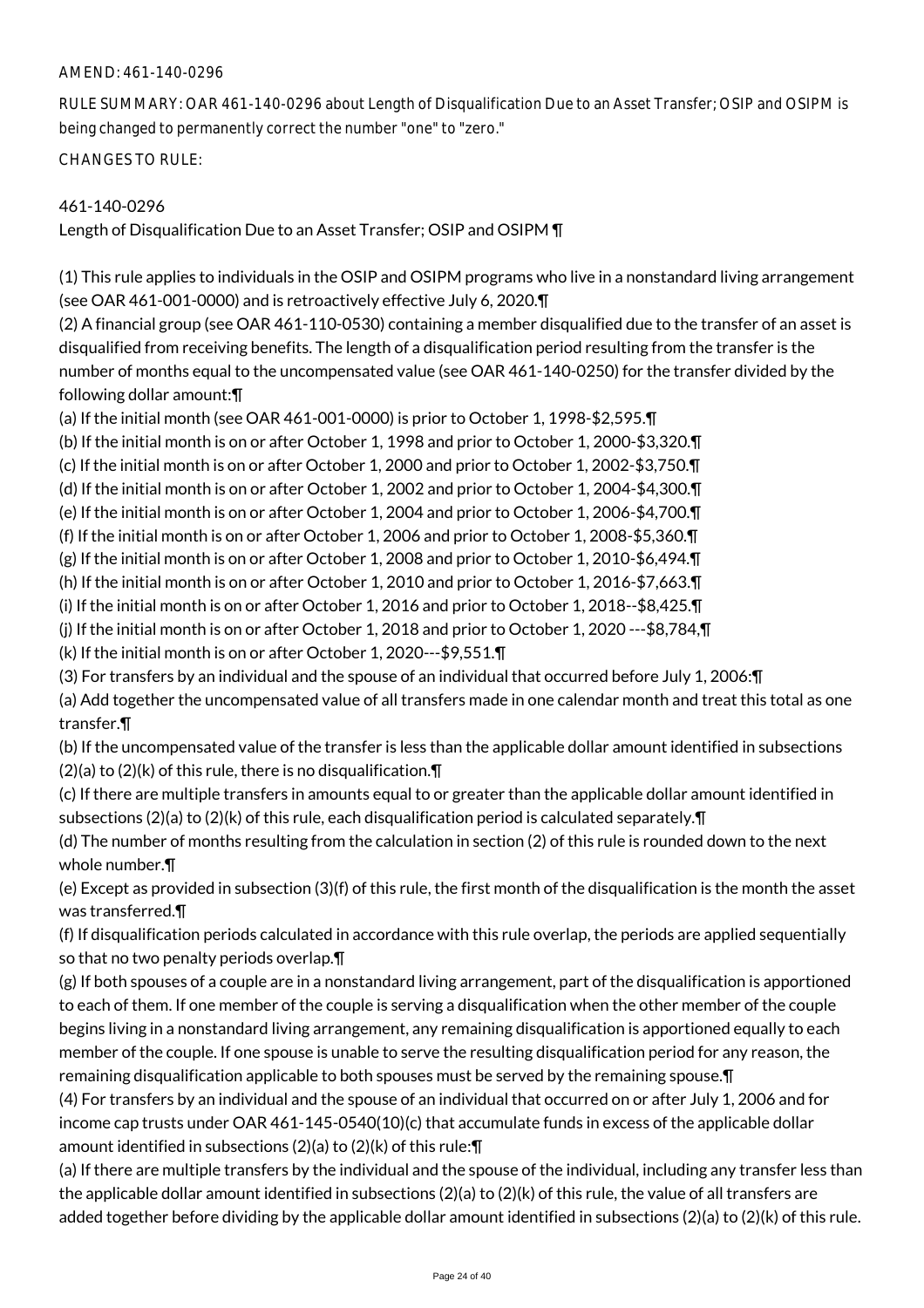For an income cap trust, the calculation in section (2) of this rule is performed as soon as, but not before, funds have accumulated to at least the applicable dollar amount identified in subsections (2)(a) to (2)(k) of this rule.¶ (b) The quotient resulting from the calculation in section (2) of this rule is not rounded. The whole number of the quotient is the number of full months the financial group is disqualified. This number might be zero full months. The remaining decimal or fraction of the quotient is used to calculate a partial month disqualification, which may be in addition to one or more full months. This remaining decimal or fraction is converted to a number of days by multiplying the decimal or fraction by the number of days in the month following the last full month of the disqualification period, if any. If this calculation results in a fraction of a day, the fraction of a day is rounded down.¶

(c) Notwithstanding when the Department learns of a disqualifying transfer, the first month of the disqualification is:¶

(A) For an individual who transfers an asset while he or she is already receiving Department-paid long-term care (see OAR 461-001-0000) or home and community-based care (see OAR 461-001-0030) in a nonstandard living arrangement, the month following the month the asset was transferred, except that if disqualification periods calculated in accordance with this rule overlap, the periods are applied sequentially so that no two penalty periods overlap.¶

(B) For an applicant who transfers an asset prior to submitting an application and being determined eligible and for an individual who transfers an asset while he or she is already receiving benefits in a standard living arrangement (see OAR 461-001-0000), the date of request (see OAR 461-115-0030) for long-term care or home and community-based care as long as the applicant or individual would otherwise be eligible but for this disqualification period. If the applicant or individual is not otherwise eligible on the date of request, the disqualification begins the first date following the date of request that the applicant or individual would be otherwise eligible but for the disqualification period.¶

(d) If both spouses of a couple are in a nonstandard living arrangement, part of the disqualification is apportioned to each of them. If one member of the couple is serving a disqualification when the other member of the couple begins living in a nonstandard living arrangement, any remaining disqualification is apportioned equally to each member of the couple. If one spouse is unable to serve the resulting disqualification period for any reason, the remaining disqualification applicable to both spouses must be served by the remaining spouse.¶

(5) If an asset is owned by more than one person, by joint tenancy, tenancy in common, or similar arrangement, the share of the asset owned by the individual is considered transferred when any action is taken either by the individual or any other person that reduces or eliminates the individual's control or ownership in the individual's share of the asset.¶

(6) For an annuity that is a disqualifying transfer under section (11) of OAR 461-145-0022, the disqualification period is calculated based on the uncompensated value as calculated under OAR 461-140-0250, unless the only requirement that is not met is that the annuity pays beyond the actuarial life expectancy of the annuitant. If the annuity pays beyond the actuarial life expectancy of the annuitant, the disqualification is calculated according to section (7) of this rule.¶

(7) If an individual or the spouse of an individual purchases an annuity on or before December 31, 2005, and the only requirement that is not met is that the annuity pays benefits beyond the actuarial life expectancy of the annuitant, as determined by the Period Life Table of the Office of the Chief Actuary of the Social Security Administration, a disqualification period is assessed for the value of the annuity beyond the actuarial life expectancy of the annuitant.

Statutory/Other Authority: ORS 413.085, 414.685, ORS 409.050, 411.060, 411.704, 411.706 Statutes/Other Implemented: 42 USC 1396p, ORS 409.010, 411.060, 411.704, 411.706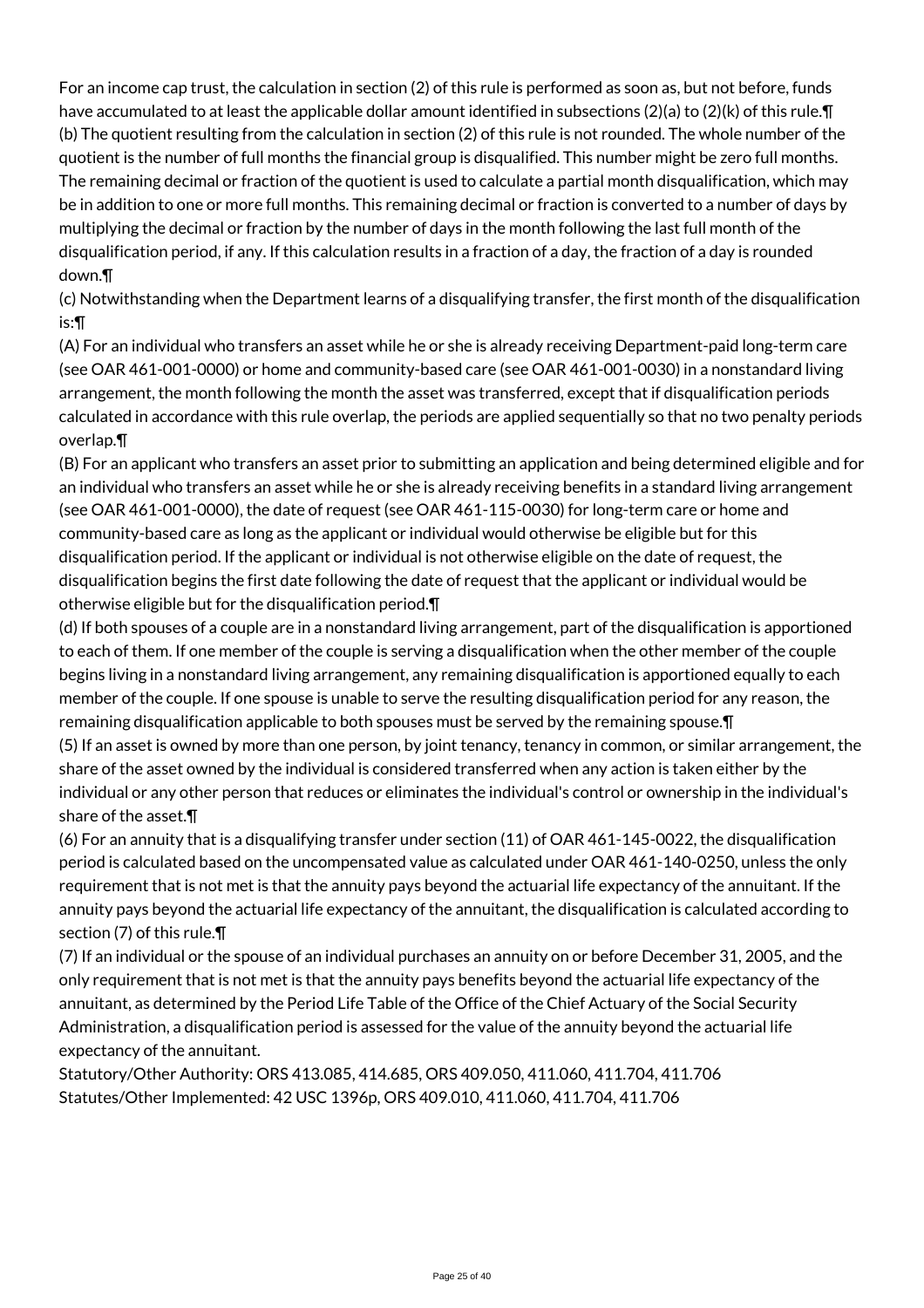## AMEND: 461-145-0022

RULE SUMMARY: OAR 461-145-0022 about Annuities; OSIPM, is being amended to permanently add an omission which makes clear

that certain types of annuities that list the first remainder beneficiary as the annuitant's child, must name the Department as the second remainder beneficiary for up to the total amount of medical assistance paid on behalf of the individual, in order for the annuity to be treated as mentioned in that section of the rule. This change aligns the rule text with current policy.

CHANGES TO RULE:

461-145-0022 Annuities; OSIPM ¶

#### Retroactively effective July 6, 2020, in the OSIPM program:¶

(1) For the purposes of this rule:¶

(a) "Actuarially sound" means a commercial annuity which pays principal and interest out in equal monthly installments over the actuarial life expectancy of the annuitant, with no deferral and no balloon payments. For purposes of this definition, the actuarial life expectancy is established by the Periodic Life Table of the Office of the Chief Actuary of the Social Security Administration, and, for transactions (including the purchase of an annuity) occurring on or after July 1, 2008, the payout period must be within 12 months of the actuarial life expectancy, measured at the time of purchase.¶

(b) For an individual, an annuity does not include benefits that are set up and accrued in a regularly funded retirement account while an individual is working, whether maintained in the original account or used to purchase an annuity, if the Internal Revenue Service recognizes the account as dedicated to retirement or pension purposes. (The treatment of pension and retirement plans is covered in OAR 461-145-0380.)¶

(c) The definition of "child" in OAR 461-001-0000 does not apply.¶

(d) "Child" means a biological or adoptive child who is:¶

(A) Under age 21; or¶

(B) Any age and meets the Social Security Administration criteria for blindness or disability.¶

(e) "Commercial annuity" means a contract or agreement (not related to employment) by which an individual receives annuitized payments on an investment for a lifetime or specified number of years.¶

(2) An annuity that does not make regular payments for a lifetime or specified number of years will not be excluded from countable resources under this rule.¶

(3) When an individual applies for medical assistance, both initially and at periodic redetermination (see OAR 461- 115-0050 and 461-115-0430), the individual must report any annuity owned by the individual or a spouse of the individual.¶

(4) By signing the application for assistance, an individual and the spouse of an individual agree that the Department, by virtue of providing medical assistance, becomes a remainder beneficiary as described in sections (8) and (10) of this rule, under any commercial annuity purchased on or after February 8, 2006, unless the annuity is included in the community spouse's resource allowance under OAR 461-160-0580(2)(c).¶

(5) If the Department is notified about a commercial annuity, the Department will notify the issuer of the annuity about the right of the Department as a preferred remainder beneficiary, as described in sections (8) and (10) of this rule, in the amount of medical assistance provided to the individual.¶

(6) If an individual or a spouse of an individual purchases or transfers a commercial annuity prior to January 1, 2006, the following applies:¶

(a) If the individual is in a nonstandard living arrangement (see OAR 461-001-0000), the transaction may be subject to the rules on asset transfers at OAR 461-140-0210 and following. For an annuity that is not disqualifying or the disqualification period has already been served, the annuity is not counted as a resource; payments are counted as unearned income to the payee.¶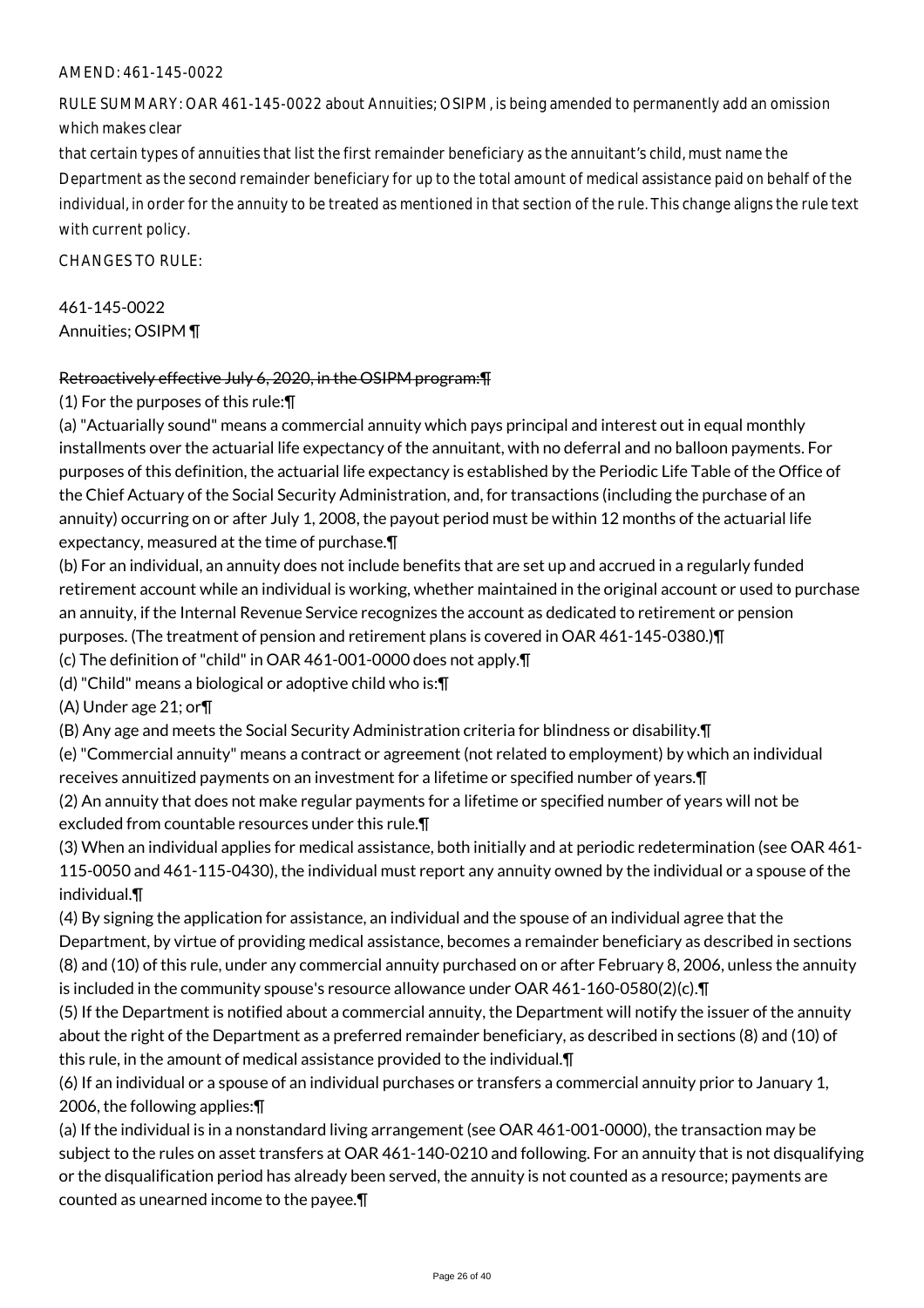(b) If the individual is in a standard living arrangement, the annuity payments are counted as unearned income to the payee.¶

(7) Sections 8 and 9 of this rule apply to a commercial annuity if:¶

(a) The individual is in a nonstandard living arrangement, and the individual or the spouse of the individual purchases an annuity from January 1, 2006 through June 30, 2006; or¶

(b) The individual is in a standard living arrangement (see OAR 461-001-0000), and the individual or the spouse of an individual purchase an annuity on or after January 1, 2006.¶

(8) A commercial annuity covered by section (7) of this rule is counted as a resource unless the annuity is excluded by meeting the following requirements:¶

(a) If a married individual is an annuitant, the annuity must meet the requirements of subsection (8)(d) of this rule.¶

(b) If an unmarried individual is an annuitant, the annuity must meet the requirements of subsection (8)(d) of this rule, and the annuity must specify that upon the death of the individual, the first remainder beneficiary is either of the following:¶

(A) The Department, for all funds remaining in the annuity up to the amount of medical assistance provided on behalf of the individual.¶

(B) The child of the individual, if the Department is the next remainder beneficiary (after this child), up to the amount of medical assistance provided on behalf of the individual, in the event that the child does not survive the individual.¶

(c) If a spouse of an individual is the annuitant, the annuity must meet the requirements of subsection (8)(d) of this rule, and the annuity must specify that, upon the death of the spouse of the individual, the first remainder beneficiaries are either of the following:¶

(A) The individual, in the event that the individual survives the spouse; and the Department, in the event that the individual does not survive the spouse, for all funds remaining in the annuity up to the amount of medical assistance provided on behalf of the individual.¶

(B) A child of the spouse; and the individual in the event that this child does not survive the spouse.¶

(d) An annuity covered by section (7) of this rule may not be excluded unless the annuity meets all of the following requirements:¶

(A) The annuity is irrevocable.¶

(B) The annuity must be actuarially sound.¶

(C) The annuity is issued by a business that is licensed and approved to issue a commercial annuity by the state in which the annuity is purchased.¶

(9) If an annuity is excluded as a resource under section (8) of this rule, the annuity payments are counted as unearned income to the payee. If an annuity is a countable resource under section (8) of this rule, the cash value is equal to the amount of money used to establish the annuity, plus any additional payments used to fund the annuity, plus any earnings, minus any regular monthly payments already received, minus early withdrawals, and minus any surrender fees.¶

(10) This section lists the requirements for a commercial annuity purchased by the individual or the spouse of the individual on or after July 1, 2006, when an individual is in a nonstandard living arrangement, and the annuity names the individual or the community spouse as the annuitant. Annuities that meet all of the requirements of this section are counted as unearned income to the payee. The treatment of annuities that do not meet all requirements of this section is covered in sections (11) and (12) of this rule.¶

(a) The annuity must comply with one of the following paragraphs:¶

(A) The first remainder beneficiary is the spouse of the individual; the Department is named as the second remainder beneficiary for up to the total amount of medical assistance paid on behalf of the individual; and in the event that the spouse transfers any of the remainder of the annuity for less than fair market value (see OAR 461- 001-0000), the Department is the second remainder beneficiary for up to the total amount of medical assistance paid on behalf of the individual.¶

(B) The first remainder beneficiary is the annuitant's child<sub>i</sub>; the Department is named as the second remainder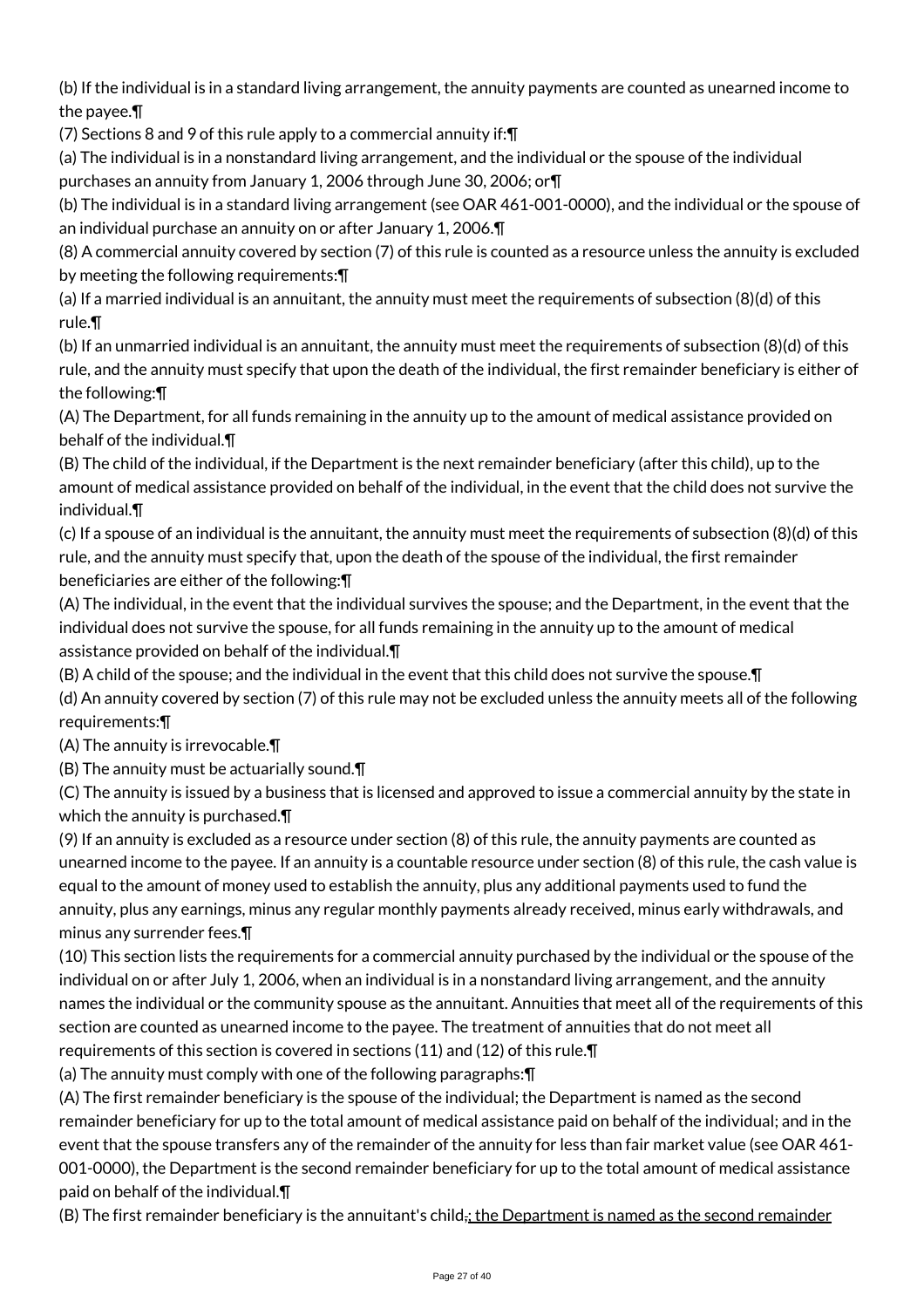beneficiary for up to the total amount of medical assistance paid on behalf of the individual; and in the event that the child or a representative on behalf of the child transfers any of the remainder of the annuity for less than fair market value, the Department is the second remainder beneficiary for up to the total amount of medical assistance paid on behalf of the individual.¶

(C) The first remainder beneficiary is the Department for up to the total amount of medical assistance paid on behalf of the individual.¶

(b) The annuity must be irrevocable.¶

(c) The annuity must be non-assignable.¶

(d) The annuity must be actuarially sound.¶

(e) The annuity is issued by a business that is licensed and approved to issue a commercial annuity by the state in which the annuity is purchased.¶

(11) If the individual is the annuitant and a commercial annuity does not meet all of the requirements of subsections (10) (a), (10)(d), and (10)(e) of this rule, or the spouse of the individual is the annuitant and a commercial annuity does not meet the requirements of subsections (10)(a), (10)(d), and (10)(e) of this rule, there is a disqualifying transfer of assets under OAR 461-140-0210 and following. See OAR 461-140-0296(6) and (7) for calculation of the disqualification period. To the extent to which there is a disqualifying transfer of assets under this section, the annuity is not counted as a resource.¶

 $(12)$  If the annuity does not meet all of the requirements of subsections  $(10)(b)$  or  $(10)(c)$  of this rule, the annuity is counted as a resource with cash value equal to the amount of money used to establish the annuity, plus any additional payments used to fund the annuity, plus any earnings, minus any regular monthly payments already received, minus early withdrawals, and minus any surrender fees.

Statutory/Other Authority: ORS 411.060, 411.070, 411.083, 411.404

Statutes/Other Implemented: ORS 411.060, 411.070, 411.083, 411.404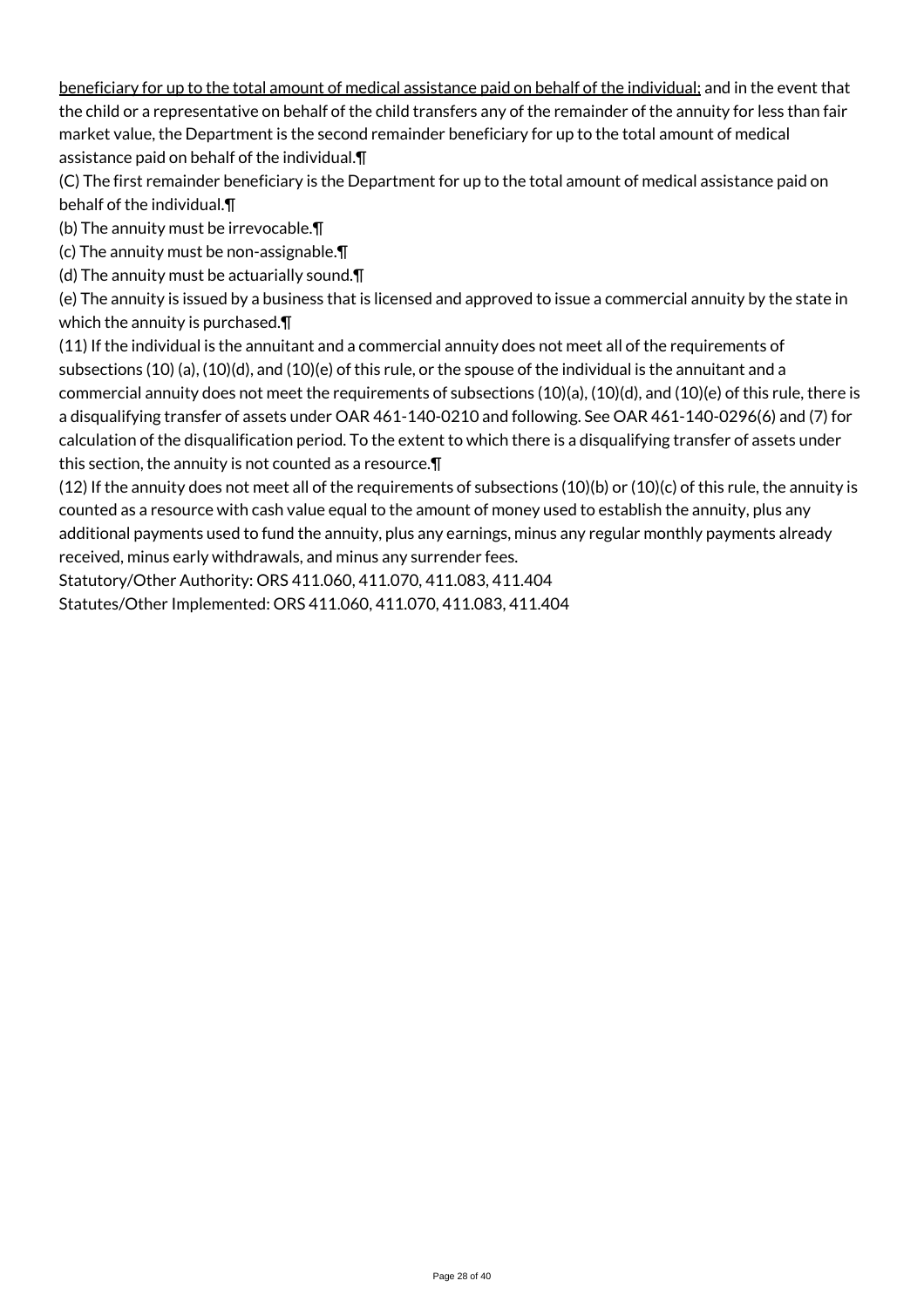## AMEND: 461-145-0220

RULE SUMMARY: OAR 461-145-0220 about treatment of the home, is being amended to adjust these standard to reflect the annual federal cost of living adjustments that happen every January. These amendments keep Oregon in line with current federal standards for Department Medicaid programs and changes in the cost of living. These amendments will take effect January 1.

CHANGES TO RULE:

461-145-0220 Home ¶

### Retroactively effective July 6, 2020: THIS RULE WILL BE AMENDED TO REFLECT FEDERAL COST OF LIVING ADJUSTMENTS PUBLISHED ANNUALLY¶

(1) Home defined: A home is the place where the filing group (see OAR 461-110-0310) lives. A home may be a house, boat, trailer, mobile home, or other habitation. A home also includes the following:¶

(a) Land on which the home is built and contiguous property.¶

(A) In all programs except the OSIP, OSIPM, QMB, and SNAP programs, property must meet all the following criteria to be considered contiguous property:¶

(i) It must not be separated from the land on which the home is built by land owned by people outside the financial group (see OAR 461-110-0530).¶

(ii) It must not be separated by a public right-of-way, such as a road.¶

(iii) It must be property that cannot be sold separately from the home.¶

(B) In the OSIP, OSIPM, QMB, and SNAP programs, contiguous property is property not separated from the land on which the home is built by land owned by people outside the financial group.¶

(b) Other dwellings on the land surrounding the home that cannot be sold separately from the home.¶

(2) Exclusion of home and other property:¶

- (a) For an individual who has an initial month (see OAR 461-001-0000) of long-term care (see OAR 461-001-
- 0000) or home and community-based care (see OAR 461-001-0030) on or after January 1, 2006:¶
- (A) For purposes of this subsection, "child" means a biological or adoptive child who is:¶

(i) Under age 21; or¶

(ii) Any age and meets the Social Security Administration criteria for blindness or disability.¶

(B) The equity value (see OAR 461-001-0000) of a home is excluded if the requirements of at least one of the following subparagraphs are met:¶

(i) The child (see paragraph (A) of this subsection) of the individual or relative dependent on the individual for support occupies the home.¶

(ii) The spouse (see OAR 461-001-0000) of the individual occupies the home.¶

(iii) The equity in the home is \$595,000 or less, and the requirements of at least one of the following subsubparagraphs are met:¶

(I) The individual occupies the home.¶

(II) The home equity is excluded under OAR 461-145-0252.¶

(III) The home is listed for sale per OAR 461-145-0420.¶

(iv) Notwithstanding OAR 461-120-0330, the equity in the home is more than \$595,000 and the individual is unable legally to convert the equity value in the home to cash.¶

(b) For all other filing groups, the value of a home is excluded when the home is occupied by any member of the filing group.¶

(c) In the SNAP program, the value of land is excluded while the group is building or planning to build their home on it, except that if the group owns (or is buying) the home they live in and has separate land they intend to build on, only the home in which they live is excluded, and the land they intend to build on is treated as real property in accordance with OAR 461-145-0420.¶

(3) Exclusion during temporary absence: If the value of a home is excluded under section (2) of this rule, the value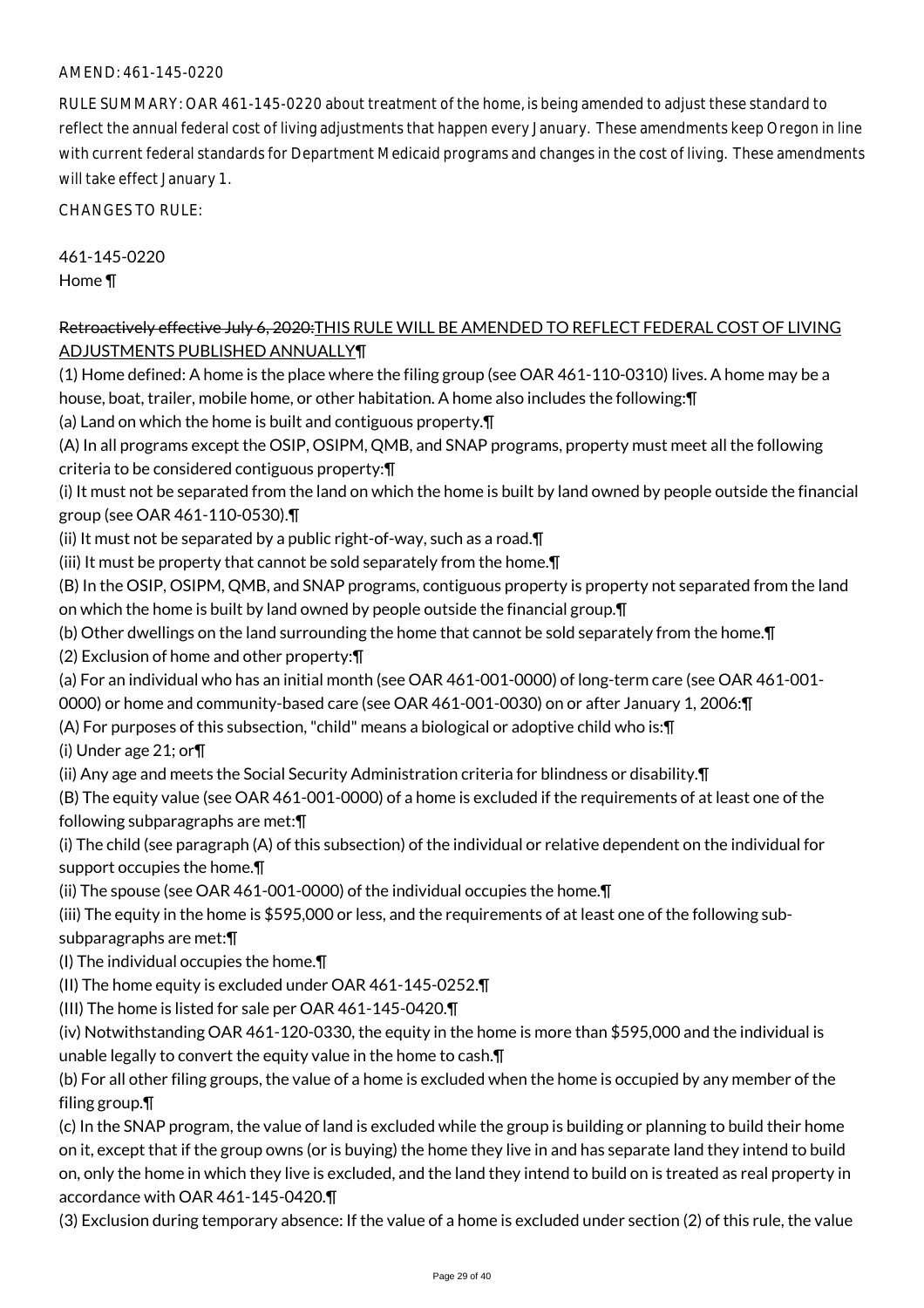of this home remains excluded in each of the following situations:¶

(a) For the purposes of this section, "evidence" includes a written statement from a competent individual.¶ (b) In all programs except the OSIP, OSIPM, and QMB-DW programs, during the temporary absence of all members of the filing group from the property, if the absence is due to illness or uninhabitability (from casualty or natural disaster), and the filing group intends to return home.¶

(c) In the OSIP, OSIPM, and QMB-DW programs, when the individual is absent to receive long-term care or home and community-based care, under one of the following conditions:¶

(A) The absent individual has provided evidence that the individual will return to the home. The evidence must reflect the subjective intent of the individual, regardless of the individual's medical condition.¶

(B) The home remains occupied by the individual's spouse, child, or a relative dependent on the individual for support. The child must be less than 21 years of age or, if over the age of 21, blind or an individual with a disability as defined by SSA criteria.¶

(d) In the OSIP, OSIPM, and QMB-DW programs, when the individual is absent due to illness, employment or training for future employment, seasonal employment, or uninhabitability; and both of the following conditions are met:¶

(A) The absent individual has provided evidence that the absent individual will return home, and¶

(B) The evidence reflects the subjective intent of the individual, regardless of the individual's medical condition.¶ (e) In the REF, REFM, and TANF programs, when all members of the filing group are absent because:¶

(A) The members are employed in seasonal employment and intend to return to the home when the employment ends; or¶

(B) The members are searching for employment, and the search requires the members to relocate away from their home. If all members of the filing group are absent for this reason, the home may be excluded for up to six months from the date the last member of the filing group leaves the home to search for employment. After the six months, if a member of the filing group does not return, the home is no longer excluded.¶

(f) In the SNAP program, when the financial group is absent because of employment or training for future employment.

Statutory/Other Authority: ORS 409.050, 410.070, 411.060, 411.070, 411.404, 411.816, 412.049, 413.085, 414.685

Statutes/Other Implemented: ORS 409.010, 409.050, 410.010, 410.020, 410.070, 410.080, 411.060, 411.070, 411.404, 411.816, 412.049, 413.085, 414.685, 414.839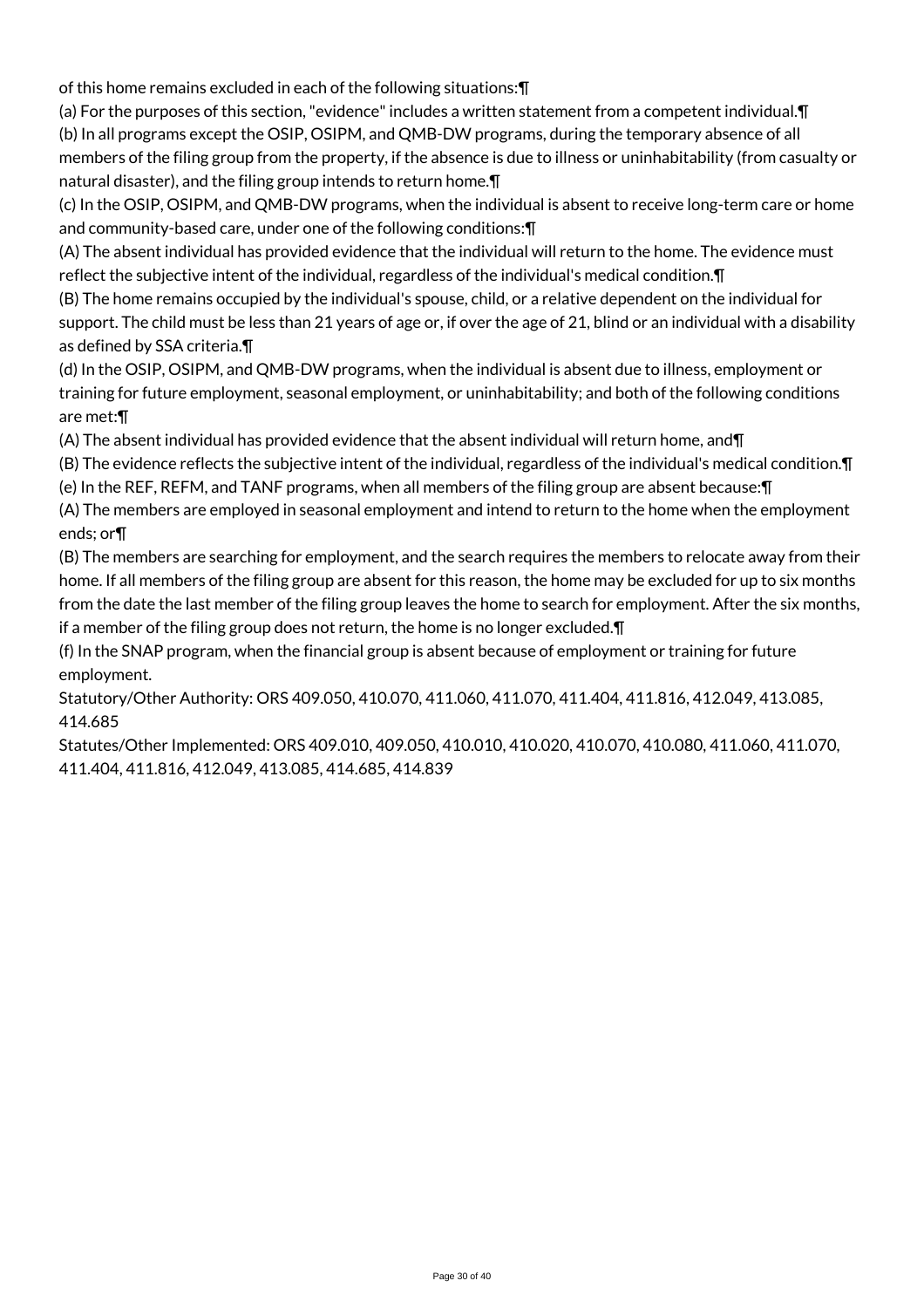## AMEND: 461-155-0210

RULE SUMMARY: OAR 461-155-0210 about Payment Standards and Methods of Issuance; GA, is being changed to make the rule provisions more clear by adding the definition of "eligible spouse," adding the GA payment standard separate from any calculations, and making clear how the payment is arrived at for both one and two people.

CHANGES TO RULE:

461-155-0210 Payment Standards and Methods of Issuance; GA ¶

In the GA program:(1) For purposes of this rule, "eligible spouse" means a spouse (see OAR 461-001-0000) who is eligible for and receiving OSIPM under OAR 461-125-0370(c).¶

 $(42)$  The GA payment standards are: $\P$ 

(a) \$545 for one person.¶

(b) \$818 for two persons.¶

(3) The payments for one person are as follows:¶

(a) The Housing Assistance Payment is the lesser of the individual's rent orast of: [1]

(A) The amount of monthly rent the individual owes,¶

(B) \$545 minus the adjusted income determined under OAR 461-165-0500, or¶

(C) \$545.¶

(b) The Utility Allowance is \$90.¶

(c) The Personal Incidental Fund is \$60.¶

(24) The payment standards for two people are as follows: [

(a) The Housing Assistance Payment is the lesFor a married individual whose spouse is in the OSIPM household

group and is considered an eligible spouse, the Housing Assistance Payment is the least of:¶

(A) The amount of monthly rent the individual and spouser of the couple's rent or \$818we;¶

(B) \$818 minus the adjusted income determined under OAR 461-165-0500, or¶

(C) \$818.¶

(b) For a married individual whose spouse is in the OSIPM household group and is not considered an eligible spouse, the Housing Assistance Payment is the least of:¶

(A) The amount of monthly rent the individual and spouse owe;¶

(B) \$818 minus the adjusted income determined under OAR 461-165-0500, or¶

(C) \$545.¶

(bc) The Utility Allowance is \$139.¶

(cd) The Personal Incidental Fund is \$93.¶

(35) The Housing Assistance Payment is issued directly to the landlord and is contingent upon the receipt of a signed and valid Rental Agreement.¶

(46) The Utility Allowance is issued directly to the individual.¶

(57) The Personal Incidental Fund is issued directly to the individual.

Statutory/Other Authority: ORS 409.050, 411.060

Statutes/Other Implemented: ORS 411.010, 411.060, 411.710, 411.730, 411.740[ED. NOTE: Table referenced are available from the agency.]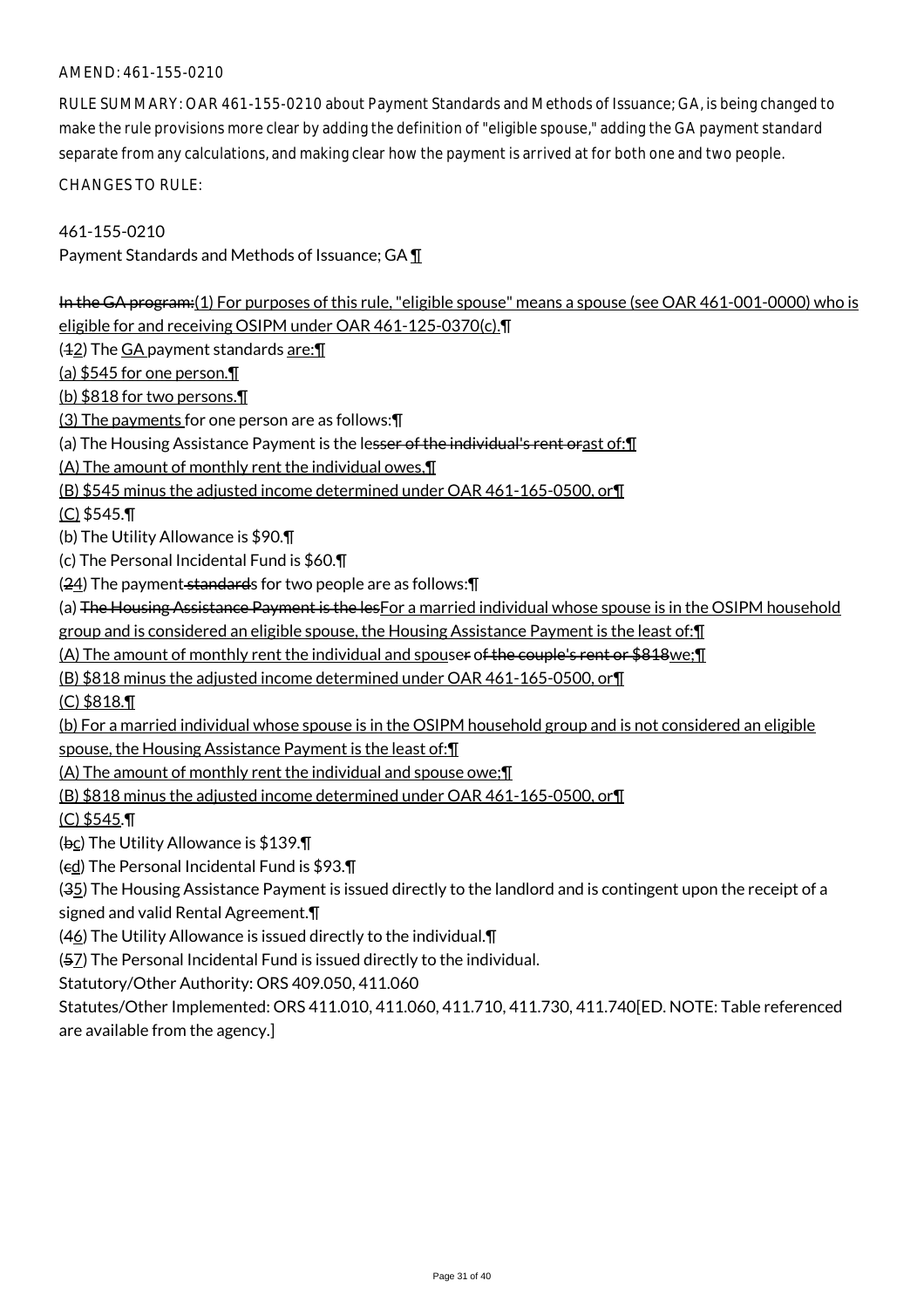### AMEND: 461-155-0250

RULE SUMMARY: OAR 461-155-0250 about income and payment standard for OSIPM, is being amended to adjust these standard to reflect the annual federal cost of living adjustments that happen every January. These amendments keep Oregon in line with current federal standards for Department Medicaid programs and changes in the cost of living. These amendments will take effect January 1.

CHANGES TO RULE:

461-155-0250 Income and Payment Standard; OSIPM ¶

In the OSIPM program:¶

(1) An individual who is assumed eligible per OAR 461-135-0010 is presumed to meet the income limits for the OSIPM program.¶

(2) An individual meeting the requirements of OAR 461-135-0745 or OAR 461-135-0750, who is not assumed eligible and does not meet the income standards set out in sections (3) or (5) of this rule, must have countable (see OAR 461-001-0000) income that is equal to or less than 300 percent of the full SSI standard for a single individual or have established a qualifying trust as specified in OAR 461-145-0540(10)(c).¶

(3) An individual, other than one identified in sections (1), (2), (5), or (6) of this rule, must have adjusted income (see OAR 461-001-0000) below the standard in this section. [see attached table]¶

(4) In the OSIPM (except OSIPM-EPD) program, an individual receiving Medicaid services in a nursing facility or an ICF-ID is allowed the following amounts for clothing and personal incidentals:¶

(a) For an individual who receives a VA pension based on unreimbursed medical expenses (UME), \$90 is allowed.¶ (b) For all other individuals, \$64.1194 is allowed.¶

(c) For an individual identified in subsection (b) of this section with countable income (including any SSI) that is less than \$64.1194, the payment standard is equal to the difference between the individual's countable income (including any SSI) and \$64.1194. For the purposes of this subsection, countable income includes income that would otherwise be countable for an individual who is assumed eligible under OAR 461-135-0010.¶ (5) In the OSIPM-EPD program, an individual must have adjusted earned income equal to or below 250 percent of

the federal poverty level for a family of one.¶

(6) An individual who meets the requirements of OAR 461-135-0755, is not assumed eligible, and does not meet the income standard set out in section (3) of this rule, must have adjusted income equal to or below 150 percent of the federal poverty level for a family of one.

Statutory/Other Authority: ORS 411.060, ORS 409.050, 411.070, 411.404, 411.704, 411.706, 413.085, 414.685 Statutes/Other Implemented: ORS 411.060, ORS 409.010, 411.070, 411.404, 411.704, 411.706

RULE ATTACHMENTS DO NOT SHOW CHANGES. PLEASE CONTACT AGENCY REGARDING CHANGES.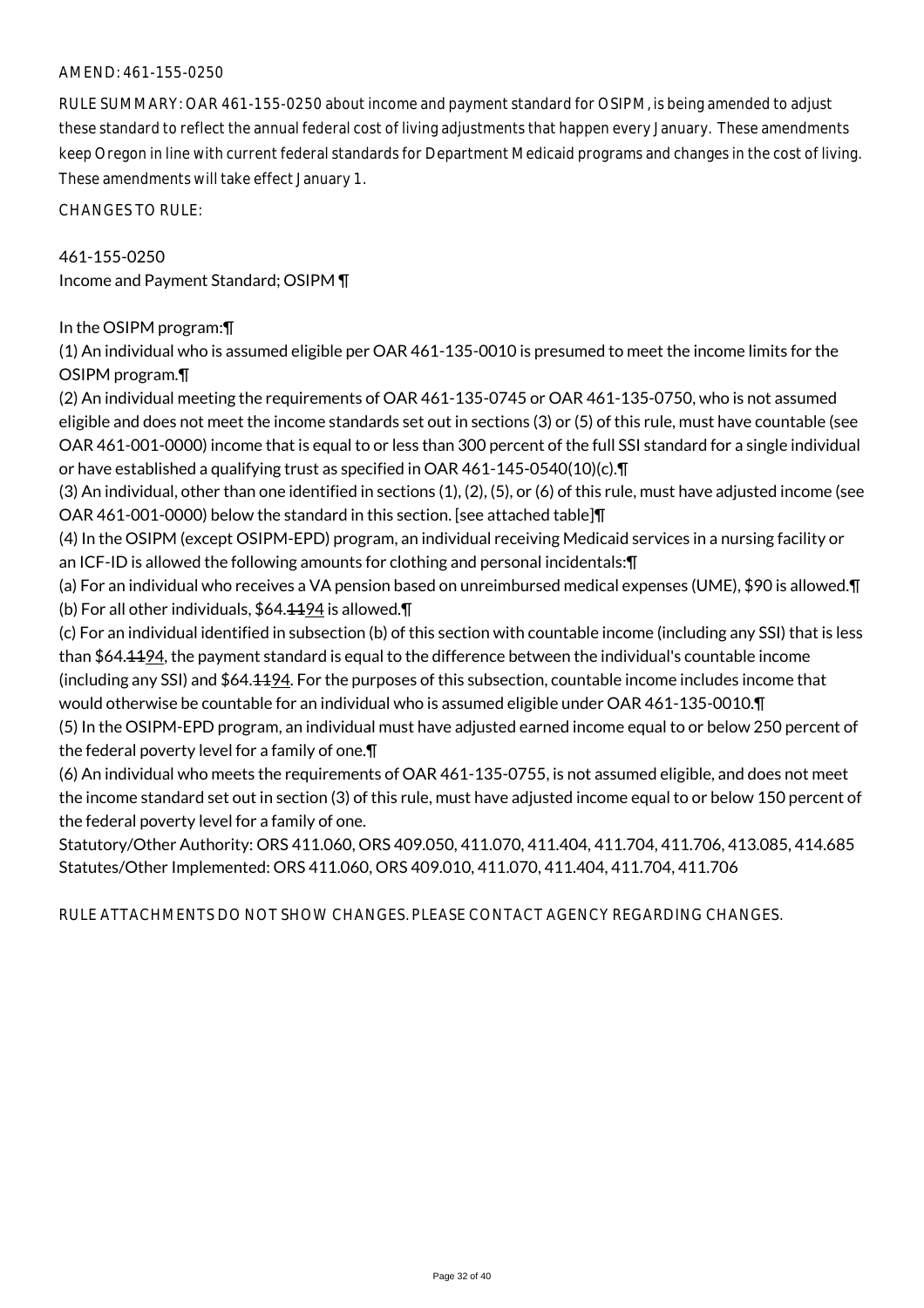| <b>OSIPM</b>                     |        |          |
|----------------------------------|--------|----------|
| <b>Adjusted Income Standards</b> |        |          |
| Number in Need<br>Group          | One    | Two      |
| AB/AD/OAA                        | 793.00 | 1,191.00 |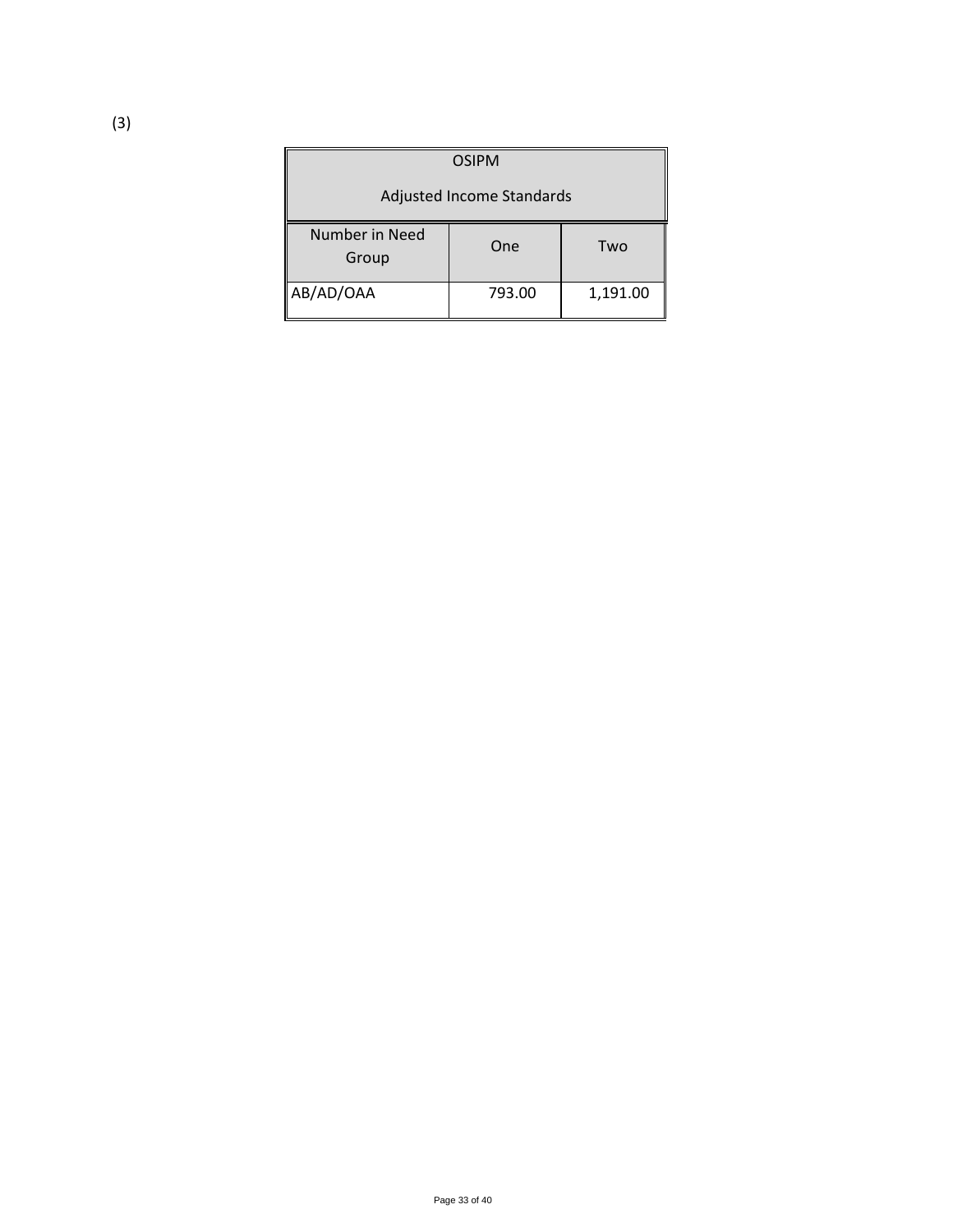### AMEND: 461-155-0270

RULE SUMMARY: OAR 461-155-0270 about room and board standards for OSIPM, is being amended to adjust these standard to reflect the annual federal cost of living adjustments that happen every January. These amendments keep Oregon in line with current federal standards for Department Medicaid programs and changes in the cost of living. These amendments will take effect January 1.

CHANGES TO RULE:

461-155-0270 Room and Board Standard; OSIPM ¶

For an OSIPM program client in a community based care (see OAR 461-001-0000) facility, the room and board standard is \$60817.00. A client residing in a community based care facility must pay room and board. Statutory/Other Authority: ORS 411.060, 411.070, 411.704, 411.706, ORS 409.050, 411.404, 413.085, 414.685 Statutes/Other Implemented: ORS 411.060, 411.070, 411.704, 411.706, ORS 409.010, 411.404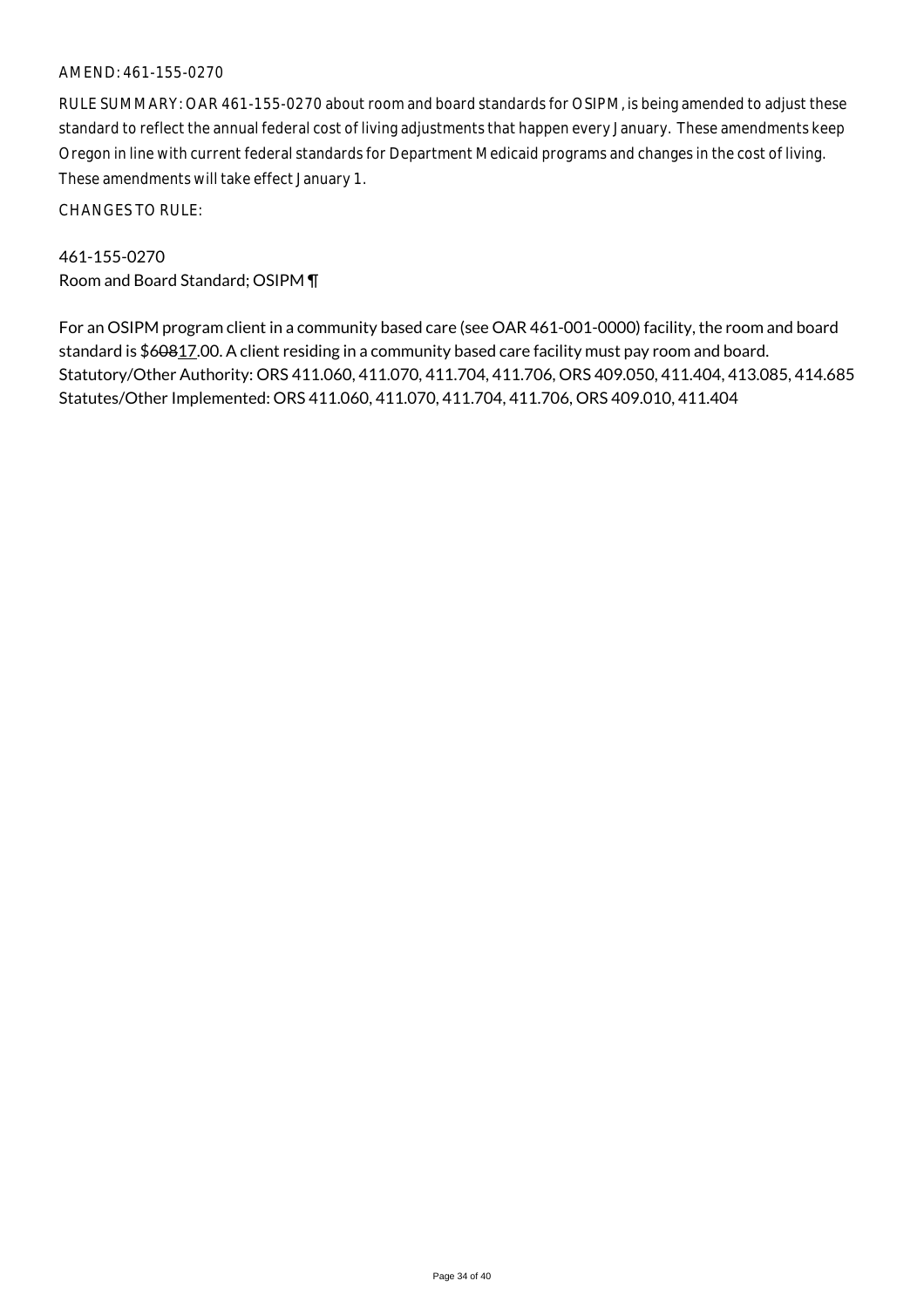### AMEND: 461-160-0580

RULE SUMMARY: OAR 461-160-0580 about excluded resources (community spouse provision) OSIPM program (except OSIP-EPD and OSIPM-EPD), is being amended to adjust these standard to reflect the annual federal cost of living adjustments that happen every January. These amendments keep Oregon in line with current federal standards for Department Medicaid programs and changes in the cost of living. These amendments will take effect January 1.

CHANGES TO RULE:

#### 461-160-0580

Excluded Resource; Community Spouse Provision (OSIPM except OSIPM-EPD) ¶

# Retroactively effective July 6, 2020, iTHIS RULE WILL BE AMENDED TO REFLECT FEDERAL COST OF LIVING ADJUSTMENTS AND SPOUSAL IMPOVERISHMENT STANDARDS PUBLISHED ANNUALLY. In the OSIPM

(except OSIPM-EPD) program:¶

(1) This rule applies to an institutionalized spouse (see OAR 461-001-0030) who has applied for benefits because the individual is in or will be in a continuous period of care (see OAR 461-001-0030).¶

(2) Whether a legally married (see OAR 461-001-0000) couple lives together or not, the determination of whether the value of the couple's resources exceeds the eligibility limit for the institutionalized spouse for the OSIPM program is made as follows:¶

(a) The first step is the determination of what the couple's combined countable (see OAR 461-001-0000) resources were at the beginning of the most recent continuous period of care. (The beginning of the continuous period of care is the first month of that continuous period.)¶

(A) Division 461-140 and 461-145 rules applicable to OSIPM describe which of the couple's resources are countable resources, and are applicable to determine whether a community spouse's resources are countable, even if the rule only applies to OSIPM individuals.¶

(B) The countable resources of both spouses are combined.¶

(C) At this point in the computation, the couple's combined countable resources are considered available equally to both spouses.¶

(b) The second step is the calculation of one half of what the couple's combined countable resources were at the beginning of the continuous period of care. The community spouse's half of the couple's combined resources is treated as a constant amount when determining eligibility.¶

(c) The third step is the determination of the community spouse's resource allowance. The community spouse's resource allowance is the largest of the four following amounts:¶

(A) The community spouse's half of what the couple's combined countable resources were at the beginning of the continuous period of care, but not more than \$128,640.¶

(B) \$25,728 (the state community-spouse resource allowance).¶

(C) A court-ordered community spouse resource allowance. In this paragraph and paragraph (2)(f)(C) of this rule, the term "court-ordered community spouse resource allowance" means a "court-ordered community spouse resource allowance" that, in relation to the income generated, would raise the community spouse's income to a court-approved monthly maintenance needs allowance. In cases where the individual became an institutionalized spouse on or after February 8, 2006, this resource allowance must use all of the individual's available income and the community spouse's income to meet the community spouse's monthly maintenance needs allowance before any resources are used to generate interest income to meet the allowance.¶

(D) After considering the income of the community spouse (see OAR 461-001-0030) and the income available from the institutionalized spouse, an amount which, if invested, would raise the community spouse's income to the monthly maintenance needs allowance. The amount described in this paragraph is the amount required to purchase a single premium immediate annuity to make up the shortfall; and the amount described in this paragraph is considered only if the amount described in subparagraph (i) of this paragraph is larger than the amount described in subparagraph (ii); it is the difference between the following:¶

(i) The maintenance needs allowance computed in accordance with OAR 461-160-0620.¶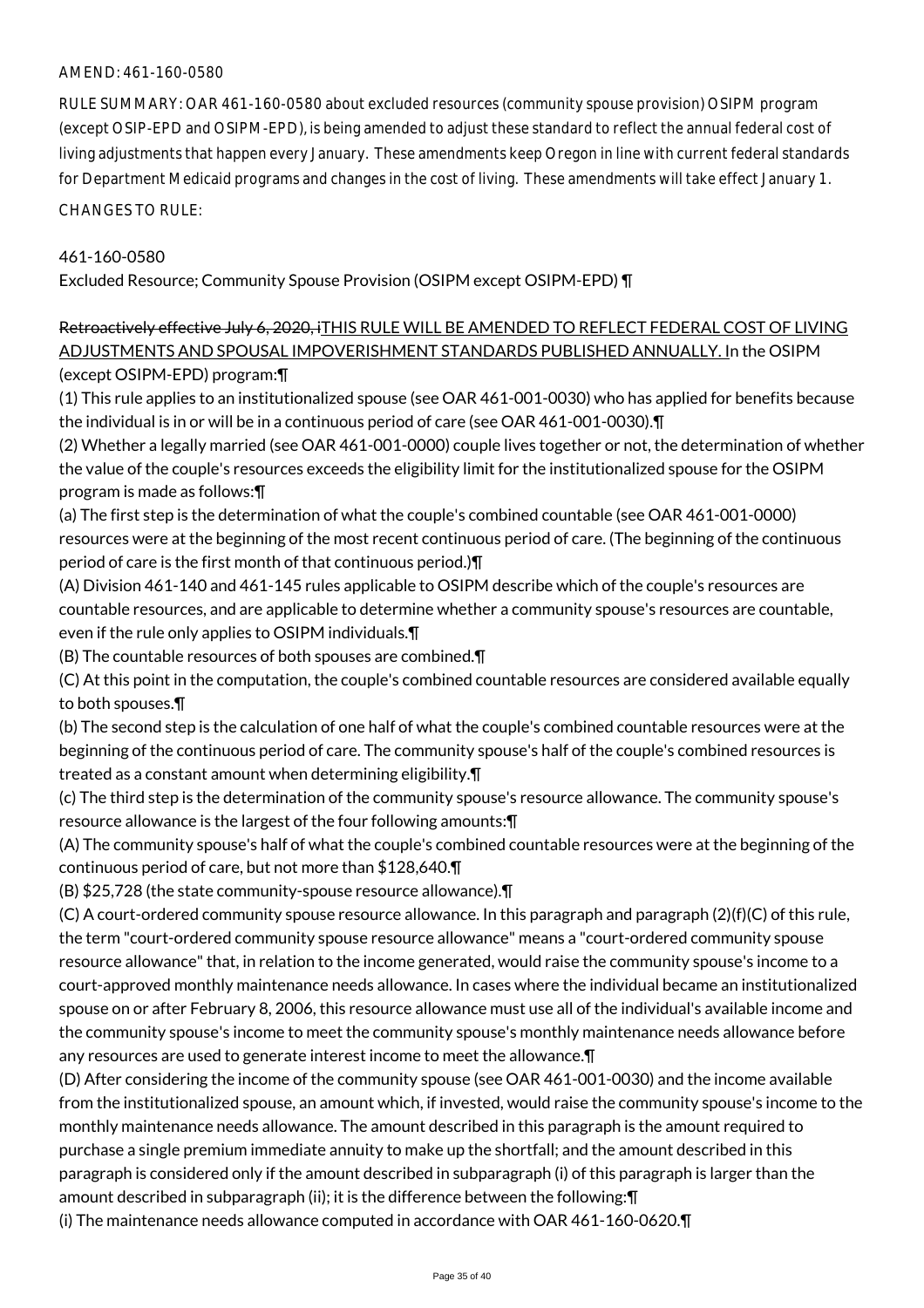(ii) The difference between:¶

(I) The sum of gross countable income of the community spouse and the institutionalized spouse; and  $\P$ 

(II) The applicable need standard under OAR 461-160-0620(3)(c).¶

(d) The fourth step is the determination of what the couple's current combined countable resources are when a resource assessment is requested or the institutionalized spouse applies for OSIPM. The procedure in subsection  $(2)(a)$  (first step) of this rule is used. $\P$ 

(e) The fifth step is the subtraction of the community spouse's resource allowance from the couple's current combined countable resources. The resources remaining are considered available to the institutionalized spouse.¶ (f) The sixth step is a comparison of the value of the remaining resources to the OSIPM resource standard for one person (under OAR 461-160-0015). If the value of the remaining resources is at or below the standard, the institutionalized spouse meets this eligibility requirement. If the value of the remaining resources is above the standard, the institutionalized spouse cannot be eligible until the value of the couple's combined countable resources is reduced to the largest of the four following amounts:¶

(A) The community spouse's half of what the couple's combined countable resources were at the beginning of the continuous period of care (but not more than \$128,640) plus the OSIPM resource standard for one person.¶ (B) \$25,728 (the state community-spouse resource allowance), plus the OSIPM resource standard for one person.¶

(C) A "court-ordered community spouse resource allowance" plus the OSIPM resource standard for one person. (See paragraph  $(2)(c)(C)$  of this rule for a description of the "court-ordered community spouse resource allowance".)¶

(D) The OSIPM resource standard for one person plus the amount described in the remainder of this paragraph. After considering the income of the community spouse and the income available from the institutionalized spouse, add an amount which, if invested, would raise the community spouse's income to the monthly maintenance needs allowance. This amount is the amount required to purchase a single premium immediate annuity to make up the shortfall. Add this amount only if the amount described in subparagraph (i) of this paragraph is larger than the amount described in subparagraph (ii); it is the difference between the following:¶

(i) The monthly income allowance computed in accordance with OAR 461-160-0620.¶

(ii) The difference between:¶

(I) The sum of gross countable income of the community spouse and the institutionalized spouse; and¶

(II) The applicable need standard under OAR 461-160-0620(3)(c).¶

(3) Once eligibility has been established, resources equal to the community spouse's resource allowance (under subsection (2)(c) of this rule) must be transferred to the community spouse if those resources are not already in that spouse's name. The institutionalized spouse must indicate his or her intent to transfer the resources and must complete the transfer to the community spouse within 90 days. This period may be extended for good cause. These resources are excluded during this period. After this period, resources owned by the institutionalized spouse but not transferred out of that spouse's name will be countable and used to determine ongoing eligibility.¶ (4) The provisions of paragraph  $(2)(c)(C)$  of this rule requiring income to be considered first may be waived if the Department determines that the resulting community resource allowance would create an undue hardship on the spouse (see OAR 461-001-0000) of the individual.

Statutory/Other Authority: ORS 411.070, 411.083, 411.404, 411.706, ORS 411.060, ORS 409.050, 413.085, 414.685

Statutes/Other Implemented: ORS 411.060, 411.070, 411.083, 411.404, 411.706, ORS 409.010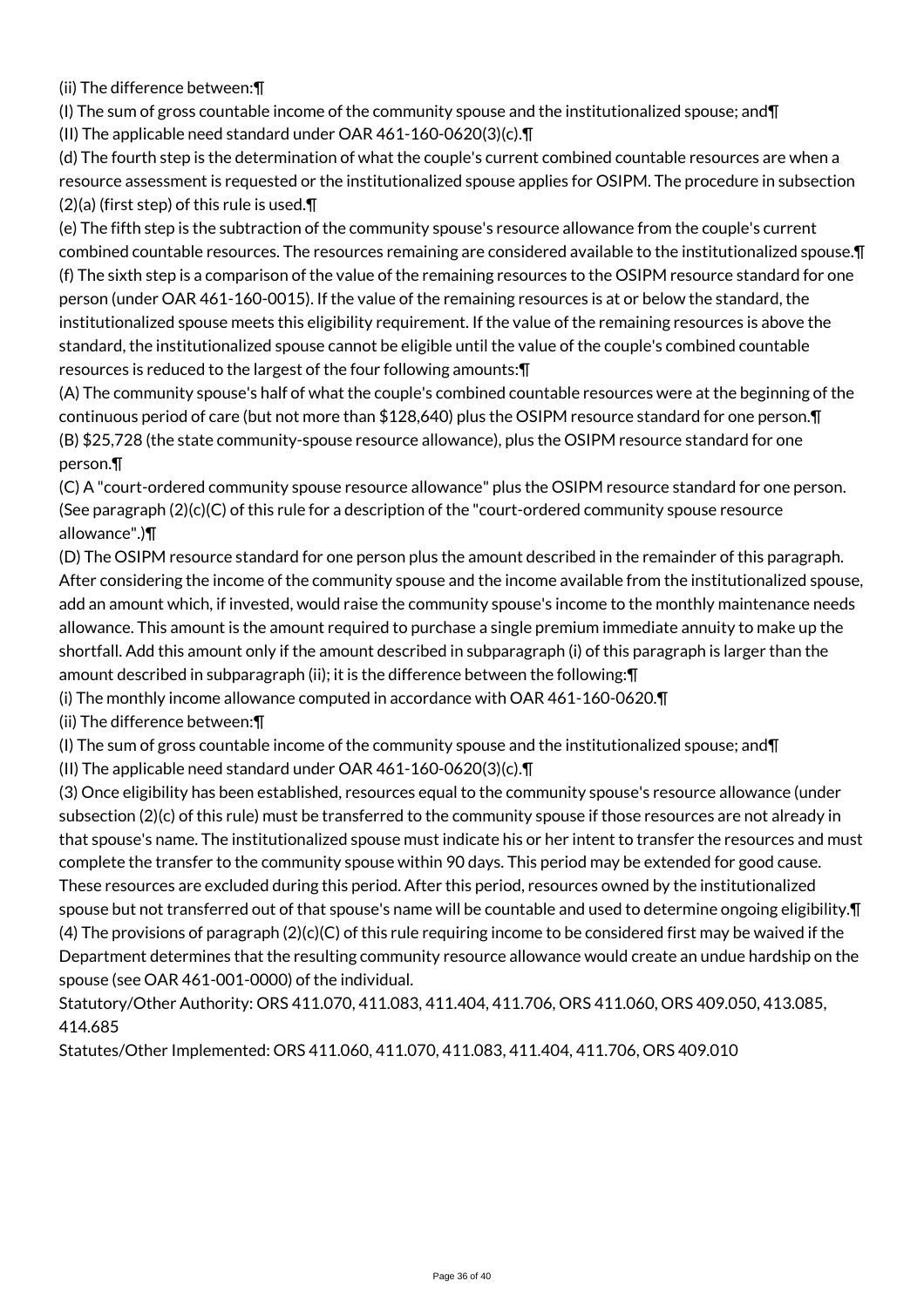## AMEND: 461-160-0620

RULE SUMMARY: OAR 461-160-0620 and income deductions and client liability for Long Term Care Services and Waivered Services is being amended to adjust these standard to reflect the annual federal cost of living adjustments that happen every January. These amendments keep Oregon in line with current federal standards for Department Medicaid programs and changes in the cost of living. These amendments will take effect January 1.

CHANGES TO RULE:

#### 461-160-0620

Income Deductions and Client Liability; Long-Term Care Services or Home and Community-Based Care; OSIPM ¶

#### THIS RULE WILL BE AMENDED TO REFLECT FEDERAL COST OF LIVING ADJUSTMENTS AND SPOUSAL IMPOVERISHMENT STANDARDS PUBLISHED ANNUALLY. In the OSIPM program:¶

(1) Deductions from income are made for an individual residing in or entering a long-term care facility or receiving home and community-based care (see OAR 461-001-0030) as explained in subsections (3)(a) to (3)(h) of this rule.¶

(2) Except as provided otherwise in OAR 461-160-0610, the liability of the individual is determined according to subsection (3)(i) of this rule.¶

- (3) Deductions are made in the following order:¶
- (a) One standard earned income deduction of \$65 is made from the earned income in the OSIPM program.¶
- (b) The deductions under the plan for self-support as allowed by OAR 461-145-0405.¶
- (c) One of the following need standards:¶

(A) A \$64.11 personal needs allowance for an individual receiving long-term care services.¶

(B) A \$90 personal needs allowance for an individual receiving long-term care services who is eligible for VA benefits based on unreimbursed medical expenses. The \$90 allowance is allowed only when the VA benefit has been reduced to \$90.¶

(C) For an individual who receives home and community-based care:¶

(i) Except as provided in subparagraph (ii) of this paragraph, the OSIPM maintenance standard.¶

(ii) For an individual who receives in-home services, the OSIPM maintenance standard plus \$500.¶

(d) A community spouse (see OAR 461-001-0030) monthly income allowance is deducted from the income of the institutionalized spouse (see OAR 461-001-0030) to the extent that the income is made available to or for the benefit of the community spouse, using the following calculation.¶

(A) Step 1 - Determine the maintenance needs allowance. \$2,155.00 is added to the amount over \$646.50 that is needed to pay monthly shelter expenses for the principal residence of the couple. This sum or \$3,216.00, whichever is less, is the maintenance needs allowance. For the purpose of this calculation, shelter expenses are the rent or home mortgage payment (principal and interest), taxes, insurance, required maintenance charges for a condominium or cooperative, and the full standard utility allowance for the SNAP program (see OAR 461-160- 0420). If an all-inclusive rate covers items that are not allowable shelter expenses, including meals or housekeeping in an assisted living facility, or the rate includes utilities, to the extent they can be distinguished, these items must be deducted from the all-inclusive rate to determine allowable shelter expenses.¶ (B) Step 2 - Compare maintenance needs allowance with community spouse's countable income. The countable (see OAR 461-001-0000) income of the community spouse is subtracted from the maintenance needs allowance determined in step 1. The difference is the income allowance unless the allowance described in step 3 is greater.¶ (C) Step 3 - If a spousal support order or exceptional circumstances resulting in significant financial distress require a greater income allowance than that calculated in step 2, the greater amount is the allowance.¶ (e) A dependent income allowance as follows:¶

(A) For a case with a community spouse, a deduction is permitted only if the monthly income of the eligible dependent is below \$2,155.00. To determine the income allowance of each eligible dependent:¶

(i) The monthly income of the eligible dependent is deducted from \$2,155.00.¶

(ii) One-third of the amount remaining after the subtraction in paragraph (A) of this subsection is the income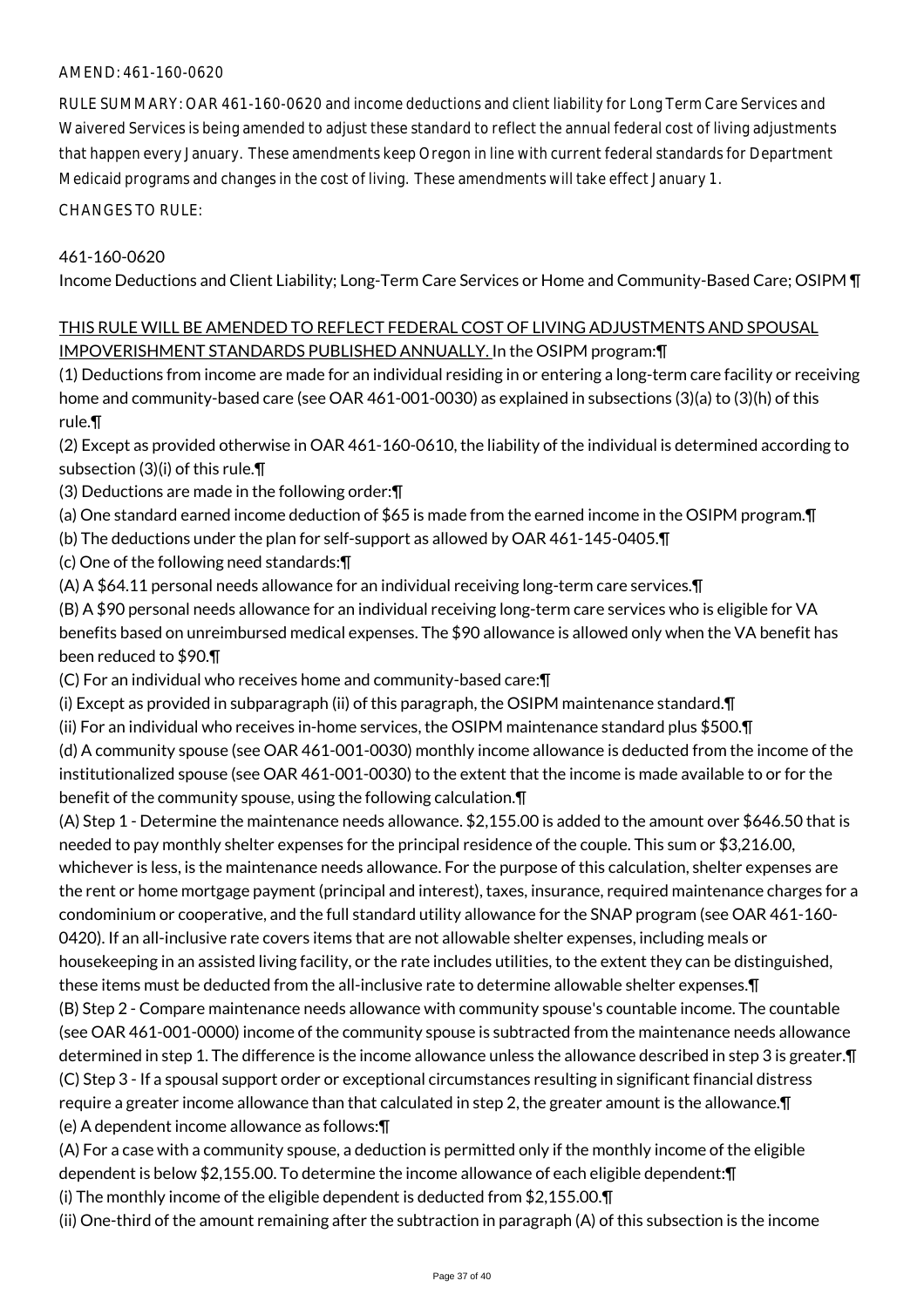allowance of the eligible dependent.¶

(B) For a case with no community spouse:¶

(i) The allowance is the TANF adjusted income standard (see OAR 461-155-0030) for the individual and eligible dependents.¶

(ii) The TANF standard is not reduced by the income of the dependent.¶

(f) Costs for maintaining a home if the individual meets the criteria in OAR 461-160-0630.¶

(g) Medical deductions allowed by OAR 461-160-0030 and 461-160-0055 are made for costs not covered under the state plan.¶

(h) After taking all the deductions allowed by this rule, the remaining balance is the adjusted income (see OAR 461-001-0000).¶

(i) The individual's liability is determined as follows:¶

(A) For an individual receiving home and community-based care (except an individual identified in OAR 461-160- 0610(4)), the liability is the actual cost of the home and community-based care or the adjusted income of the individual, whichever is less. This amount must be paid to the Department or the home and community-based care facility each month as a condition of being eligible for home and community-based care. In OSIPM-IC, the liability is subtracted from the gross monthly benefit.¶

(B) For an individual who resides in a nursing facility, the liability is the actual cost of services or the adjusted income of the individual, whichever is less. This amount must be paid to the facility each month as a condition of being eligible for nursing facility services.

Statutory/Other Authority: ORS 409.050, 413.085, 411.060, 411.070, 411.404, 414.065, 414.685, 411.706 Statutes/Other Implemented: ORS 409.010, 413.085, 411.060, 411.070, 411.404, 414.065, 414.685, 42 USC 1396r-5, 411.706, 42 CFR 435.725 - 435.735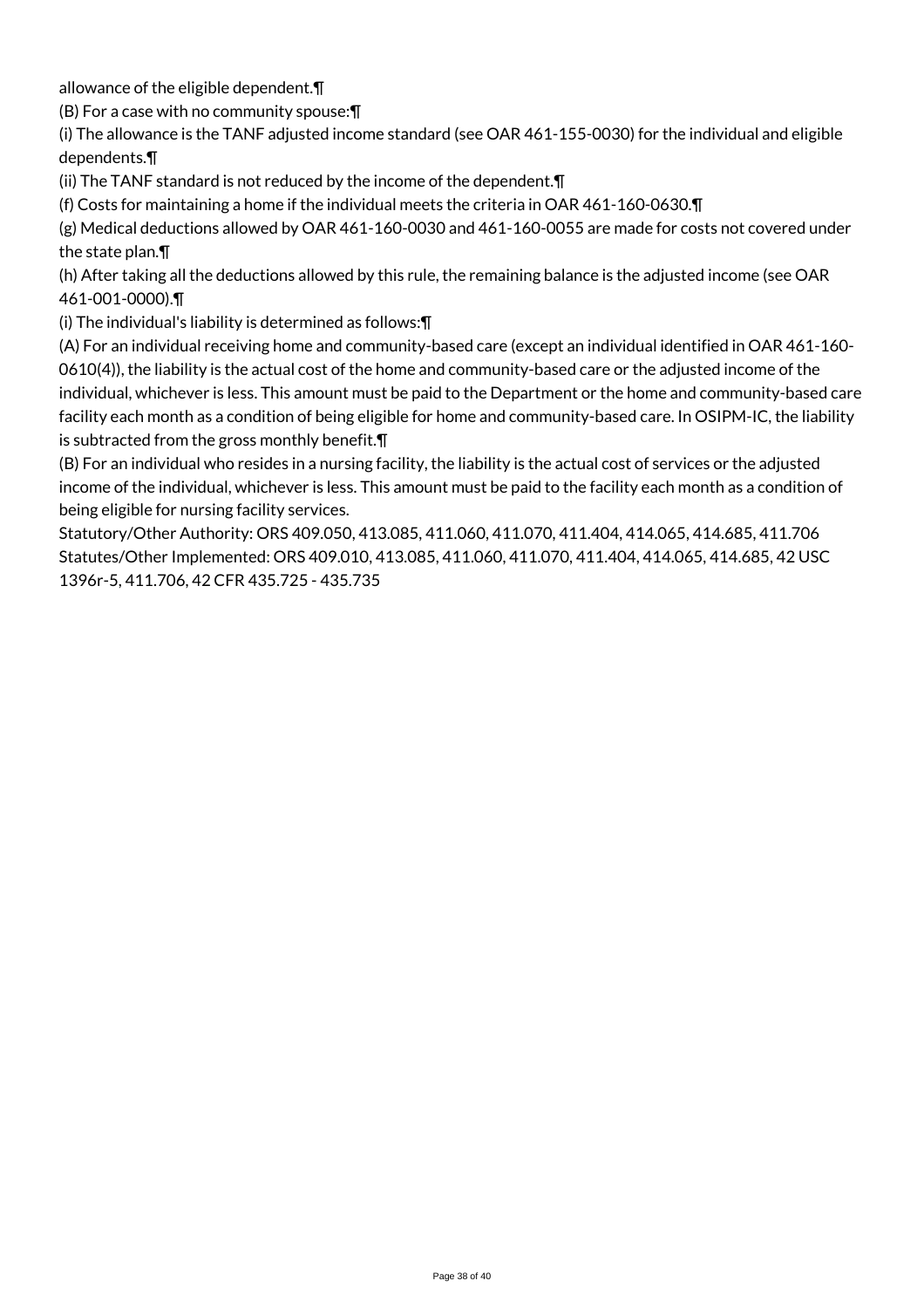#### REPEAL: 461-175-0206

RULE SUMMARY: OAR 461-175-0206 about Notice Situation; Benefit Standard Changes; Not SNAP is being repealed as its provisions are being updated and absorbed into OAR 461-175-0050. This will make the notice situation provisions more accurate, clear, and concise.

CHANGES TO RULE:

#### 461-175-0206

Notice Situation; Benefit Standard Changes; Not SNAP

(1) If the basis for a decision to reduce, suspend, or close a grant of public assistance or medical assistance is a change to a benefit standard, a timely continuing benefit decision notice is sent at least 30 calendar days before the effective date of the action, or if the Department has fewer than 60 days before the effective date to implement a change to a benefit standard:¶

(a) At least 15 working days before the effective date of the action for clients in the Address Confidentiality Program (see OAR 461-001-0000).¶

(b) At least 10 working days before the effective date of the action for clients not in the Address Confidentiality Program.¶

(2) For purposes of this rule, the term "change to a benefit standard" means a change to the applicable inflationadjusted contribution, income, or payment standard. It does not include the annual adjustment to a standard based on a federal or state inflation rate.¶

(3) This rule does not apply in the SNAP program.

Statutory/Other Authority: ORS 409.050, 411.060, 411.404, 412.014, 412.049

Statutes/Other Implemented: ORS 192.856, 409.010, 411.060, 411.095, 411.404, 412.014, 412.049